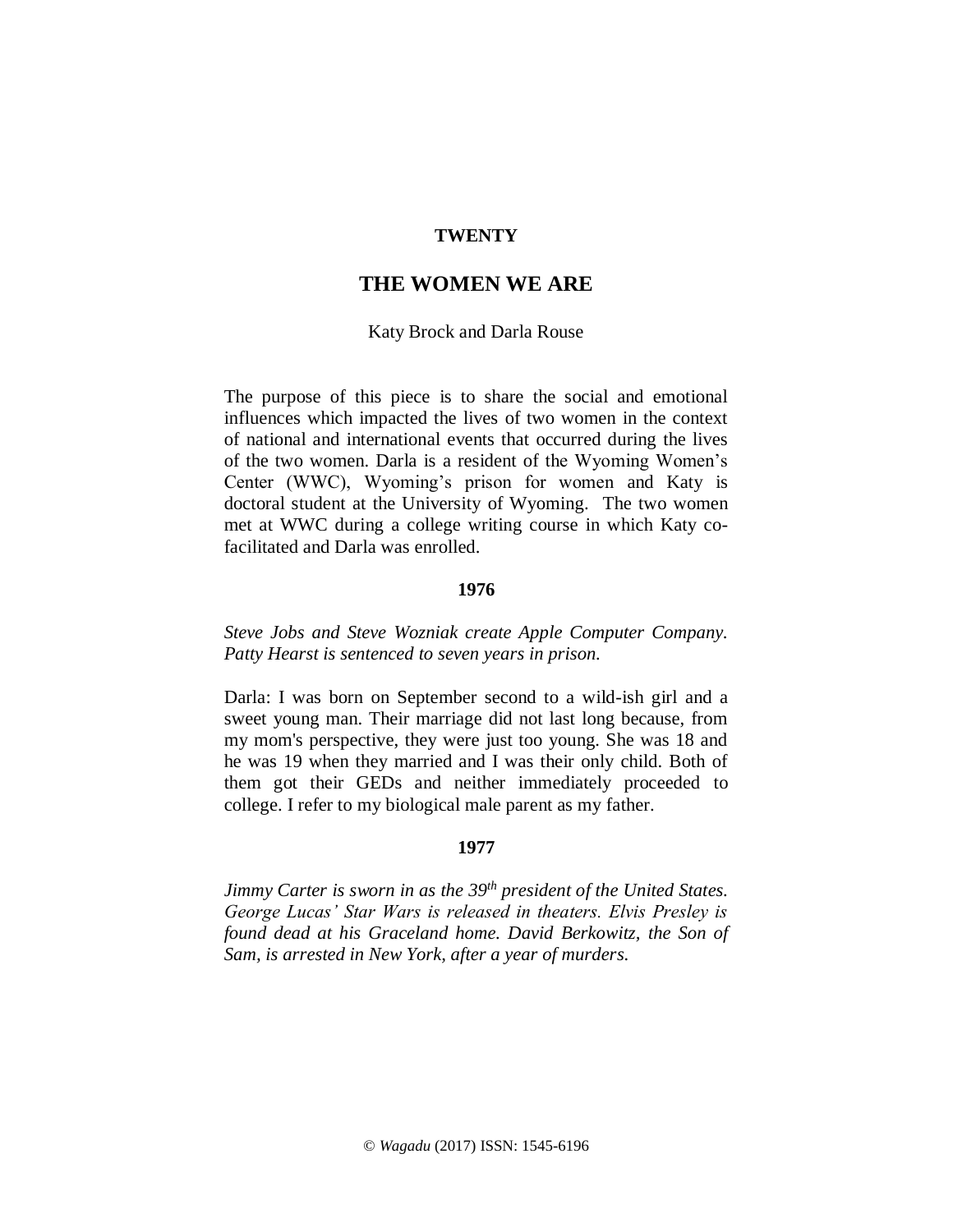Darla: My birth parents decided to end their relationship when I was seven months old and, because he promised to do so in that event, my father took my mom back to her parents. This was a foolhardy promise he made to my grandpa, but my father aspired to be a man of his word so he fulfilled his promise. My mother vehemently refused to go which is why she ended up hoisted over my father's shoulder like a sack of potatoes, kicking and screaming. He set her down at my grandpa's feet on his front porch and she immediately ran barefooted down the gravel driveway. She is not aware that I know that story but I am glad that I do. It helps me understand her and myself a little better. My Nana and Papa's home became a refuge for me from then on.

Katy: I was born in Syracuse, New York. My mother, a New York native, was a school teacher in Syracuse. My father, a Floridian, a southerner through and through, was a law school student at Syracuse University. I had two older sisters, Tara (five years old) and Susie (3 years old).

### **1978**

*The television show Dallas makes its debut. David Berkowitz "Son of Sam" is sentenced to 365 years in prison. Pope John Paul I dies.*

Katy: My father graduated from Law School at Syracuse University. Late in the year, my family moved to Florida, where my father had a job working in a family member's law office.

#### **1979**

*McDonald's introduces the Happy Meal. The sport's channel, ESPN, makes its television debut. The Iran hostage crisis begins.*

Darla: My mom married my stepdad when l was two years old and we lived in La Marque, in a trailer house that her daddy helped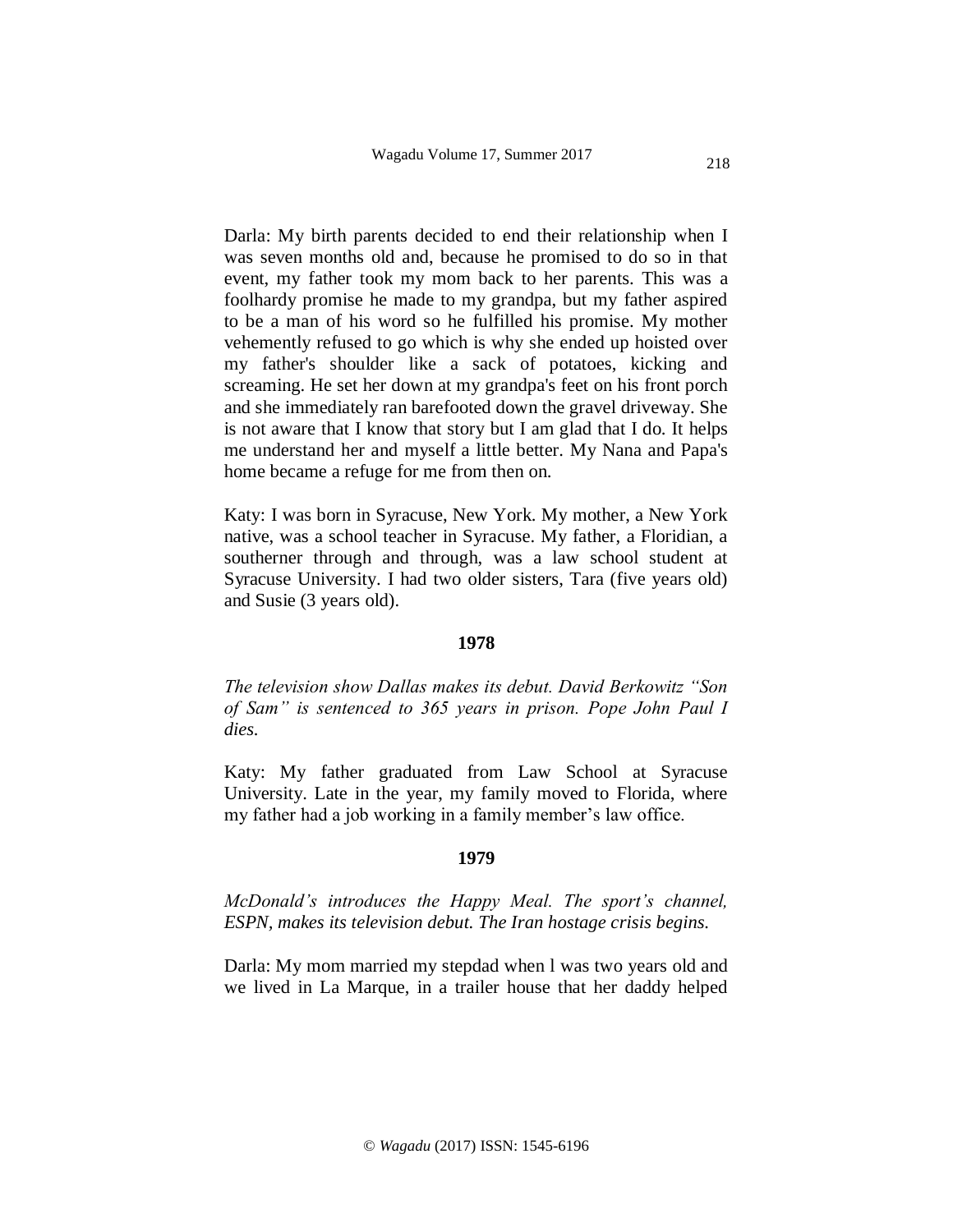them purchase. For the first couple of years I was allowed to go to my father and step-mom's house to visit, but Dad eventually put a stop to it. He once told me that I acted superior to him whenever I would come back from their house. Of course, at the time I didn't understand what that meant but I did understand that he was jealous and did not like it that I went to my father's house at all. This decision stopped me from having contact with my father and step-mom and I became convinced that they didn't care to have a relationship with me.

I did get to spend a few weeks of each summer at my Nana and Papa's house. Papa was my hero. He called me his "Little Helper" because l followed him everywhere and tried to help him do all of his work. He taught me about tools so I could hand him the right ones, he let me ride on the tractor with him as he mowed the pasture, I got to go to town with him to shop for groceries and every time he would buy me a small bag of Hershey's Kisses. They are my favorite candies to this day.

On Easter I got a new dress and I was so proud of it that I ran into the dining room where Papa was reading the paper and smoking his pipe to show it off to him. He was duly impressed and told me it was very pretty on me. I wonder why I remember that one moment so well, but I know it is because I was desperate for this attention and approval. He was sweet to me and at that point in my life I knew two men: my step-dad and my grandpa. Grandpa showed me love and kindness, so it's no wonder I loved him so intensely.

Katy: My brother was born in November. While my mother was in the hospital, my paternal grandmother and a couple of paternal aunts stayed at our house to care for my sisters and me. I don't recall my grandmother's visit being loving or joyous.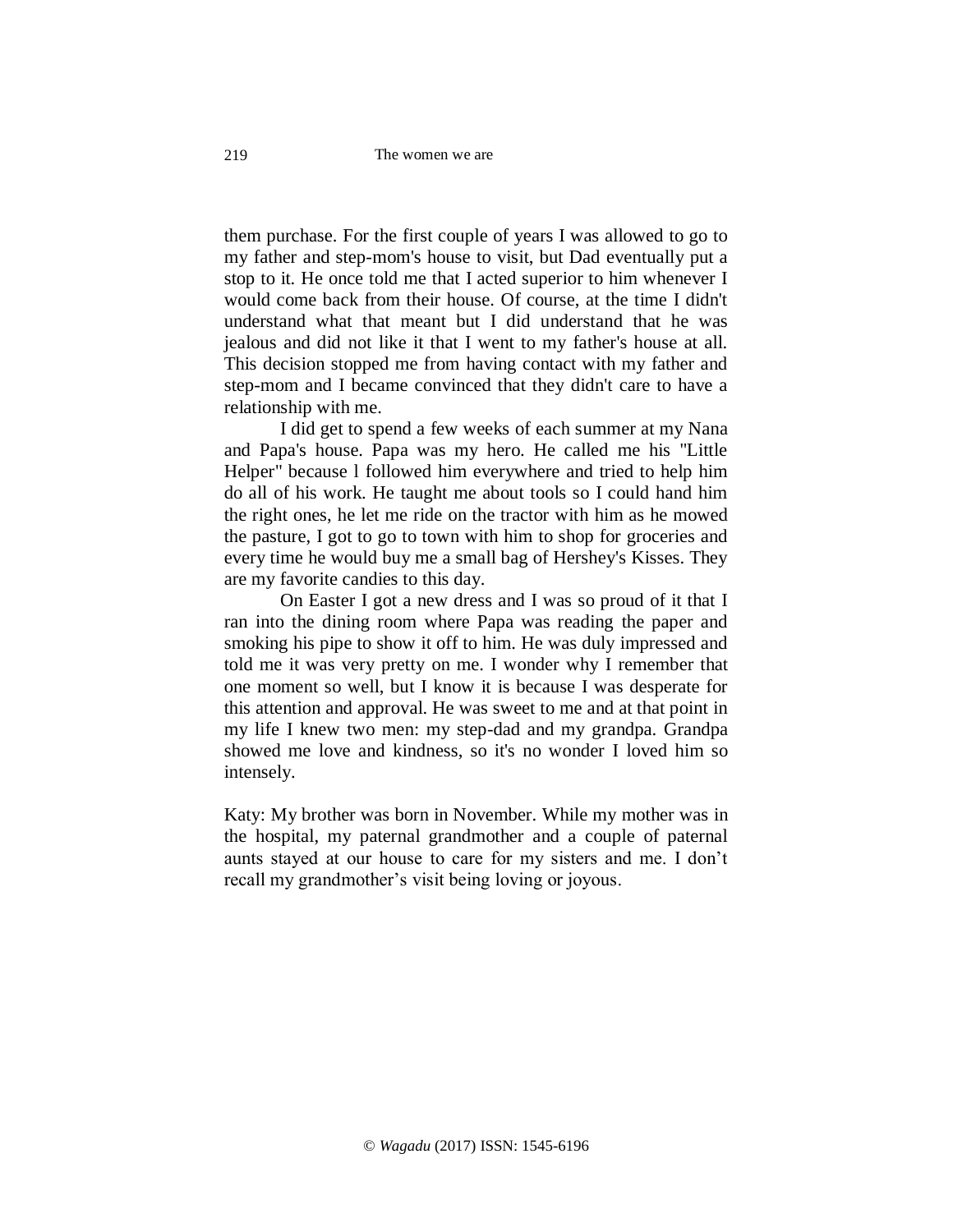#### **1980**

*The Mariel Boatlift begins in Cuba. Jimmy Carter requires 18-25 year old males to register for peacetime military draft. John Lennon is killed in New York City.*

Darla: Mom and Dad moved our family to a trailer park off a Highway in Alvin, Texas, adjacent to a set of railroad tracks. I'm not certain how old I was in this memory but I remember being about chest high to the arm of the couch when I walked into the living room and I was greeted by a cloud of smoke being blown into my face. My parents had friends visiting and they were lounging around in the darkened living room smoking weed. Later in years, my mom admitted that she would sometimes give me a contact high to get me to go to sleep.

Katy: Each morning my mother set a bottle of orange juice on the kitchen counter. When I woke up, I took my bottle of orange juice to the living-room, where I would watch Sesame Street. The kitchen was a busy place, as my mom made breakfast for my sisters and got them ready for school. After my sisters left for school, my mom doted on my brother and me; reading and coloring with me while she cradled him. Each afternoon, she and I watched *Days of Our Lives.*

## **1981**

*President Reagan is shot by John Hinckley. Bob Marley dies from cancer. Indian Jones and the Raiders of the Lost Ark is released in theatres.*

Darla: My little brother, Jeremy, was born at home, delivered by Dad. *Indiana Jones and the Raiders of the Lost Ark* came out and our family loved it. I remember this and every other Indiana Jones movie with clarity. They were fun times for our family.We started going to a big church called Livingstone's. I attended a private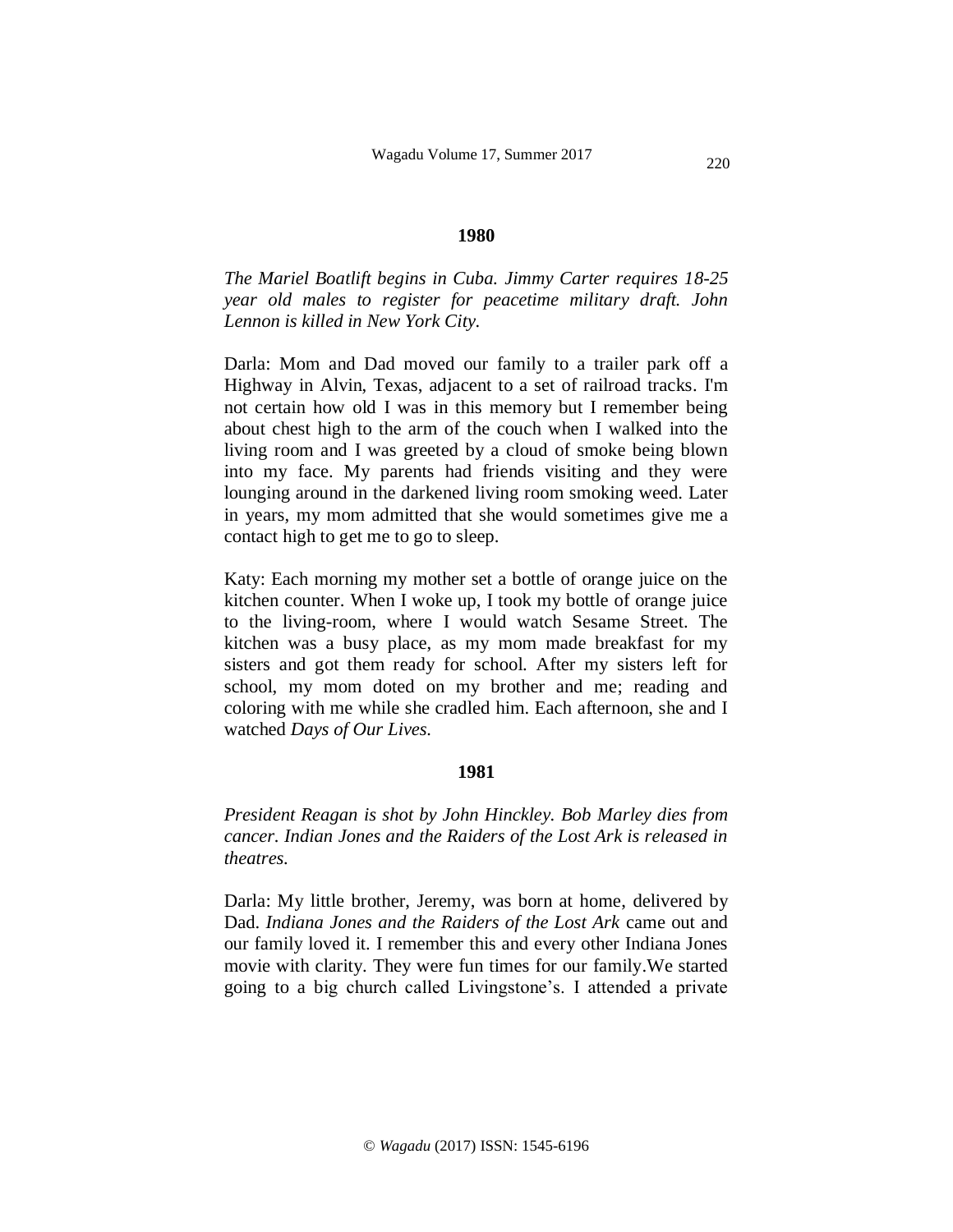school, where my mom worked as a housekeeper to pay my tuition.

## **1982**

*Prince William is born in London. The computer is chosen as Time magazine's Man of the Year. Texas carries out the first execution by lethal injection.*

Darla: One day, when Jeremy was still a toddler, he was punished by my step-dad. I thought Dad was being too harsh with Jeremy, so afterward I pulled Jeremy into the recliner with me and told him not to worry, I wouldn't let Dad hurt him anymore. I made the mistake of doing this right in front of Dad and it enraged him. He jumped out of his chair, reached across the long coffee table between our chairs, and snatched me out of the recliner by my hair. He spanked me and yelled at me that I would never again tell him how he would discipline his own kids. This event was the birth of several dysfunctions in my life. It was the moment I learned the difference between being a step-child versus a biological child. It was the first of several severe spankings throughout my childhood. It was also the birth of extreme insecurities and an intense need to gain his (all men's and authority's) approval. I believe that need became a survival mechanism in my life.

My little sister, Shawna, was born on July fourth. She, also, became mine and I was absolutely convinced that she was the most beautiful baby girl that was ever born. The movie *E.T.* came out that year and Drew Barrymore became my favorite actress because we were the same age and I saw myself as being like her.

#### **1984**

*President Reagan nominated Elizabeth Dole as Secretary of Transportation. Marvin Gaye is shot and killed by his father. The Soviet Union announces the intent to boycott the 1984 Summer Olympics in Los Angeles.*

221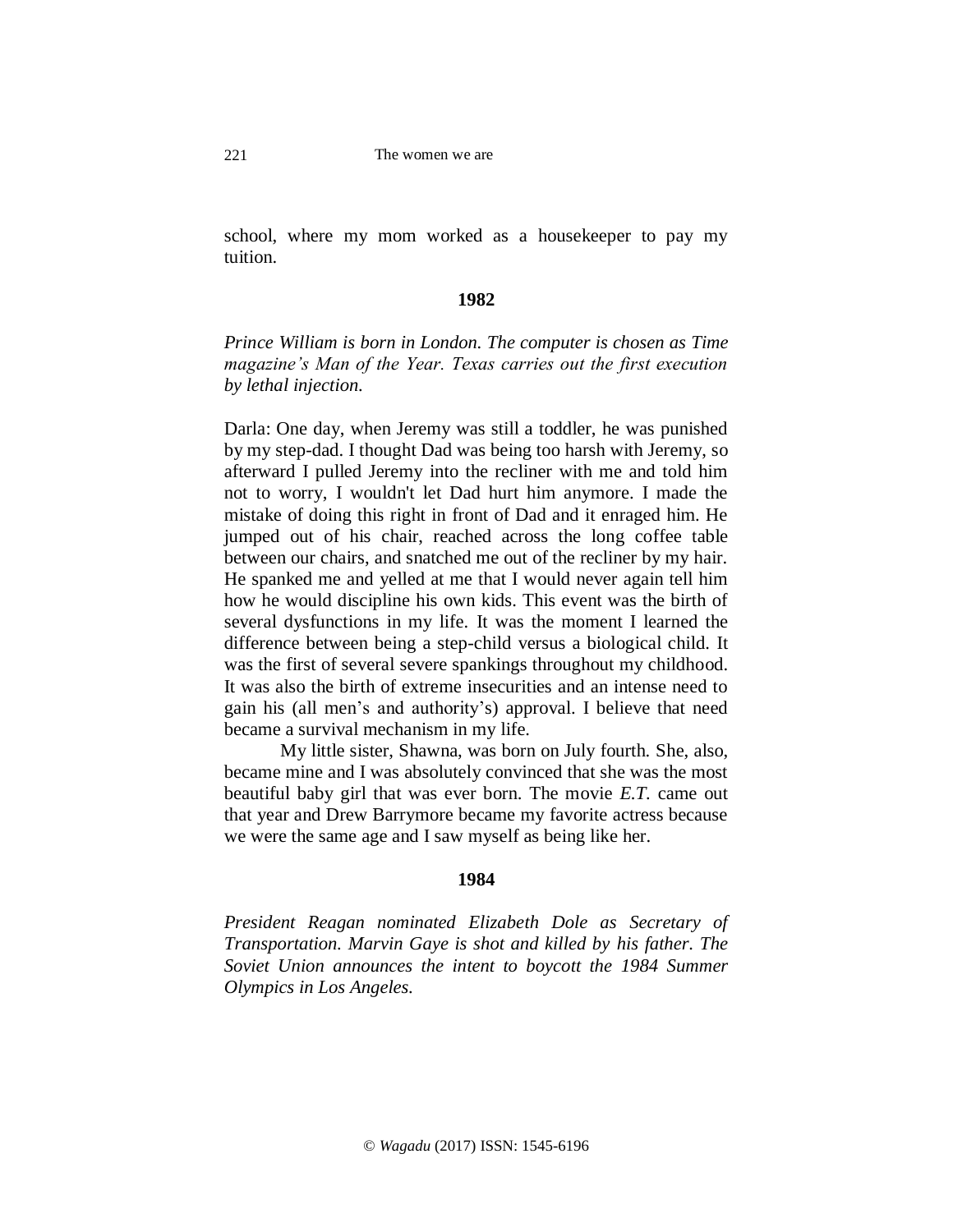Darla: Our family moved to rural, Manvel, Texas. We lived in a small neighborhood on a little dead-end road. All of our driveways were gravel and most of the homes were trailer houses. This was not a nicely developed housing area. This was a lower-middle class to poor neighborhood. We, kids, loved it because we were able to play outside, in the street with other children from the neighborhood and not have to worry about traffic. We could play in the pasture behind the house. We could walk to other people's houses and still be in sight of our own.

For being poor we had a good childhood in Manvel. I have many good memories of playing outside with my siblings. I do have numerous memories of being inside the house but not as many of them are good. Our dad was a tyrant and a bully. I learned well how to be mindful of and cater to his emotions. Mom and Dad fought a lot. The argued about everything it seemed but mostly it was about money and us kids.

I received one of the worse spankings of my life for submerging the crockpot into the dishwater as I was washing dishes. Mom usually ran interference between us kids and Dad because he was too rough on us but this time she helped him. His spankings were so hard that I couldn't keep myself from trying to get away or block him. This time I must have fought him because they ended up sitting on my legs and arms as I was face down on the couch and spanking me until I was bruised. My mom was diagnosed with cervical cancer in December. The only memory I have of this event is seeing her and Dad sitting on the steps of the little wooden porch of our trailer, crying.

#### **1985**

*Nelson Mandela rejects an offer that would release him from prison. Madonna launches her Virgin Tour. Arms are sent to Iran in exchange for hostages in Lebanon, later known as the Iran-Contra Affair. Pete Rose becomes baseball's all-time hit leader. Nintendo game system is released in the U.S.*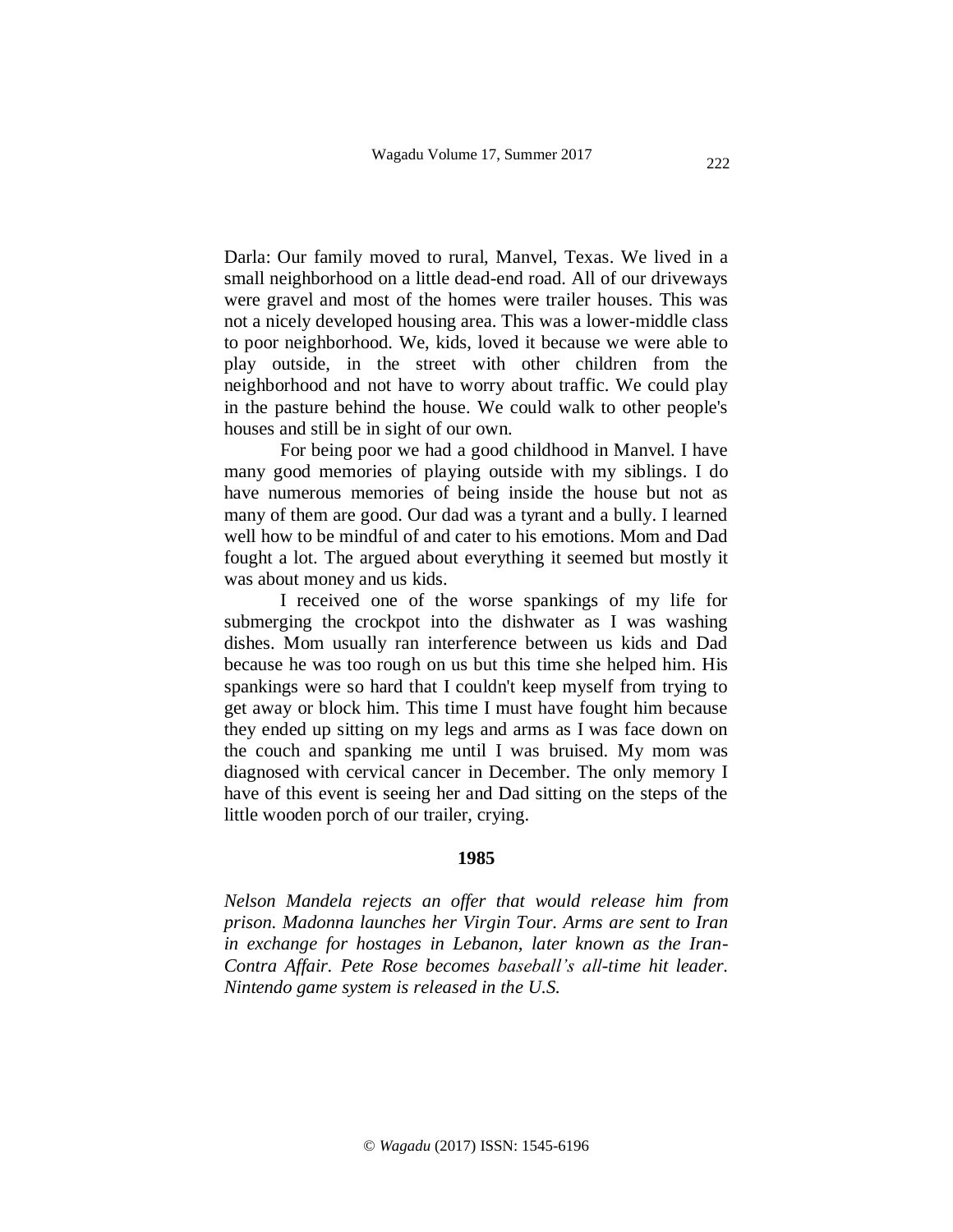#### The women we are

Darla: Papa (Mom's father) died of a heart attack on August 5th. Years later, Mom told me that I slipped into depression for several months after his death. Until she told me that I did realize that I do not have any memories of his funeral or anything after that for a long time. He was my hero. Everything I did was to make him happy. I used to work hard to get him to smile at me. He called me his "Little Helper," which I considered a badge of honor. Papa didn't smile or laugh often but when he did it lit up my whole world. He was sweet to me, which was opposite of how my stepdad treated me. I sought to please my step-dad out of fear and I sought to please my grandpa because I loved him so much. So, my early relationships taught me that keeping men happy kept me safe and loved.

During the summers our parents would take us camping or, when their finances improved, to amusement parks in Houston, Texas. I was homeschooled for my fourth grade year. As I look back on this I think my mom probably did this to help me heal. We became the best of friends during this time. We both took care of The Babies (a nickname we used for the 2 youngest children when they were little) and the household chores. I learned quite a bit in this year of homeschooling. In fact, I moved ahead of my peers academically and I became a great housekeeper, like my mom.

Katy: When school let out for the summer my mother, sisters, brother and I flew to my mom's hometown in upstate New York. We stayed at my grandfather's house; the house my mother grew up in. The small town, where everyone knew each other, lent itself to freedoms we were not accustomed to. My siblings and I could walk anywhere in town and feel safe. Often, we were sent on errands to the grocery store, which made us feel very grown up. Toward summer's end, my dad drove up from Florida. For a week, we enjoyed the new country side, hiking, fishing and swimming. It was a great summer, filled with family and fun.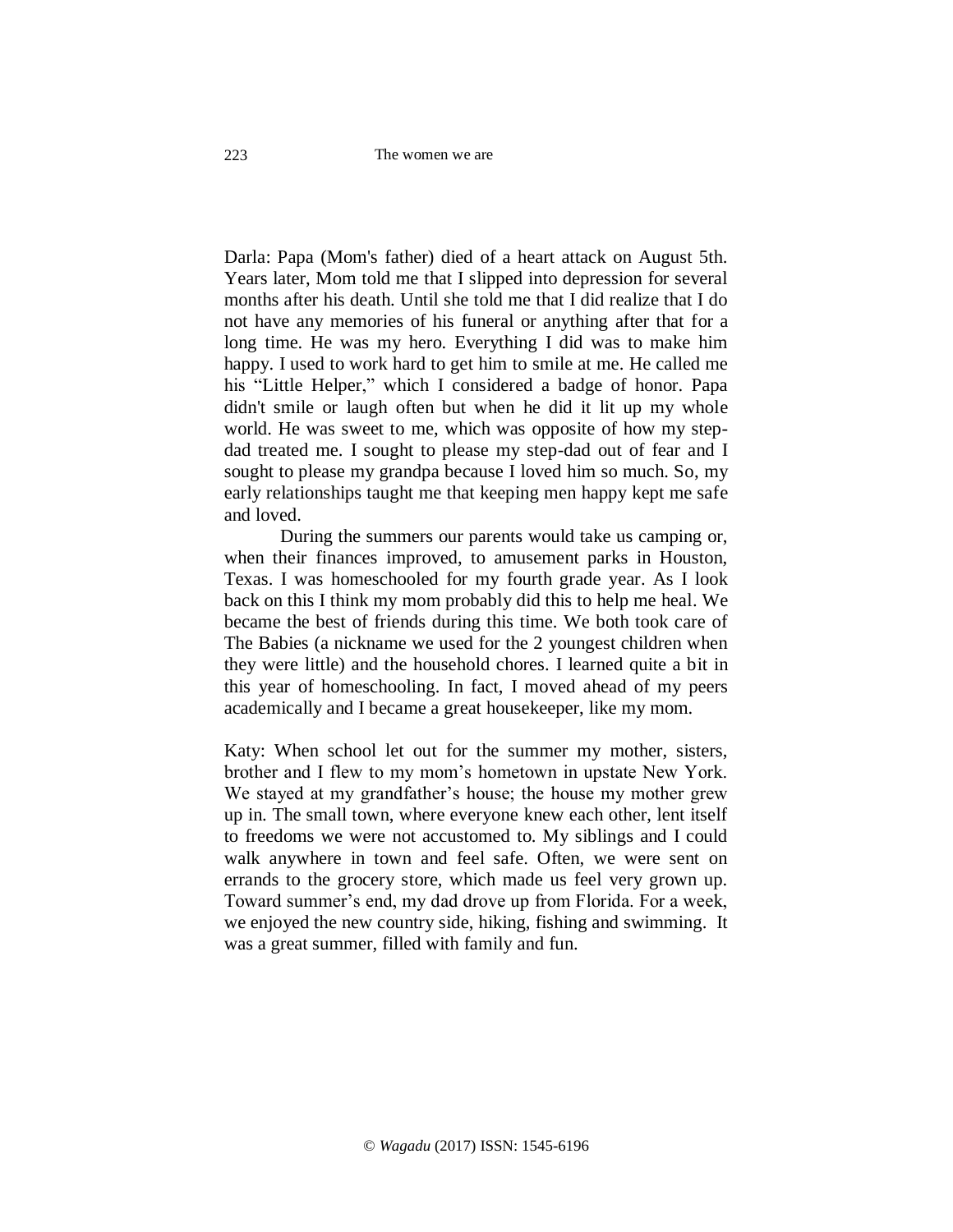#### **1986**

*U.S. space shuttle, Challenger, explodes after launching from Cape Canaveral Florida, killing the seven member crew. Out of Africa wins best picture at the 58th Academy Awards. Prince Andrew marries Sarah Ferguson.*

Darla: In January, I was sitting at the kitchen table doing my lesson for the day when my mom called me into the living room to watch the launching of the Space Shuttle Challenger. I sat on the arm of my mom's chair while we watched the launch together. It was exciting. Then the shuttle suddenly exploded and we were both stunned into silence for a few seconds. In confusion, I turned to my mom and asked, "Mom, did it blow up?" I wasn't certain and was having a hard time accepting that the Shuttle, which held several people, had just exploded and those people had died. But Mom answered, "I think so, Honey." It was shocking and a little bit of the reality of their deaths slowly crept into my understanding. All we could do was hold each other as we both wept. I remember feeling desperation that my mom was upset and crying. I didn't fully comprehend the ramifications of the explosion or the deaths but I did understand that Mom being upset meant that something horrible had happened.

Mom started the Nursing program at the local college in the fall, we children played outside every chance we could get. If we were outside then we didn't have to be around Dad. I believe it was sometime in the summer that my "dad" sexually abused me for the first time. I gained a new kind of fear of him then. I add the quotations because good dads don't do those kinds of things to their daughters. I told my mom about what he did and she made him apologize to me, but he was defensive about it and said he wasn't trying to be gross, that he was only "showing me something". What I heard in his apology was that what he did wasn't really bad and that I had misunderstood his intentions. However, what I got out of it was confusion about good touch and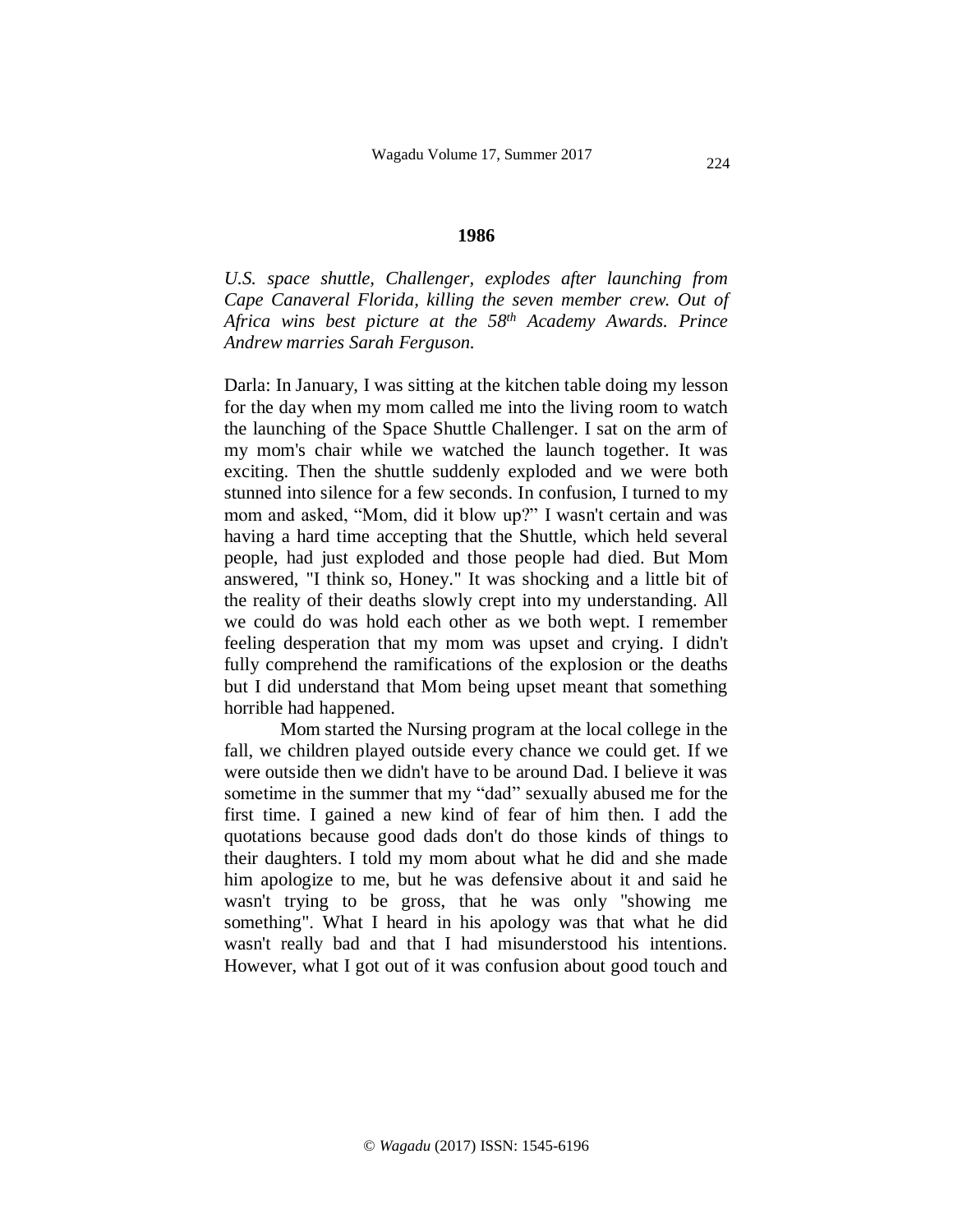#### The women we are

bad touch and a fear of him showing me attention. I went back into the public school system for my fifth grade year.

Katy: I was in 3<sup>rd</sup> grade when the Spaceship Challenger exploded. My class and I were walking from the lunchroom to the classroom when Ms. Dempster directed our attention to the white smoke in the sky. I looked around and saw teachers and students, who normally were not outside. Several teachers held their hands above their eyes as they looked up at the sky in. That evening, I watched President Reagan on television. He explained that the Challenger had exploded and all seven astronauts had died. Only then did I realize the smoke was from the explosion.

### **1987**

# *Pope John Paul II arrives in Los Angeles. The USS Stark is hit by two Iraqi missiles, killing 47 sailors. CBS airs the first episode of "The Bold & the Beautiful."*

Darla: I had always been able to go to Nana and Papa's house for several weeks each summer and I continued to visit after Papa died. This summer, however, "the babies" got to go with me. I was very upset about it. I was territorial over those summers at our grandparents' house and it felt like an invasion that my little brother and sister were going with me. My summers spent at their house were my reprieve from the stress of home, mainly from my step-dad. After a couple of weeks "the babies" went home and I got to stay with Nana for a little while longer. It was during this time that she discovered a lump in her breast. Within two weeks she was in the hospital for a double mastectomy and her house was full of family members. She received chemo treatments afterwards and went into remission, for a while.

Sometime during '87, my Dad did it again. This time Mom knew he really did do something bad. I remember she and I were sitting on my Nana's bed with my aunts and she was whispering to them about it. They were all angry and Mom cried. They felt sorry

225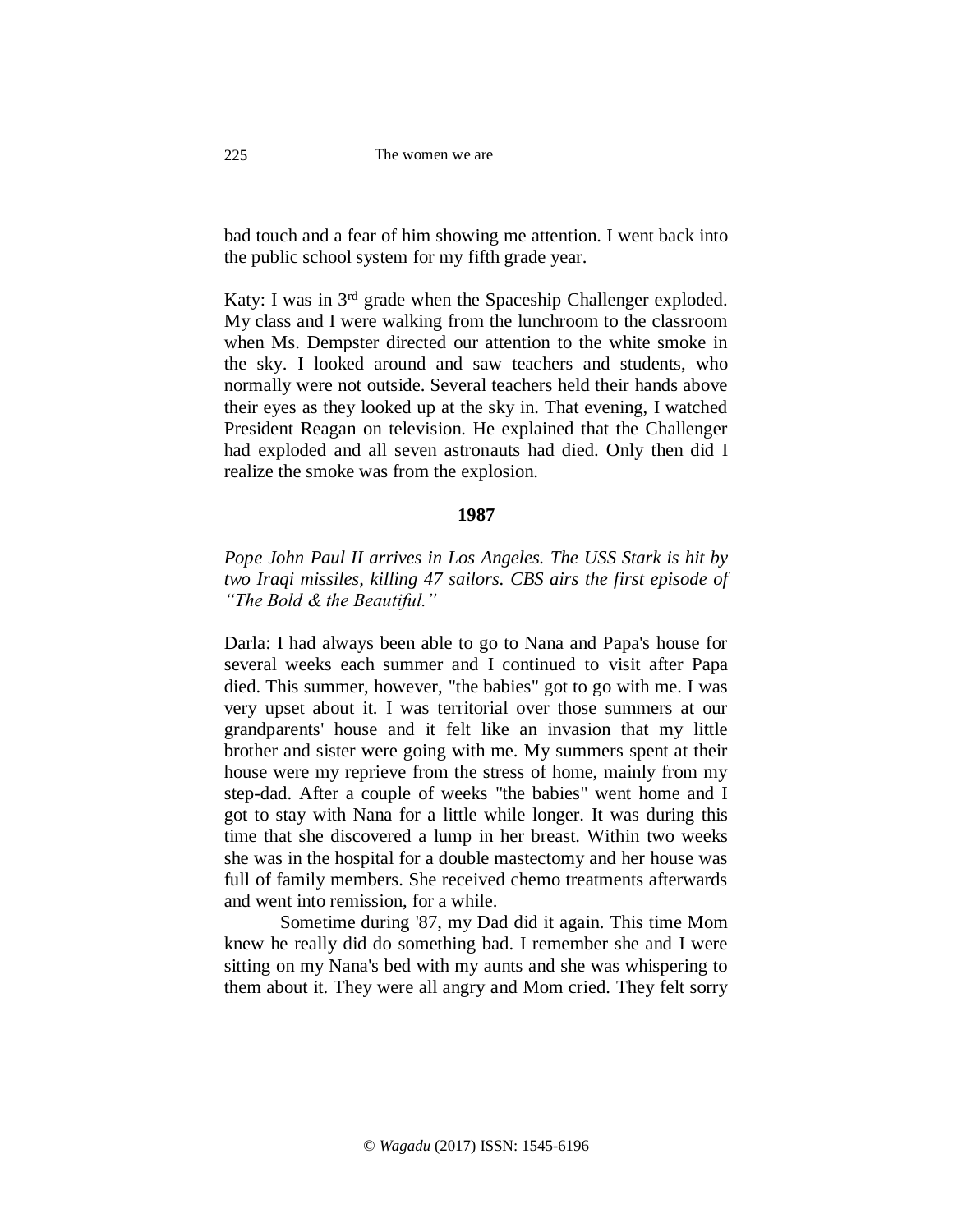for us both and took extra care of me during that visit. That Christmas I was overloaded with gifts. I had never gotten so many presents before in my life, but what I remember most is that my dad did not receive one gift. It took me years to figure out that they were punishing him. The effect was shocking to me and only widened the chasm between him and my mom's family. All I knew then was that he was my dad. I loved him, even though I was afraid of him.

#### **1988**

*George H. W. is elected President of the United States. In a Senate testimony, James Hansen, NASA scientist, states man-made global warming has begun. Pan AM Flight 103 is blown up over Lockerbie, Scotland, killing 270 passengers.*

Darla: I got to go back to Nana's house for the summer, by myself. She moved to Oklahoma to be closer to her youngest daughter and grandchildren.

Katy: In February, my mother's dad died of cancer. I remember the phone call from my uncle. My dad answered the phone and talked to my uncle for a few minutes; my dad then handed the phone to my mom. My dad sat in his recliner in the living room and began reading the paper. Eavesdropping on my mom's phone conversation, we learned of my grandfather's death. My father had great respect for his father in law; his sadness was equal to my mom's. My mom flew to New York for the funeral, while my dad stayed home with us children.

#### **1989**

*In Alaska's Prince William Sound, the Exxon Valdez spills 240,000 barrels of oil after running aground. Oliver North is convicted of charges related to the Iran-Contra affair. General Colin Powell became the first Black chairman of the Joint Chief of Staff.*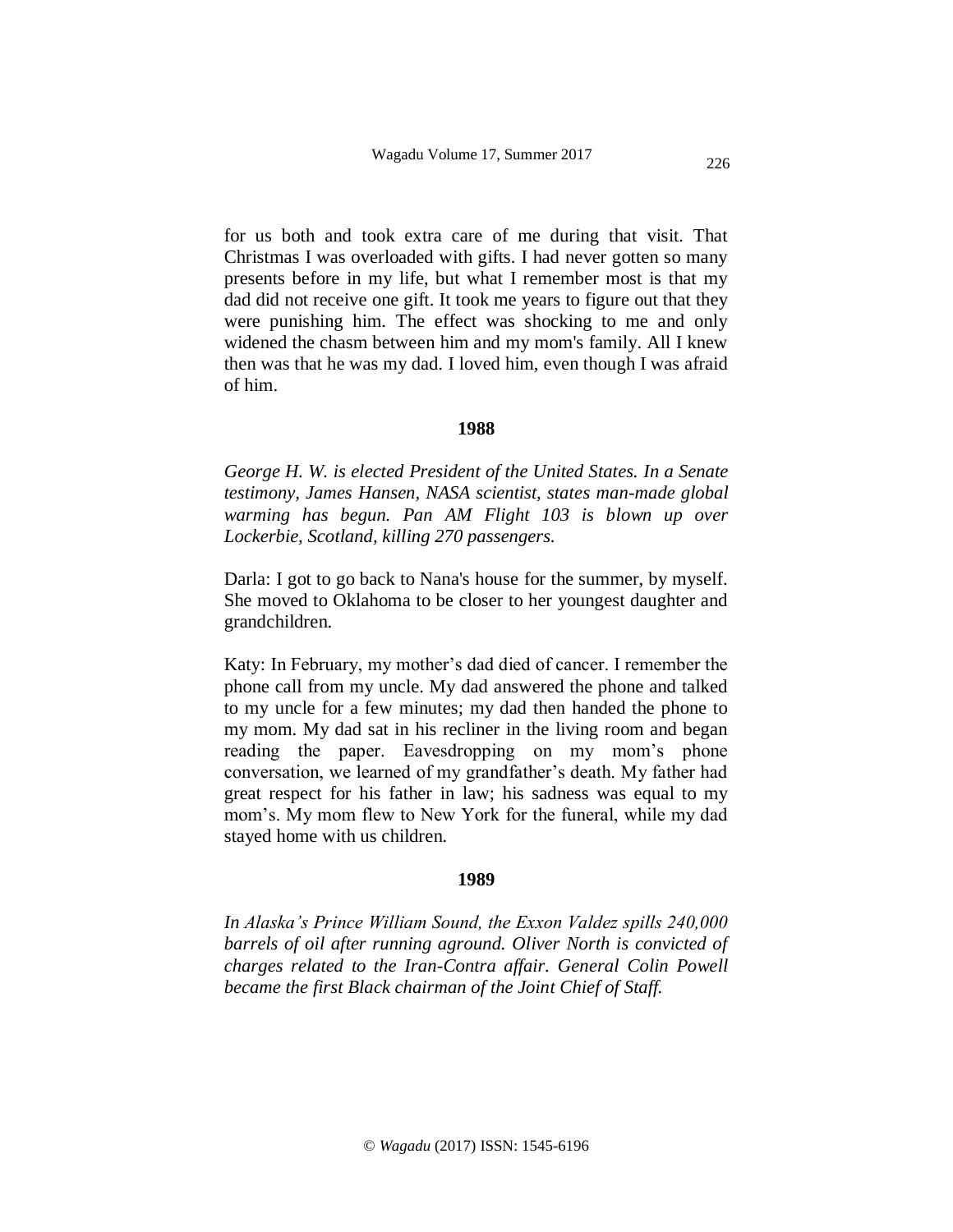Darla: I was about 12, almost 13, when our family moved to a real home in the same town. What I mean by "real" home is that it had a foundation in the ground, that it wasn't a trailer house. We called it The Yellow House. We were moving up in the world. Mom was going to school, Dad had a steady job finally and the house was nicer than the ones we lived in before. It ended up being the best house our family ever lived.

Mom slept a lot, and the household chores were left to us children; mostly me. The whole reason that she was trying so hard to get this degree is to have a stable career so that we were not solely dependent on Dad to be the main breadwinner of the family, as he was unreliable. He did not keep a steady job for any significant amount of time until we moved into The Yellow House. It was during this time in our lives that Mom and Dad started taking us to church on a regular basis again, this time to a small church called Grace Community Church. I also had a crush on the pastor's son, Nathan.

Katy: My mother enrolled me in a Catholic school because she wanted me to have a good education taught through a strong religious background so that, "when my back was to the wall, I would know where to turn." During my seventh grade year I convinced my mother to let me get a horse. His name was Thunder and he was a sad lonely little Appaloosa the local boarding facility. His owner had stopped paying his board some years before and had also has stopped visiting him. Thunder had one eye, having lost one to cancer, and a serious case of muck itch. The first time I saw him, he was covered in scabs from scratching on the walls of the stall. One side of his face had a hollowed out eye, and the other side had an eye that oozed and seeped. He was perfect!

Thunder and I had many wonderful adventures together. We would run across the pasture behind the stable; jumping fallen trees, splashing through trickling creeks, and weaving through saplings. We would then return to the barn, where I would hose Thunder off and bathe him in medicated soap. On the weekends we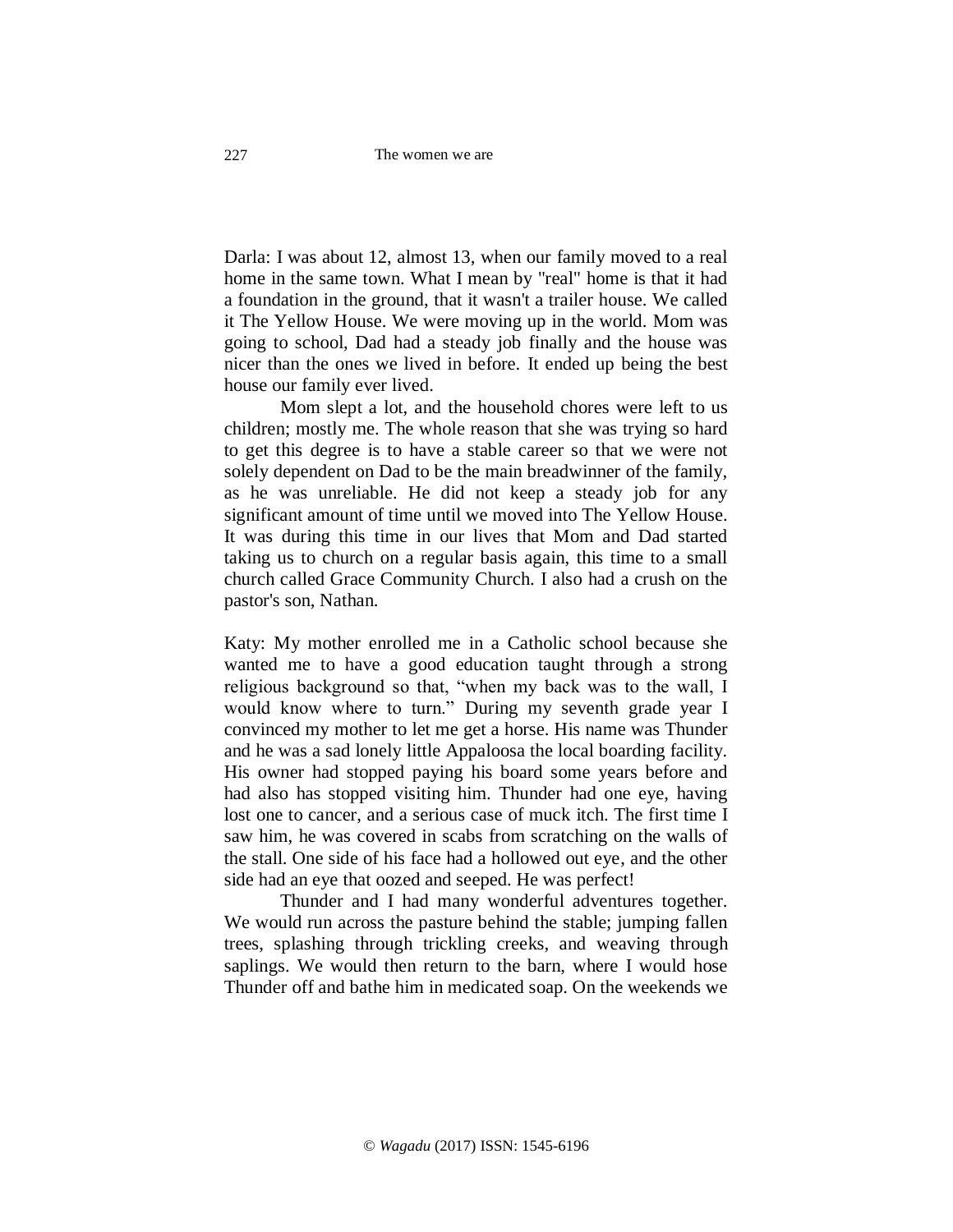would go on group trail rides to Scott Lake. All along the way, Thunder would lead the other horses with his slow, steady walk and calm, easy personality. At Scott Lake, I would throw off his saddle jump on his back and make sure I was the first one in the water. Thunder swam across the lake as smoothly and assuredly as he had walked there. Alligators splashing in the water from the banks, birds landing in the branches above us, and fish jumping in the water did not bother him. Thunder was just happy to be loved again, and I was happy to love him.

#### **1990**

*U.S. President George Bush and Soviet Union President Mikhail Gorbachev agree to end the production of their chemical weapons. President Bush threatens to remove Iraqi forces from Kuwait.*

Darla: Mom graduated nursing school with her Registered Nurse's License. Mom talked us kids (myself and the two youngest siblings) into going back into homeschooling. She had planned to work only on the weekends but when the time came to start school her work schedule changed and I was left being the leader of our education. I did not perform well. I was 14 that September and very undisciplined.

Katy: I began writing to a soldier, Jerry Huerta, who was serving in Iraq. I enjoyed writing letters and mailing packages to Jerry, as much as I enjoyed getting letters from him. I always asked my dad to mail the packages. Often, they were quite heavy; full of magazines, candy, nuts and beef jerky. He never complained about mailing the weekly packages. The only negative comment he made was, "chocolate might not keep well in Iraq." My mother also liked that I was writing to Jerry. On the way to the barn, to see Thunder, she would stop at the post office and I would run in and check the mail.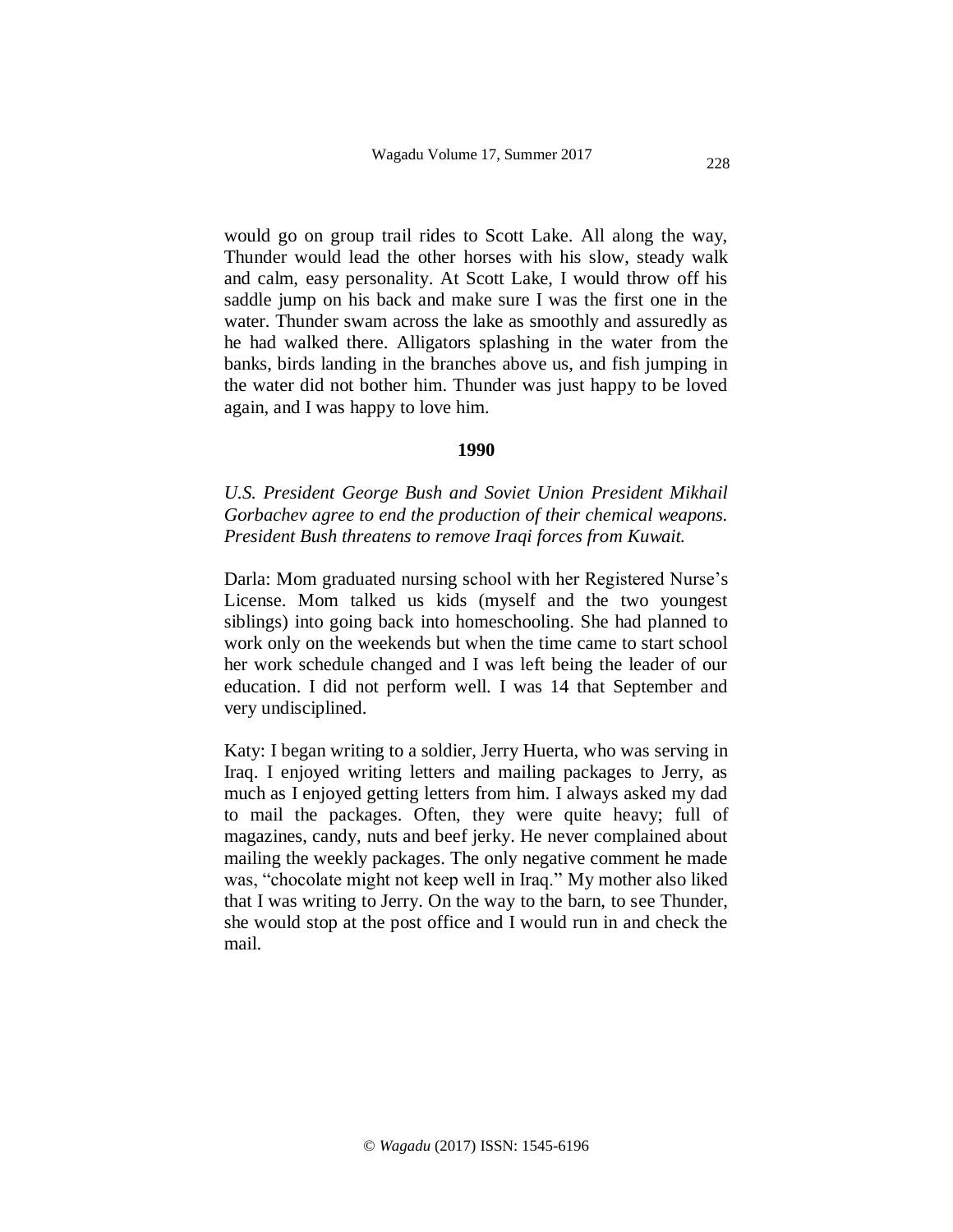## **1991**

*Operation Desert Storm begins with air strikes against Iraq. Serial killer Aileen Wuornos confesses to the murder of six men. Dr. Jack Kevorkian is barred from assisting in suicides. Four Los Angeles Police officers are indicted for the videotaped beating of Rodney King.*

Darla: At the beginning of the school year the two youngest went back into public school (we started referring to them as The Kids because they weren't babies anymore). Mom gave me the option of continuing to homeschool so that I could catch up to the rest of my peers in high school and then, if it went as planned, I would go back to public school and complete my senior year. I, also, started working part time at a ranch where I tended the horses that were used for taking customers on trail rides. Late in the fall, Nana had to start treatments for cancer again so she went into the hospital to have a port implanted, but something happened during the procedure and she came out of it incoherent. She remained in the hospital for several weeks until her children took her home to live out the rest of her life comfortably.

Uncle Tom (Mom's brother) committed suicide on Christmas morning. Up until that moment that had been the best Christmas our family ever had. We had opened all our presents the night before and had been abundantly blessed because both our parents had decent jobs which gave them more money to spend. We were getting along well and our parents were happy. It was a wonderful holiday. Then, at 5 a.m, on December 25th, my mom woke me up with the news of my uncle's death. It shattered our joy.

Katy: When I was in the ninth grade, my father walked into my room and said, "Kate, do want you see my new apartment?" The simple invitation was the beginning of the upset of a lifetime. My father was moving out of the family's home, and that was how he chose to tell me. Confused and probably also dutiful, I said, "sure."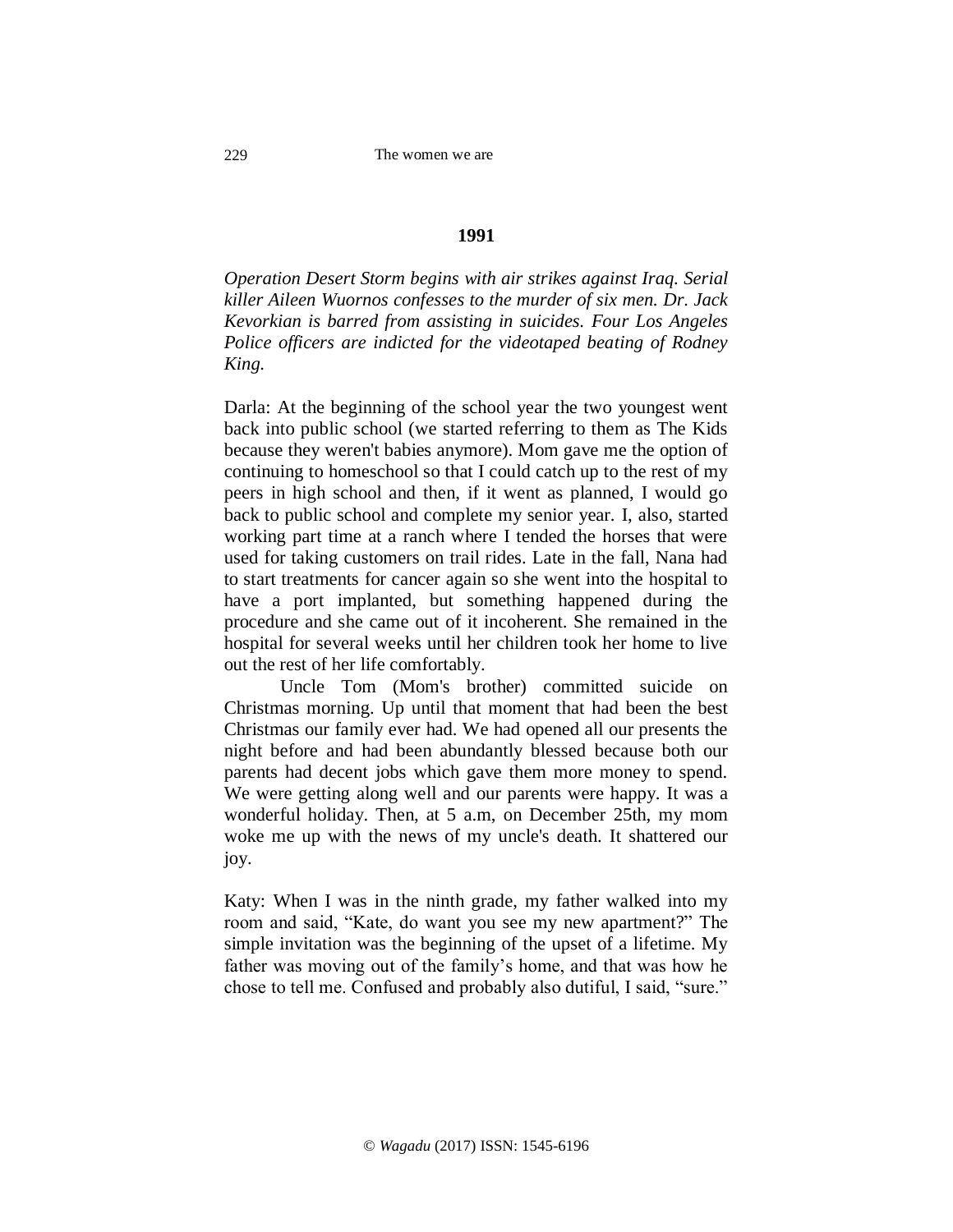My father and I walked outside to his car and I climbed the back seat. My brother Danny, three years younger than me, was in the front seat. Danny's arms were wrapped around his long lanky legs, his face, red and wet with tears, was hanging down almost to his knees. The three of us took the 20 minute ride up to my father's new apartment. We walked around the two-bedroom apartment is my father pointed out the highlights of his new homestead. There weren't many highlights, and I think my father knew it, so he pointed out things like his bedroom had its own bathroom, each bedroom has its own window, the kitchen has a refrigerator with side-by-side doors, and then my father smiled pointed to the sliding glass door and said, "Kate, there is a fishing pond." For some reason my father thought that pond would help ease the pain of their divorce.

As a ninth grader, and at a Catholic school, I thought the worst possible thing that could ever happened to me was my parents getting a divorce. The worst thing was when my mother said, "Thunder has to find a new home." I lost Thunder in the middle of my parent's very bitter divorce. On a very dreary Sunday morning I loaded Thunder into a complete stranger's trailer. Thunder knew we were not going on a trail ride or to a show. He knew getting in that trailer was the beginning of our divorce. He would step into the trailer, and then quickly back out. Eventually, Thunder loaded up. Secretly, I was hoping he would never get in that trailer. After tying his lead rope securely, I petted his neck and poured his grain into his bin. Instead of eagerly diving into his grain, Thunder turned his one eye toward me and we said goodbye.

### **1992**

*Former heavy weight champion, Mike Tyson is found guilty of raping an 18 year old girl. The Tonight Show Starring Johnny Carson aired its final show. The Prince and Princess of Wales publically announced their separation. Bill Clinton is elected the 42nd president of the United States.*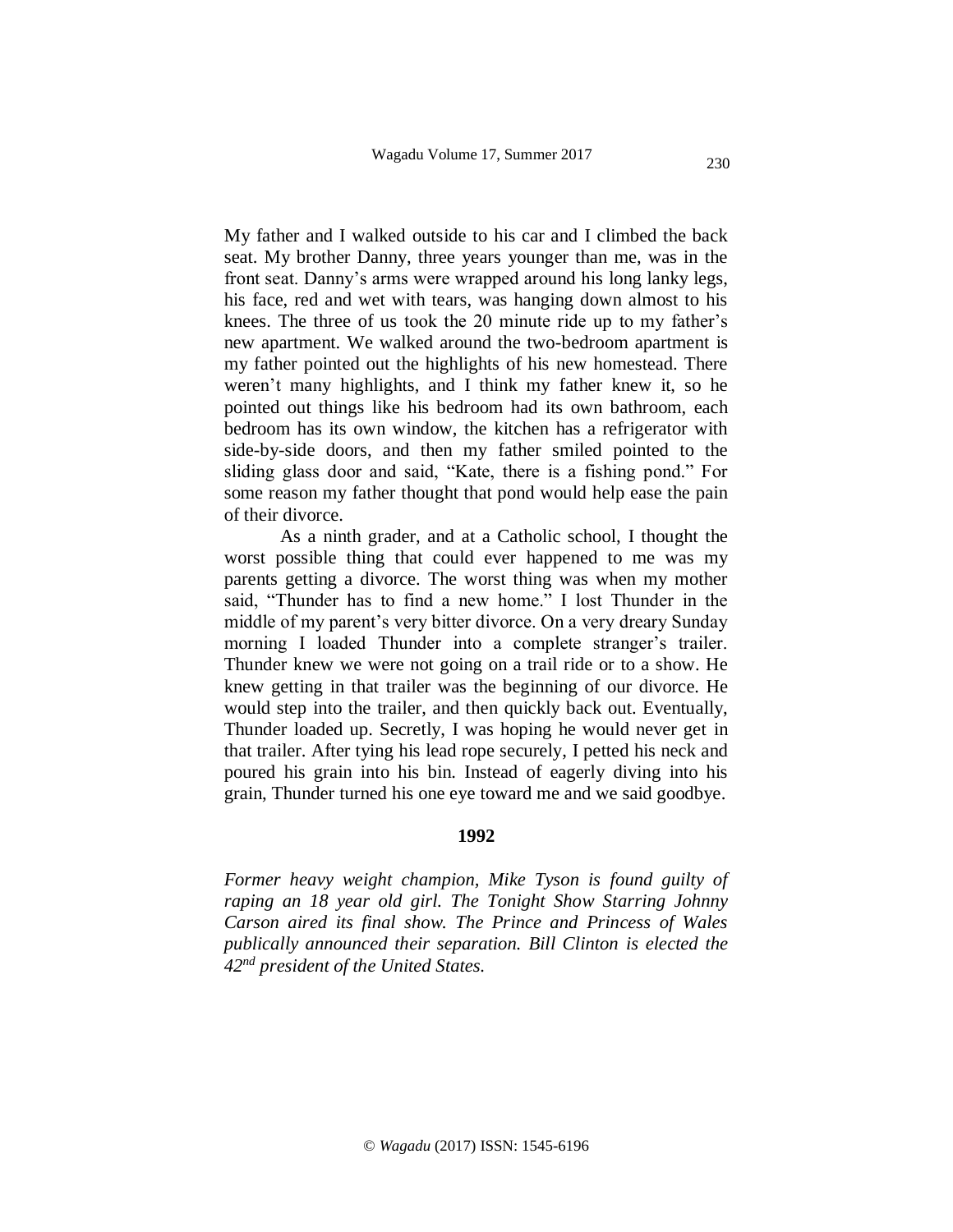#### The women we are

Darla: Nana lost her battle to cancer on January 12th, about 2 weeks after Uncle Tom's death. I was fifteen when she passed and I remember her funeral. I busied myself taking care of all the children. It made me feel useful and, on the inside, I was desperate for everyone to notice me and tell me that I was doing a good job. Throughout my childhood I periodically suffered from severe headaches. Finally, my mom took me to get a CT scan to rule out a tumor or any other abnormality. It was decided that my headaches were from stress. During the summer I went on a mission trip to Honduras for one week. The experience was amazing. I was able to save up most of the money for it and my parents pitched in the rest. I went with a group from Livingstone Church, the big church we went to when I was little. As soon as I turned 16, I got a job working at a grocery store.

Katy: At school, I explained to Sister Christina Rose my parents were divorcing. Sister Christina Rose picked up her bag, tapped me on the back and told me she was so glad my dad moved to Carlton Arms. She lived there and said it can be very lonely. She asked me to stop by sometime so we could have a tea. One weekend, while visiting my dad, I visited Sister Christina Rose. She showed me around her apartment and then made a pot of hot tea for the two of us. We sat her kitchen table drinking hot tea and chocolate chip cookies. Sister Christina Rose showed me the many rosary beads she had an explained from where she had gotten them or from whom she had gotten them. Before I left her apartment she asked if she could pray for me. Having spent almost 3 years in a Catholic school, I had grown accustomed to prayer. Sister Christina Rose prayed for me, and then I went back to my dad's. My mother had changed from a kind, soft-spoken, loving mother to an angry, raging woman who I did not recognize. Every moment of every day, it seemed, was filled with tension, arguments, and conflict.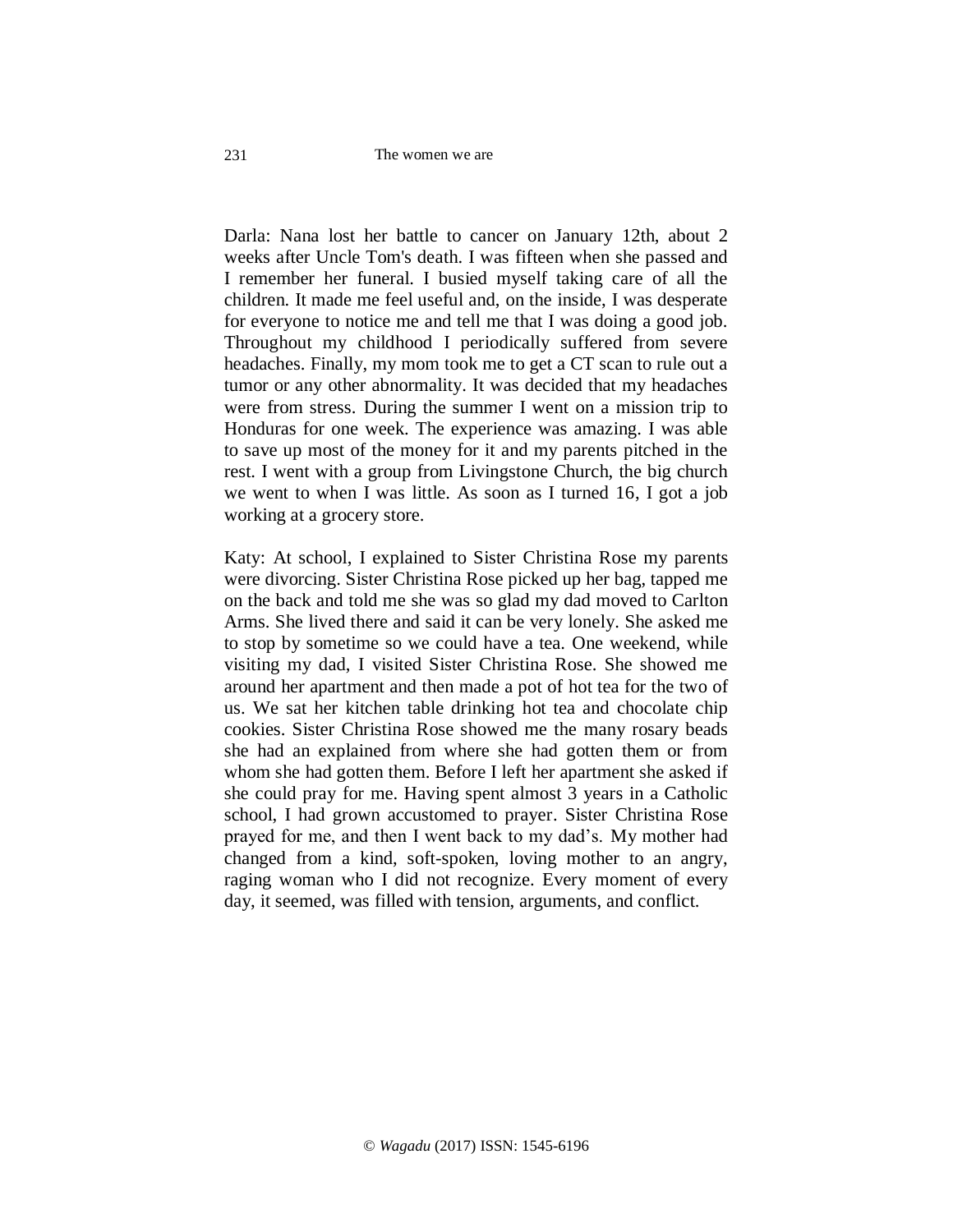#### **1993**

*A car bomb explodes at the World Trade Center in New York City, killing 6 and injuring hundreds. Janet Reno becomes the first female Unites States Attorney General. A 51 day standoff at the Branch Davidian in Waco, Texas comes to an end.* 

Darla: Dad went into counseling and was diagnosed as being clinically depressed, and then prescribed medication. This was a turning point in my relationship with him, as it was for my stepbrother. The medication transformed him from an angry tyrant into a loving dad, for the first time in our lives. Don't get me wrong, throughout our childhood he had moments of being loving, but those moments were few and far between. He and my step-brother, Jimmy, (his biological son from his first marriage) fought quite a bit when Jimmy came to stay with us. When Dad started taking meds we finally experienced, what I considered, a peaceful household, for a while. I got my GED enrolled in classes at the local college in Alvin, Texas. I also took SCUBA Diving classes, which I loved and was able to go on two SCUBA diving trips with the class. I came close to being able to go to Cozumel with them as well but ended up buying my first car instead.

Again, my parents talked about wanting to move and this time they convinced us that it was really happening, only to change their minds after weeks of debate. I discovered that they had started smoking marijuana again. This caused me a great deal of stress. I may have been a caretaker for the family but Mom was the main breadwinner and if she got into legal trouble then our whole family would suffer. It was the first time that I showed anger towards my parents and confronted them about anything, but to no avail. My Mom's response was to tell me to get over it, which is what they often told us when we got upset. It may have been the hard way but I did learn to be resilient.

I finally went on my first date with a guy I worked with at the grocery store. It was short lived though, because I got scared after our first kiss and broke it off. By that time, Mom and Dad had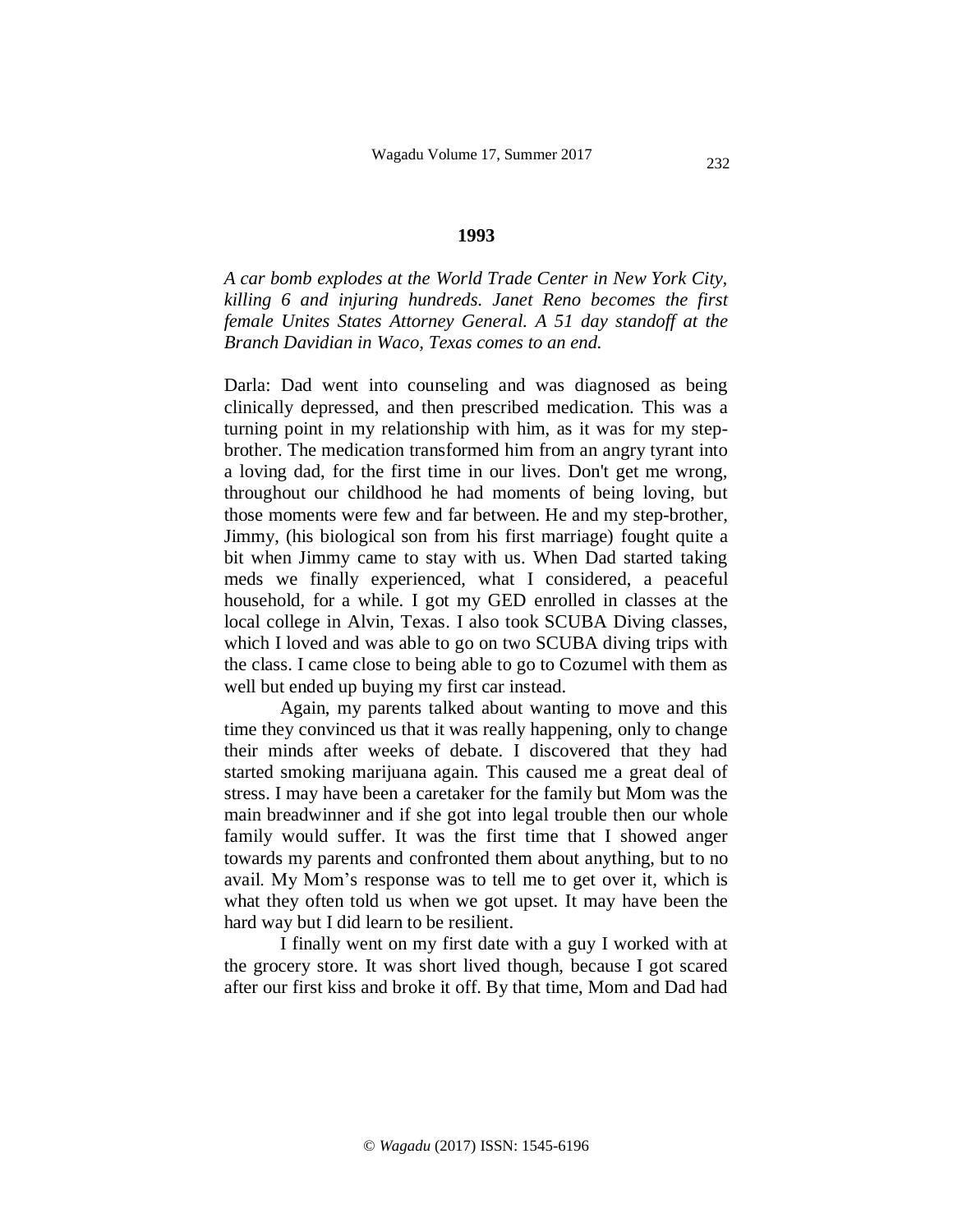drilled into me that I needed to remain sexually pure which meant that I shouldn't even have been kissing. I did not want to disappoint them, plus I was very insecure, so I didn't pursue the dating issue.

Katy: As a sophomore in high school, my relationship with my father and my mother grew more and more strained. The strained relationship is typical between parents and teenage daughter, and their pending divorce amplified the strain. I hated being at home. The anger that festered in the house grew to unbearable levels. My mother constantly pointed out that my father was an alcoholic. She consistently pointed out that he was selfish and did not care about his family. Before their separation, she said my father drank to calm his nerves. She often said he couldn't get over his childhood abuse and from a young age he learned to self-medicate with alcohol. She no longer used these excuses to protect him, instead she used them to humiliate him.

#### **1994**

*President Richard Nixon dies in New York City. O.J. Simpson and Al Cowlings lead Los Angeles Police on a low speed chase. The last of Russia's troops leave Germany.*

Darla: I started working at a small café as a waitress. It was fun and I found that I had a knack for it. Shortly thereafter, though, my parents decided, once again, that we were moving. They packed up "The Kids" and took a scouting trip to East Texas. They found a fixer-upper in the middle of nowhere and laid claim to it. This scouting trip was when my parents introduced "The Kids" to marijuana. And this was one time that I argued with my parents and held a grudge against them.

A couple of months later we actually did move to a blinkof-an-eye town in East Texas. I hated it. The house wasn't finished and was perched on the top of a slope that gave me nightmares of it sliding into the creek bed. I hated this house and I hated what moving there did to our family. We were doing just fine in The

233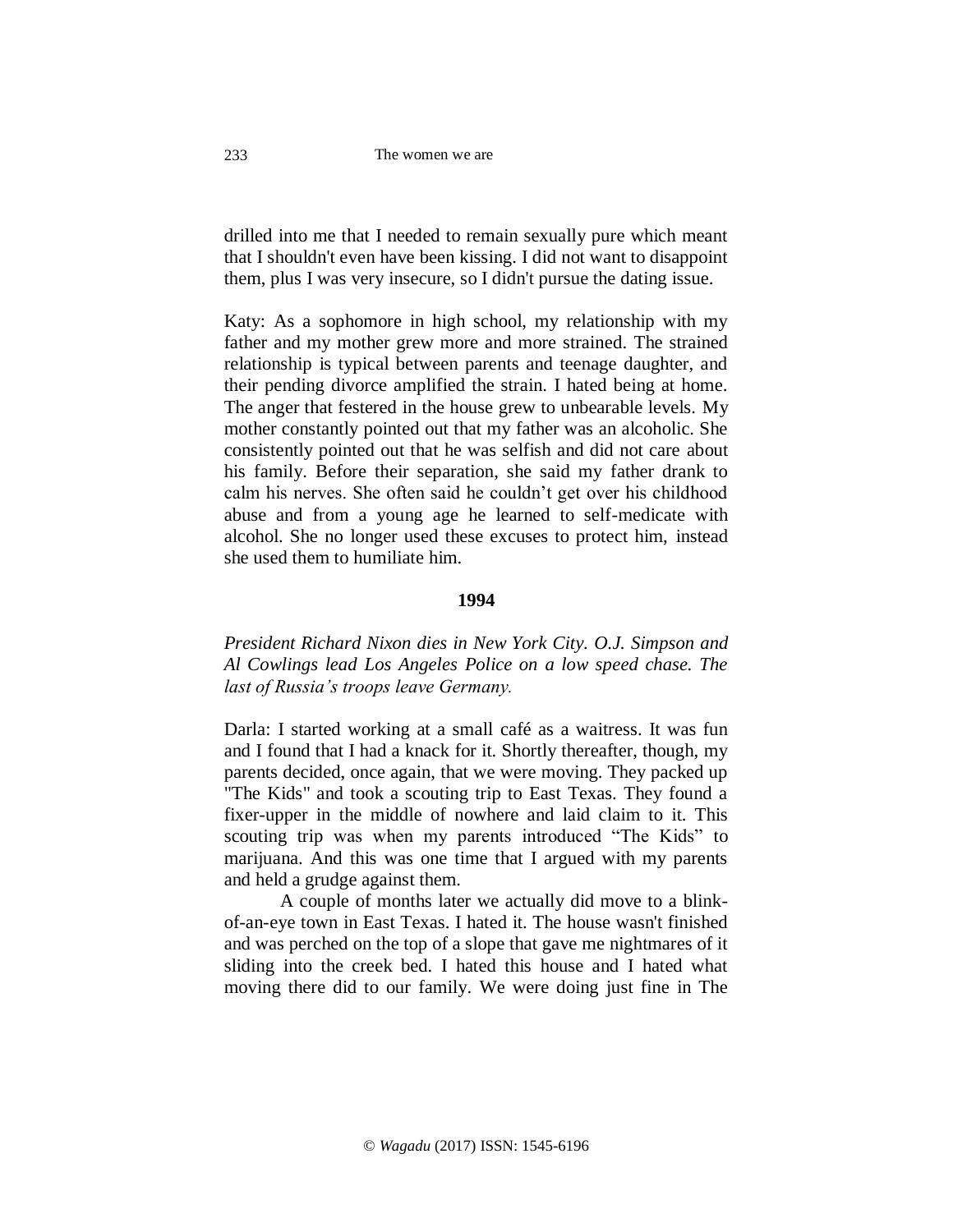Yellow House and then my parents had to go and ruin it by moving us to the country, completely away from everything and everyone that we knew. They started arguing all the time, they were broke, and the only jobs Dad could find were menial and low-paying.

Katy: My father's great uncle, Minor, was stationed in the Aleutian Islands during WWII. Some years later, he made Alaska his home. My father loved Minor and always held him in high regard, and with good reason. My father had told the story of Minor and Uncle Harry driving to Indiana, where my father, as a twelve year old, lived with his mom and step-dad. Minor and Uncle Harry "put a hurting" on his step-dad. With the help of Minor and Uncle Harry, my dad and grandmother left Indiana, and a child abuser, for good. When they returned to Florida, Minor bought a house for my grandmother, and a lawn mower for my dad. My dad loved Minor for saving him, and for giving him a way to make extra money.

Minor became my mother's ally during the divorce, and that hurt my dad immensely. During the summer, Minor invited my mom, my brother and me to visit him in Alaska. At one point, when we were driving along the coast, Minor turned to me and said something along the lines of; 'no matter what your dad does, he will always be my family.' For me, it was one small victory for my dad and I was happy he at least had one. When we returned from Alaska, I began working at my first job, Ryan's Steakhouse. I was making \$4.25 an hour as a hostess, and I loved the independence it taught me. I bought my first car, a Geo Storm for \$5,600. My father gave me \$1,000 for the down payment and I financed the rest. My payments were \$160 and made every payment on time.

#### **1995**

*OJ Simpson's murder trial began. Toy Story was released by Pixar.*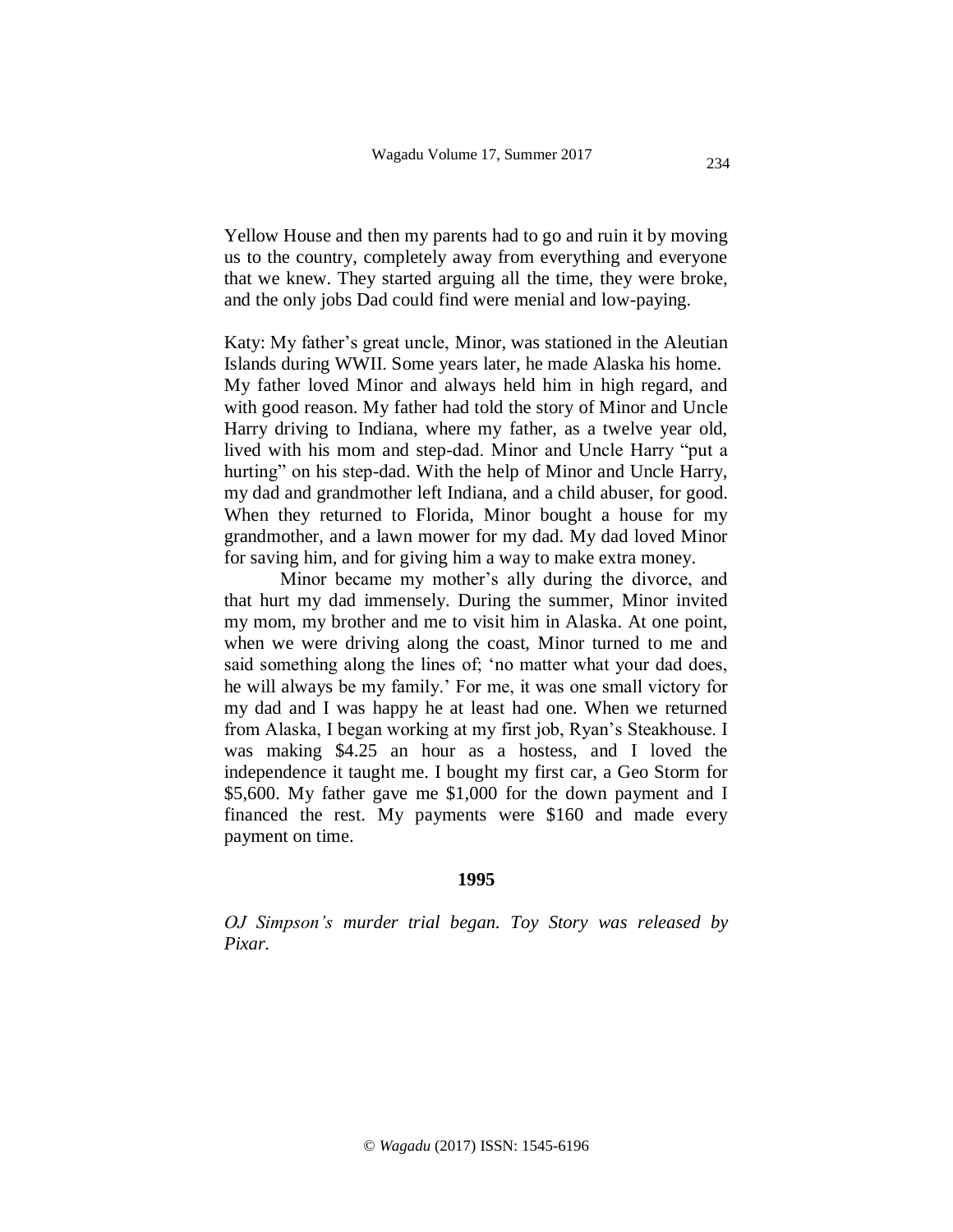Darla: I don't remember when exactly, but I broke up a fight between my parents that came close to turning deadly. It was, of course, over money. Tension was already high from months of unemployment and lack but the last straw was when Mom spent way too much on a grocery shopping trip. The fight was traumatic for me. At one point, I had to wrench a gun out of my mom's hands and at another I tried to pull Dad off from choking her. I know now that if they had really meant to hurt one another I would not have been able to stop them so their "fight" was more drama than real trauma, but as a teenage girl I was terrified that my parents were about to kill one another. My sense of security ended up being the only casualty and my need to "fix" things grew. After their fight was over I thought, for sure, they were going to get a divorce, and yet, before the sun was up the next morning they were in bed together, having made up - again.

During this time in life I was the main caretaker of the family. I did most of the cooking and cleaning. I found a church I liked and took the kids to church with me. I loved going to church and felt a call to work in the ministry but I also did not want to forfeit all the trappings of youth like going to college, parties and dating. My desire to be a wife and mother someday was ultimate. So I started back up taking college courses at the local community college and eventually found a job waitressing in the closest town. My mom was working as much as she could and Dad was the "king of the household" so, of course, the household tasks were left to me, the oldest daughter. I state that he was "king" with sarcasm but that is exactly what he called himself and he felt that being the caretaker was my obligatory role in the family. This is also the time in my adolescence that "Dad" began crawling into bed with me after Mom left for work. He was always grabbing me and trying to hold me in a sexual manner, but he (and Mom) claimed that there was nothing wrong with it, that he was just playing and that "if he never teased me, then I wouldn't know that he loved me." I knew something was wrong with it but trying to object only ignited his anger so I learned to have acceptance of inappropriate things regardless of how it made me feel.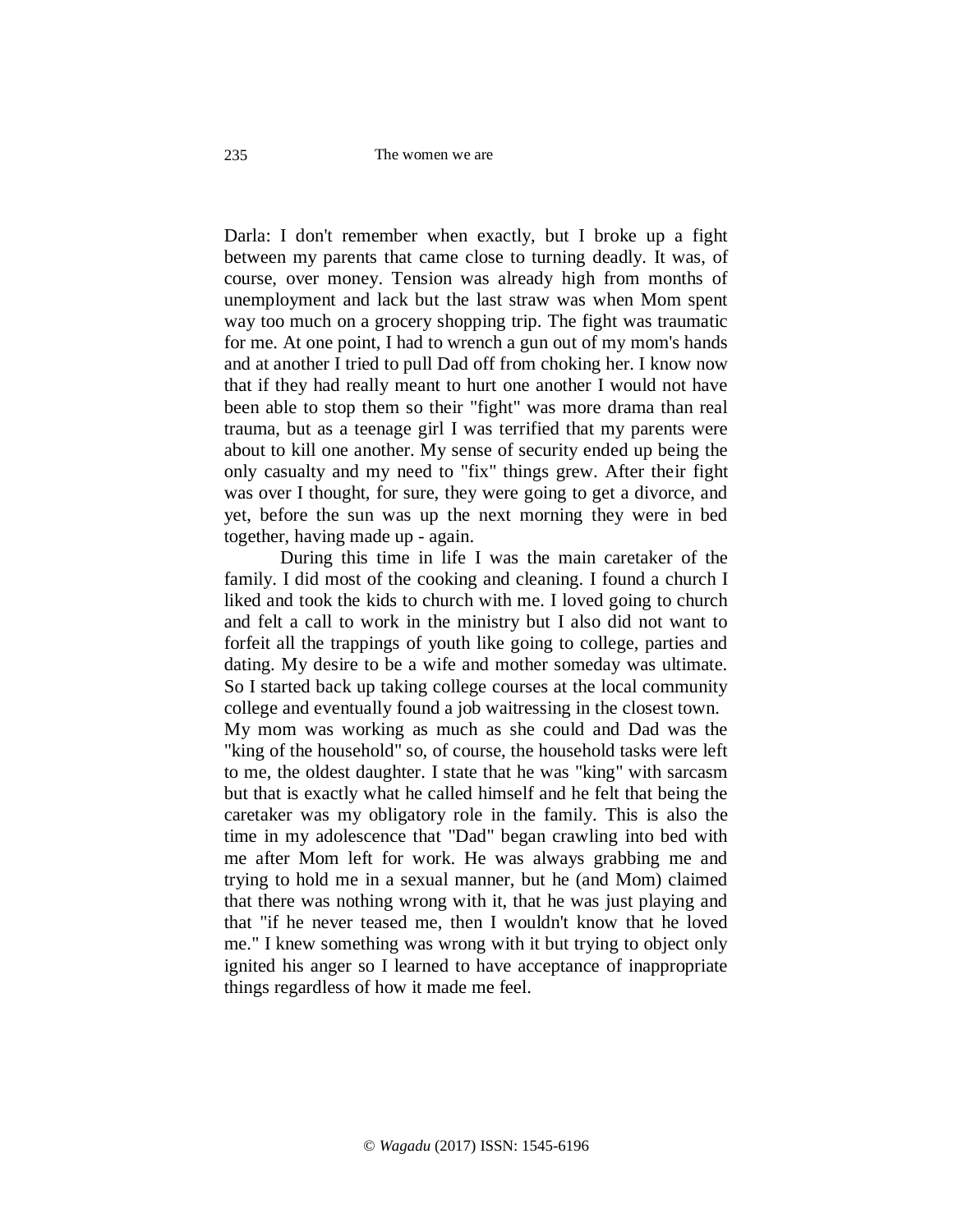I started going out with a friend, not on real dates but as friends. Eventually, though, we started fooling around. It was my attempt at rebellion, for the first time in my life. That also, was short lived. I turned 19 in September that year and I was finally starting to want some independence from my parents.

Katy: My parent's divorce finally came to an end. My mother often reminded me of how short changed she was in the divorce. She had wanted to take my father to the cleaner's, but it seemed the Judge was impartial. My father, happy the divorce was over, rarely mentioned the divorce or any of the anger and animosity that led up to it. I think he was just happy it was over. I graduated from high school, quit my job at Ryan's and began working at the Sheraton Hotel as a desk clerk and enrolled in the local community college. I loved working at the Sheraton for many reasons. I made great friendships at the Sheraton, several of which remain. Also, I loved meeting the people who came from far away and exotic places. I liked their accents and hearing the stories of their travels. I hoped to be like them, one day. I also loved attending college. I enjoyed the independence of choosing my own classes, and the direction that they would lead me. I was hoping to be a forest ranger in Yellowstone National Park. It was one of many lifelong dreams. This was a very great turning point in my life. Much happiness returned and the future looked bright.

## **1996**

*Nine year old Amber Hagerman is found murdered in Arlington, Texas, prompting the creation of "Amber Alerts". Dolly, the first mammal cloned, is born in Scotland. Boris Yeltsin is re-elected president of Russia. A pipe bomb explodes at the 1996 Summer Olympics in Atlanta. The Prince and Princess of Wales are granted a divorce.*

Darla: I got a job at a different restaurant 45 minutes away from home. Mom encouraged me to find a place to live closer to work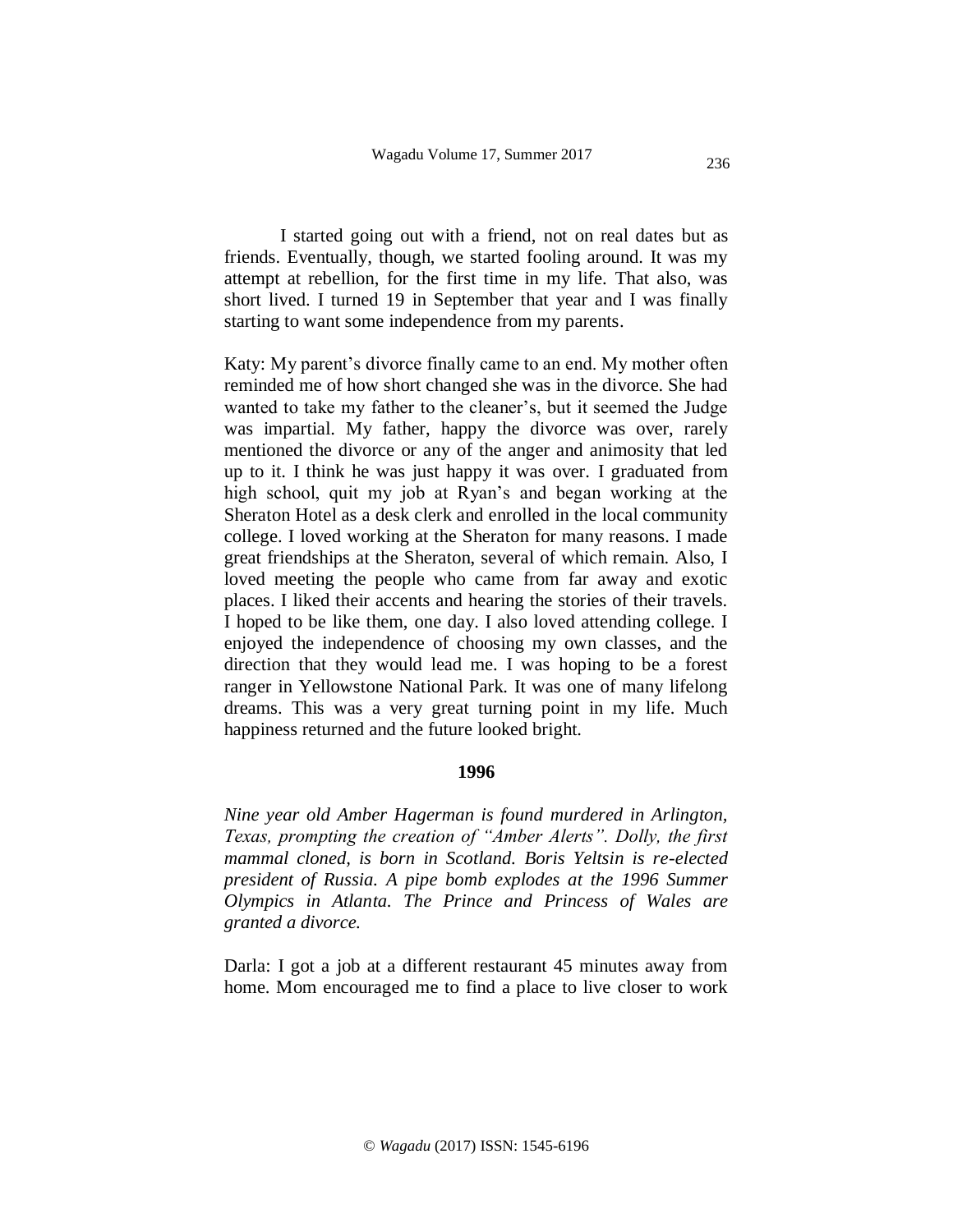so I moved into an apartment with a friend. I was not mentally or emotionally equipped to handle my newfound freedom with dignity. In other words, I behaved poorly, mostly because I wanted to be accepted as part of the group and was afraid that saying no would jeopardize that. I started drinking with my coworkers, became sexually active, and experimented with marijuana.

In April, I met a guy while at work and I quickly became involved with him, moving in to his tiny rental within 2 weeks. I was enthralled with the idea that this guy liked me. It was amazing to me that he wanted to be in a relationship with me and his sexual attention actually felt good, like I imagined that it was supposed to feel, not like when "dad" tried to touch me. It is sick but that is the comparison I had in my head. Plus, my boyfriend protected me from my step-dad, which served to cement me to him. He was my first real boyfriend and our relationship was intense, dysfunctional, chaotic and, in the end, dangerous.

To make a long story short, we committed several, gradually worsening crimes together in Texas and in Wyoming. The last was when we kidnapped an elderly couple in Wyoming so that we could take their truck and trailer because, by that time, we were on the run from the law. The victims of our crime survived but the wife suffered injuries during her effort to save their lives. It is terrifying how twisted our thinking became, and how quickly that happened.

Viktor Frankl writes, "An abnormal reaction to an abnormal situation is normal behavior." I would like to say that these crimes were out of character for me but as I look back on my life up until this point I realize that all the traits that I demonstrated in the course of them were learned behaviors and defense mechanisms. I was needy for approval, especially from men, to the point of putting myself and others at risk. I was insecure, a coward and I was easily influenced. I accepted immoral and illegal situations even though I did not want to because that kept me in the good graces of the person I was with. These were my "normal" and these are shameful traits to have had. I committed my crimes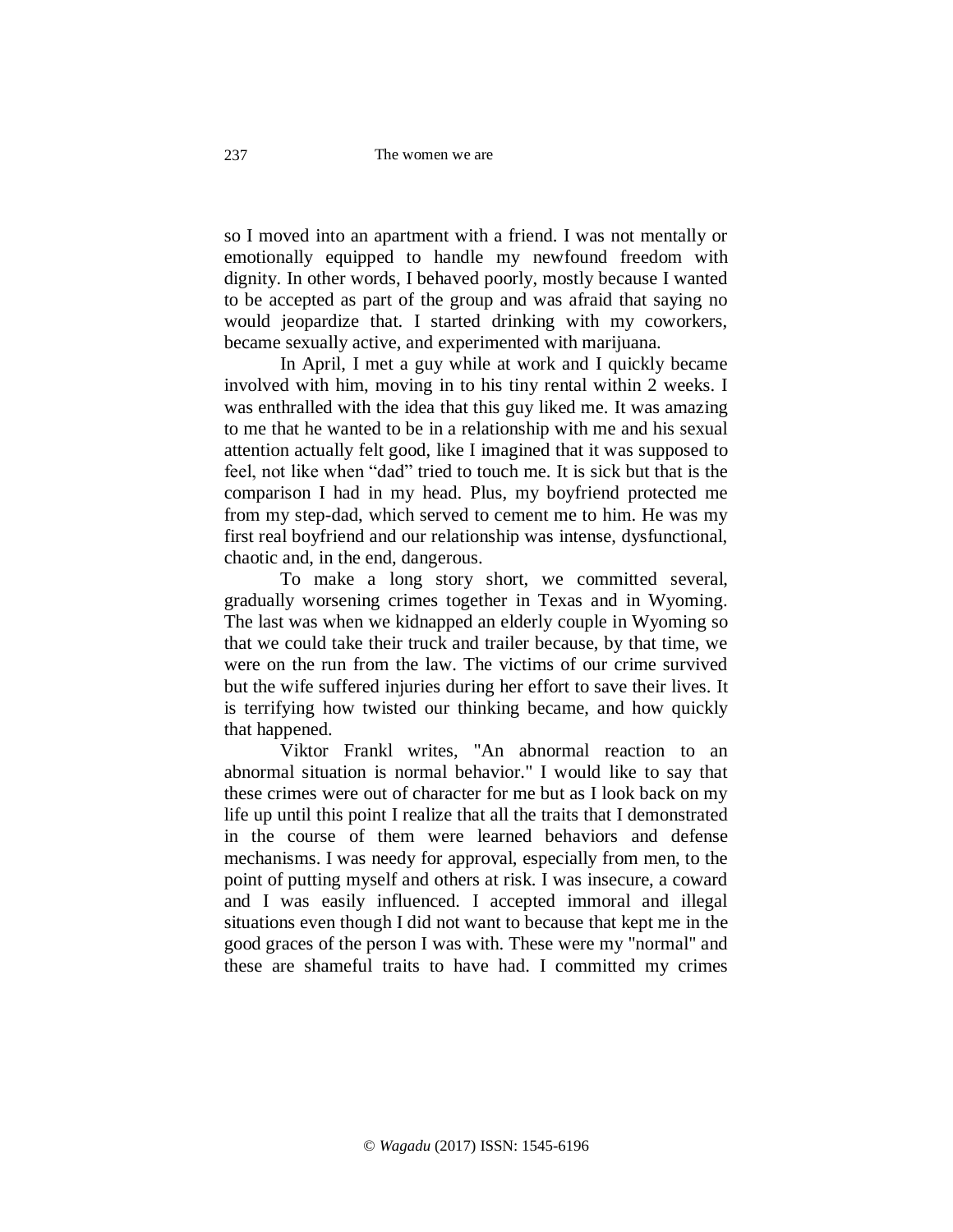because of these dysfunctions but those crimes were also traumatic events in my life that caused me further damage.

I became severely insecure and my need to seek approval grew immensely. I was a wreck. I was sent to the State Hospital for a psychiatric evaluation (because I had committed a violent crime at a young age) and while I was there the weight of what I had participated in came crashing down on me. That comprehension caused such pain that I wanted to die. The only reason I didn't take my own life was my mom. She was suffering severely because of what I had done and I knew she blamed herself. I didn't want to cause her any more heartache than I already had.

Katy: A guest, who was staying at the Sheraton, gave a friend and me tickets to an Olympic baseball game. A friend and I drove 8 hours to Atlanta to watch America play Japan in the Olympics. We had a great time on the drive to Atlanta. I can still remember conversations that involved tears through laughter.

#### **1997**

*The Republic of Ireland legalizes divorce. President Bill Clinton bans federal funding on human cloning. Oklahoma City bomber, Timothy McVeigh is sentenced to death.*

Darla: On February 28th, I was sentenced on 9 convictions that were combined into 4 groups of sentences. These groups of sentences were stacked on top of one another and added up to a total of 53 years to life. It took about a year for me to get some clarity on the relationship I had with that guy. Actually, to get a healthy mindset about all relationships, it has taken me years. I didn't know it at the time but I was a very broken young woman, codependent, needy, and easily led. I entered prison on March 25th. As I lay on the bunk of my prison cell I cried and prayed. I had spent my childhood going to church so I was a Christian, and I knew that God loved me, but I also knew that I had just ruined my life by committing a terrible crime against two innocent people. It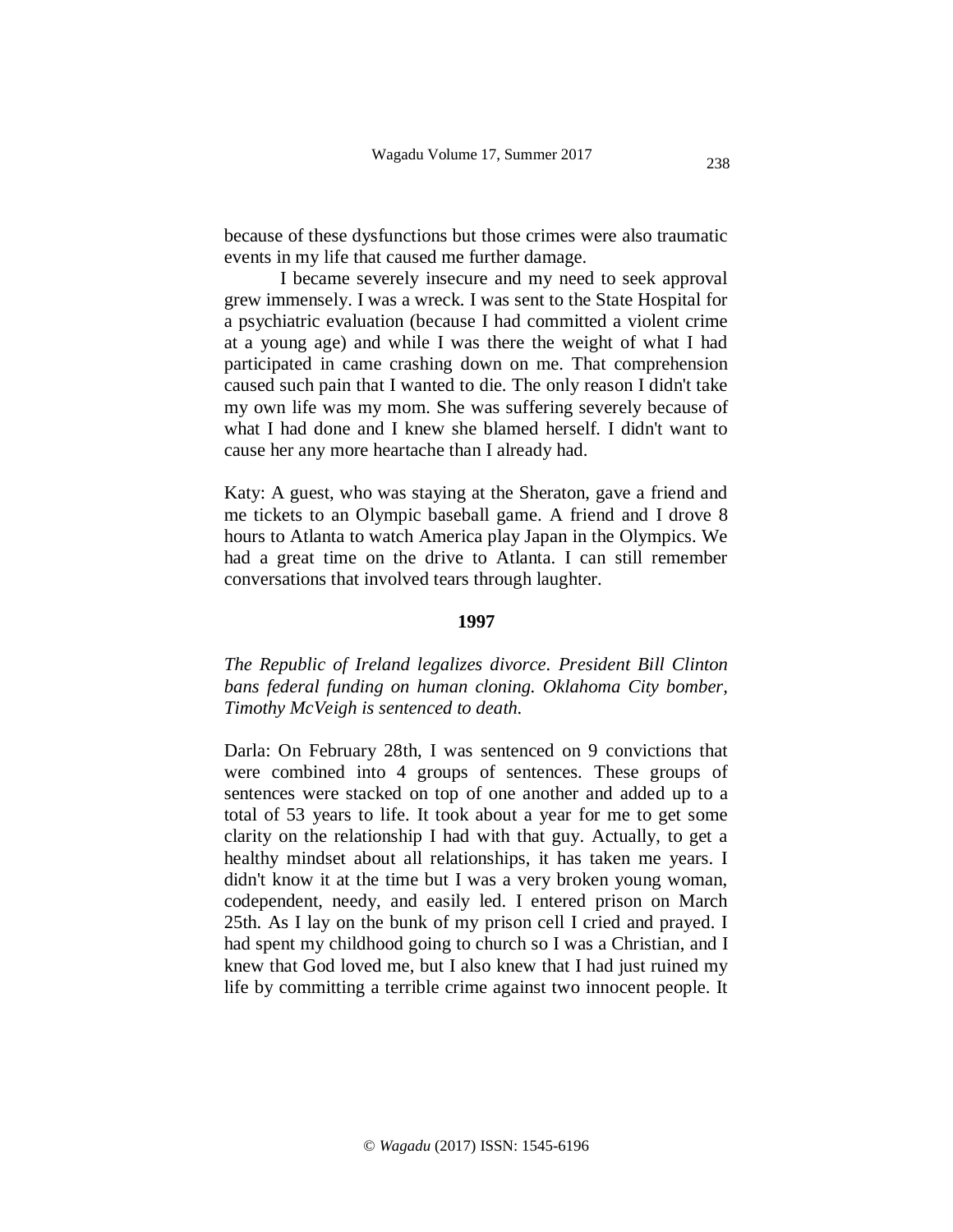was hard for me to believe that I actually did such an awful thing because I grew up trying to please everybody, trying to make everything okay.

I never wanted to hurt anyone, ever. How was it that I participated in such things then? I had a lot to think about and when I first got to prison I decided that I had to let God take control of my life. I had ruined it and caused pain in many people's lives. I did not want to keep living but I also did not want to make things worse by killing myself. Here again, I was trying to keep others "happy," however, that decision kept me alive and eventually, I started learning how to put things into proper perspective. I also decided that I was not going to be defeated by prison, that I would "get over" the dysfunctions that I had when I came here, meaning I was going to get healthy and not let prison make me worse.

I got a job working in the kitchen, and eventually began working in the Inventory Clerk's position. It was a good job for a young woman in prison, and my long sentence suited their preference for that job. As you would expect, people don't want to work when they come to prison because they don't consider it a "real job." I, on the other hand, liked to work and I wanted to please the authorities, as was my habit, so I excelled.

## **1998**

*Osama bin Laden forms Al-Qaeda. Senator Lloyd Bentsen's response to Senator Dan Quayle during vice presidential debates is, "Senator, I served with Jack Kennedy. I knew Jack Kennedy. Jack Kennedy was a friend of mine. Senator, you're no Jack Kennedy."*

Darla: Life in this prison was not that different than the home I grew up in. There were strict rules and an authority that was controlling, sometimes harsh and sometimes caring. I walked on eggshells, always afraid of getting into trouble but the lifestyle was familiar. I had a place to sleep and 3 meals a day and as long as I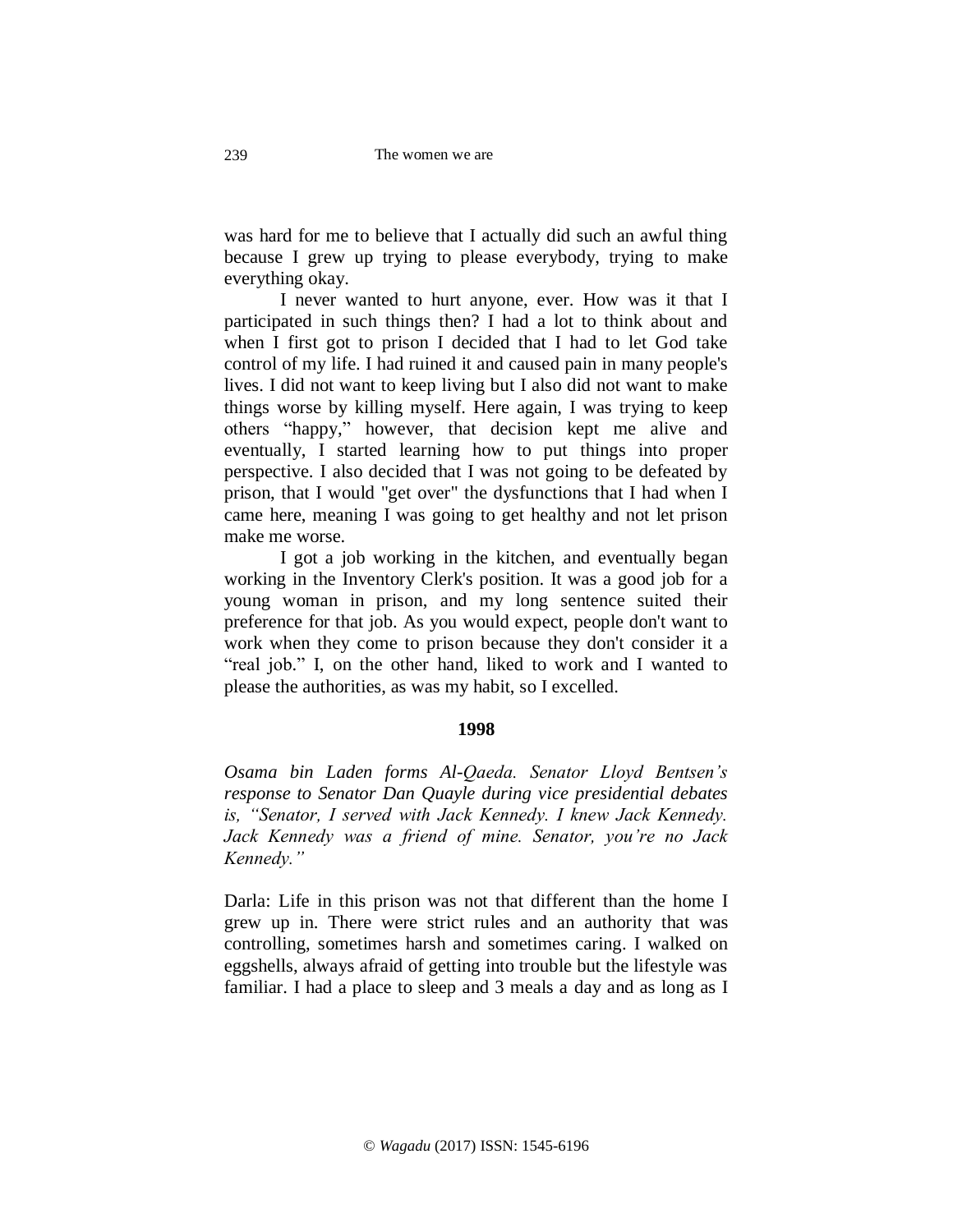did what I was supposed to I was going to be alright. I had to learn to cope with living with a lot of women but I got the hang of it eventually. Still though, I was broken about what I had done to get here. I could not believe that I was the kind of person that would traumatize other people. I didn't want to be that person ever again in life but it was hard to know exactly how to be different. I wished for specific directions, like a recipe that I could follow.

Katy: I was three months pregnant when my mother took me out to lunch. We were sitting in restaurant booth, waiting on our lunch to be delivered when my mother told me my father had been diagnosed with colon cancer. I can still remember that moment. My heart began pounding in my chest, my eyes filled with tears. I looked around the restaurant to see if anyone was looking at me. I wanted to run out the front door so I could cry and scream. Instead, I sat in the booth, choked back tears, occasionally gasped for air, and waited for lunch.

That year began a sequence of random family dinners. During these family times, my father often shared details of his childhood. Details that he had been hesitant to talk about when he was healthy. During my father's illness, he often spoke of the anger he had for his mother, for not intervening or protecting him when his step-father abused him. From the age of four or five until the age of twelve, my father was abused by his step-father. The details and acts of the abuse are inconsequential in this narrative, but the anger that festered in my fifty-five year old father are not. The memories of his tears; of sorrow and anger, will remain with me until the end of my days.

In December of this year, my daughter was born. I was a twentyone year old college student with a newborn daughter. My relationship with her father ended soon after she was born. I knew the next few years wouldn't be easy, but I knew we would be okay. My mother was incredibly supportive of me and my new role as a mother. After my daughter was born, my mother went to church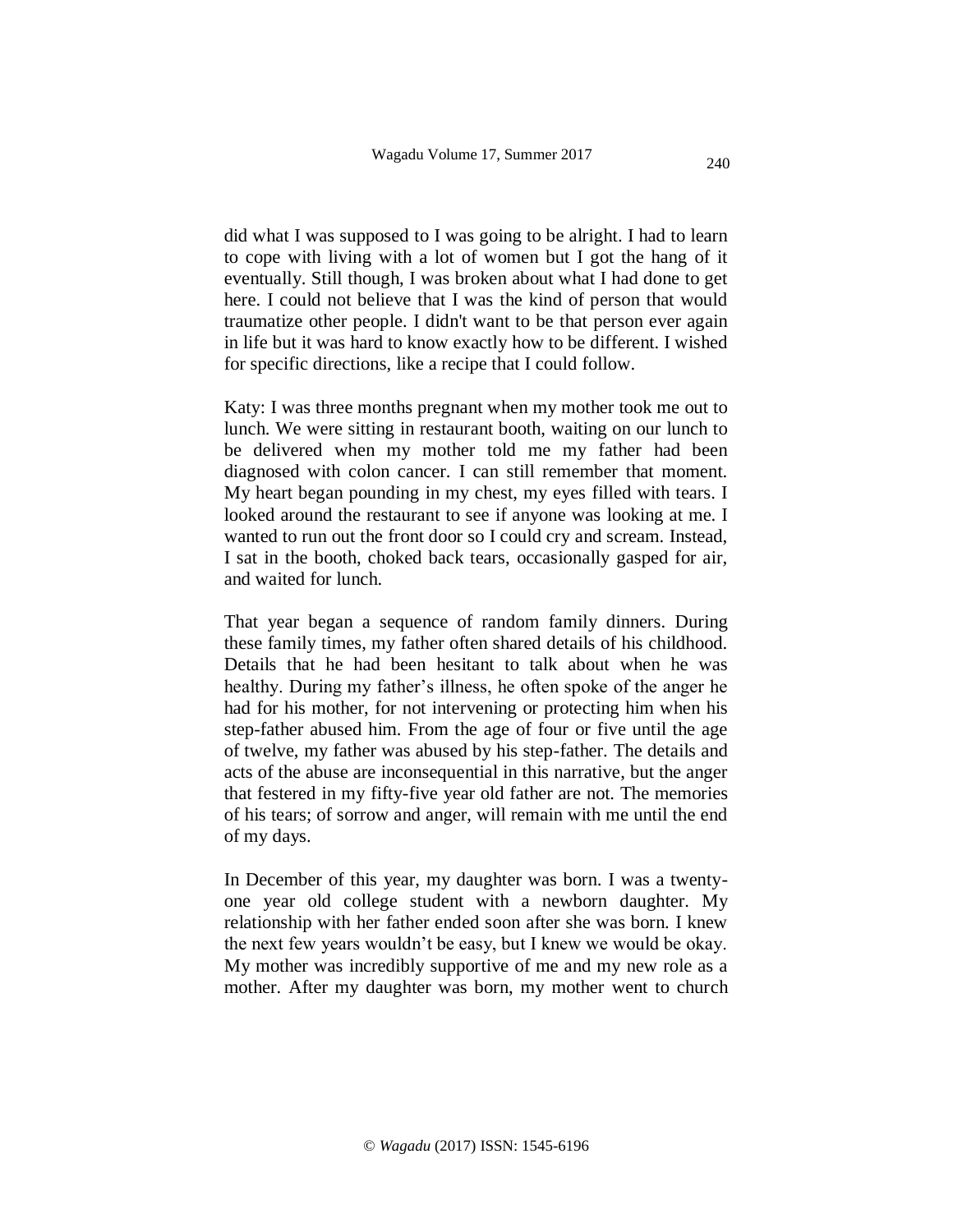and told Father Caulfield that she was a grandmother. He hugged her and told her "everything has a purpose." In the years that followed, my mother would often restate those words, when times got tough.

#### **1999**

*President Bill Clinton is acquitted in impeachment proceedings. Hungry, Poland and the Czech Republic, former Warsaw Pact members, join NATO. Bill Gates' personal stock in Microsoft makes him the wealthiest man in the world.*

Darla: I took every class and church service that was available to me and I worked a lot. I set my intention to do well here in prison because I wanted to get out someday but I also struggled hard with still being insecure and people pleasing. I struggled, of course, with making right decisions, right friendships and missing my family.

Katy: My parents' divorce and the animosity that led up to it stayed in the past. My mother was my father's biggest support during his battle with cancer. She often made trips to his apartment to bring him groceries, wash and fold his laundry, clean his apartment and administer his medication. After a fairly serious surgery, she made daily trips to clean the incision and apply clean bandages. My mother was the epitome of unconditional love.

One day while I was driving to class, my mother called me an updated me about my father's condition. She kept telling me I needed to take better care of myself. I couldn't understand why she was so insistent. I left class and called my mother to ask if my dad's illness was worse than she had originally told me. She was hesitant, but told me his cancer had spread to his liver and lungs. I can remember the lobby I was in began to spin. Then my mother said, "The doctors only gave him 18 months to live, when he was diagnosed." I tried not to remember when he was diagnosed, but it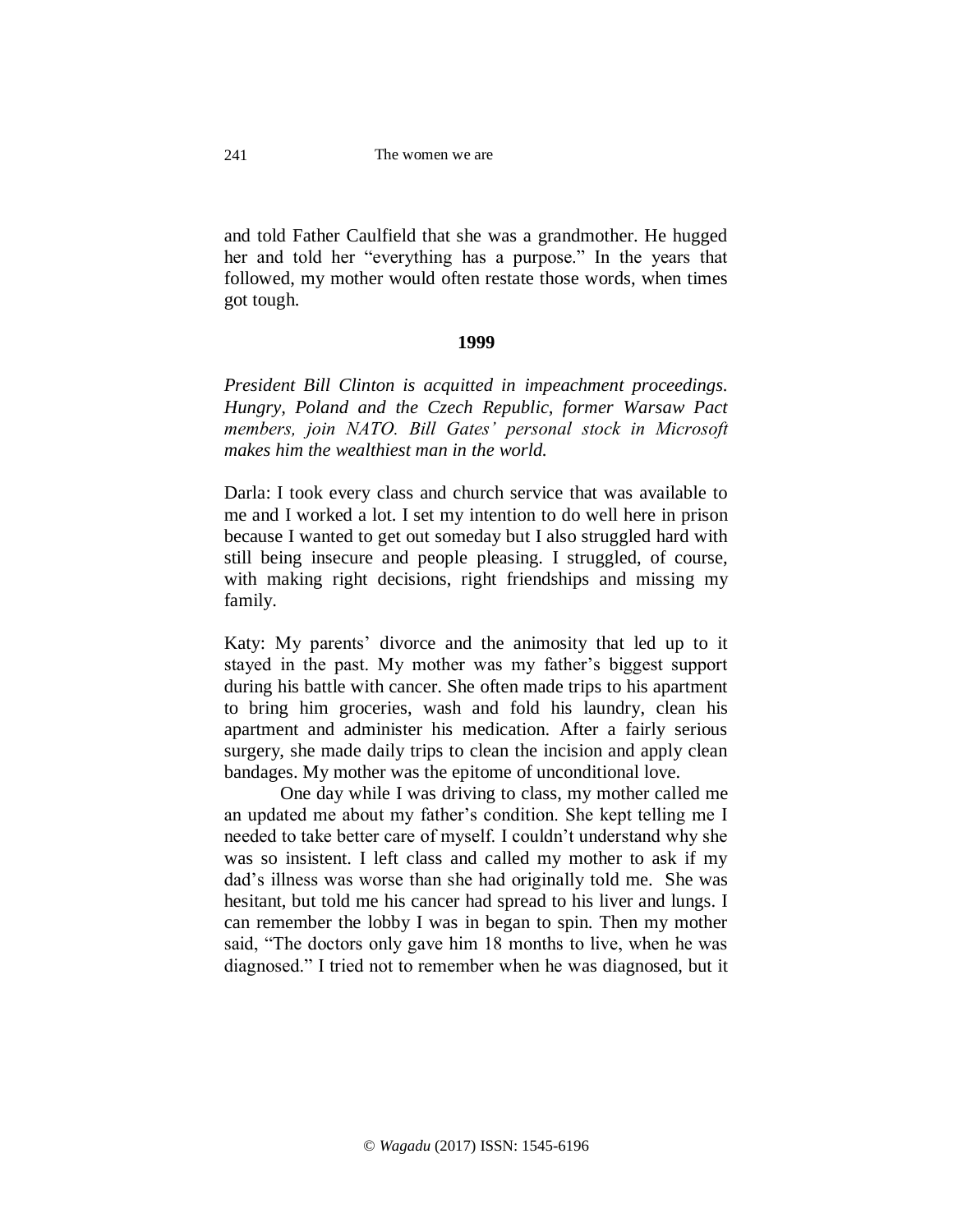was impossible. I left school early and went home and tried to sleep the bad news away.

My mother planned Thanksgiving at her house. My sisters, brother and father were all planning our last family Thanksgiving together. My father had intended to cook the turkey, just as he had for all the holidays of my childhood, but he fell sick the day before. My mom cooked the turkey and we all waited for my dad to arrive. When he arrived, I was shocked at the weight he had lost. His beige jacket hung from his slim frame. His movements were deliberate as he leaned on furniture or walls to navigate the house. However, I had never seen his eyes as blue as they were on that day. His eyes gave some hope to the despair that his body portrayed.

## **2000**

*Charles M. Schulz, creator of the comic strip "Peanuts" dies. The Unites Nations admits Serbia. The United Stated Supreme Court stops the Florida presidential recount, making George W. Bush the winner of the presidential election.*

Darla: I started teaching a step aerobics class. This was a challenge and I would stand at the front of the class and wonder why in the world these ladies were doing what I told them to do. I was in awe and intimidated by the task, but I pressed through. At first, I simply showed them what I was taught, blundering my way through, but eventually I gained enough skills that staff encouraged me to request that the prison help me get certified as an aerobics instructor. I did become certified and soon was teaching the ladies of WWC about fitness.

Katy: In February, my father moved from the Moffitt Cancer Center in Tampa, FL., to his sister's house, also in Tampa, where hospice workers checked on him, and his sister, daily. The end of my father's life was near, but I didn't quite accept that.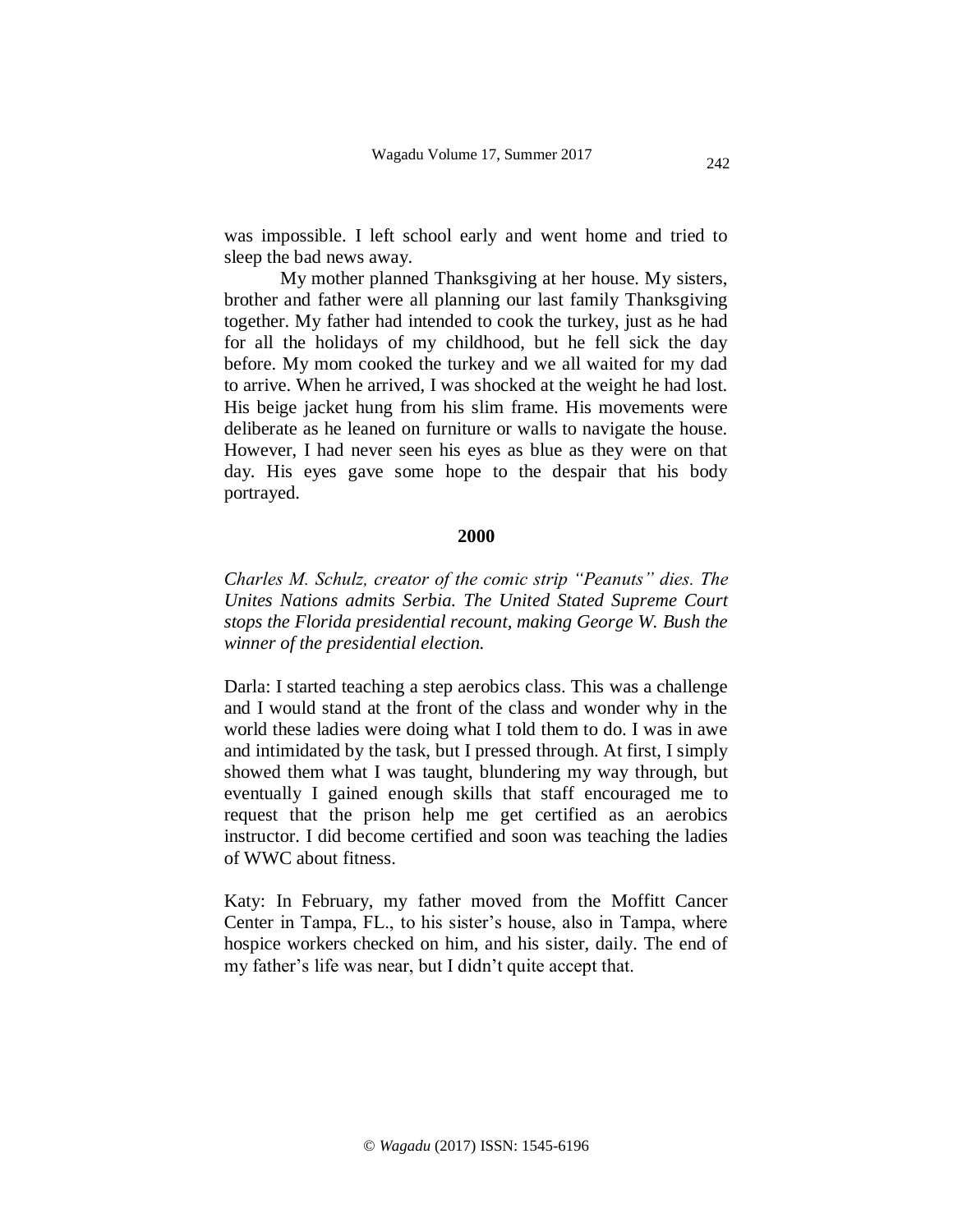I should have known the end was near when my dad told his sister that he wanted to confront their mom about the abuse he suffered at the hands of his step-dad, and the lack of protection she offered. His sister told him to let it go. Their mother was elderly and wouldn't be able to live with that guilt, again. I believe my father once again felt like the little boy of his childhood; pushed aside and forgotten.

I visited my dad, at his sister's house, almost daily. Often, when I arrived I would ask if they wanted me to get them something for lunch. My dad always wanted something special. Lobster, Chinese, fried chicken or fast-food. Whatever he wanted, I would get. By the time I returned with his special request, he was either asleep or had lost his appetite. He wanted to eat so badly, and he was so hungry, but his body just would not allow him to enjoy a meal.

On one of the visits to my dad, I brought my one year old daughter. She and I sat on the living room floor playing, while my dad watched us. Eventually, he asked if he could hold her. I happily propped my daughter on his lap and watched my dad rocked my daughter to sleep. I wondered if he was remembering the days he rocked me to sleep, just as he did with my daughter. As I was leaving that evening, I held my daughter to my father's cheek so she could kiss him. That was one of the last times he smiled.

On one of the hospice workers visits, she pointed out that he was very jaundiced. The whites of his eyes were yellow, his lower legs were cold; his liver was shutting down. The hospice worker asked if he thought about suicide. My dad replied, "That's for cowards." During the last few days, I often wished my father had been a coward. Watching him slowly die was agonizing. On February  $13<sup>th</sup>$ , at the age of 56, my father lost his 18 month battle with cancer. His funeral brought friends, old and new. The doors of the funeral home were left open because the every seat was taken. People stood in the doorways and hallways, during the service.

Cookie Johnson, who I had never met or even heard of, was one of several people who gave eulogies. She told about all the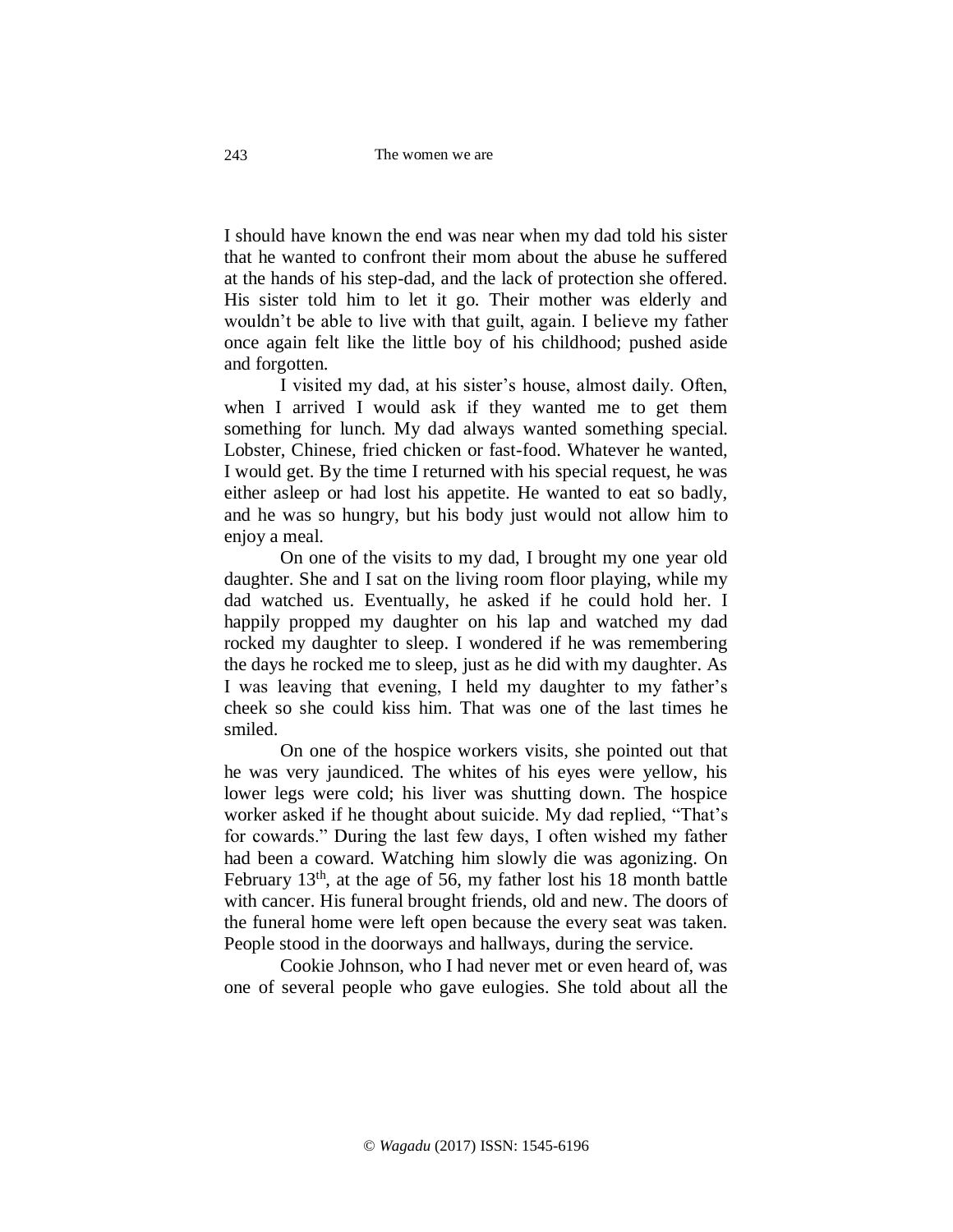long, committed hours my father had given to the Guardian Ad Litem program. Unbeknownst to me, my father spent much of his free time advocating for children in cases of divorce and abuse. In many ways, my father never escaped his childhood trauma. Throughout his life, my dad remained a little boy pleading for help.

On February 18<sup>th</sup>, the day after my  $23<sup>rd</sup>$  birthday, my dad was buried in Florida's National Cemetery. In May, I graduated from the University of Florida and was hired at the Polk County Public Defender's Office as an investigator. I was surrounded by the people who worked with my dad during his law career. It was therapeutic. I wished my dad had lived long enough to see me graduate from college. My mom tried to impress upon me that my dad was proud of me and knew I would graduate, her assurance was not the same as his presence. I chose not to attend my graduation. I wasn't ready to celebrate.

## **2001**

*George W. Bush is sworn in office as President of the United Stated. Andrea Yates drowns and kills her five children, while her husband is at work. Three U.S. passenger planes are high jacked by terrorists.*

Darla: The World Trade Center and the Pentagon were attacked. I was working in the kitchen that morning and the Lieutenant on duty made an announcement over the PA system to turn on the news on our televisions. I turned it on in the dayroom where I was living just in time to see the second plane crash into the Twin Towers. I wasn't even sure of what I was seeing at first but slowly it seeped in that I was witnessing a horrific event and that people were dying by the hundreds. Like the rest of the country, I will never forget where I was and what I was doing when that event occurred. I was glued to CNN for the next three days, crying and praying for our country and all those devastated families.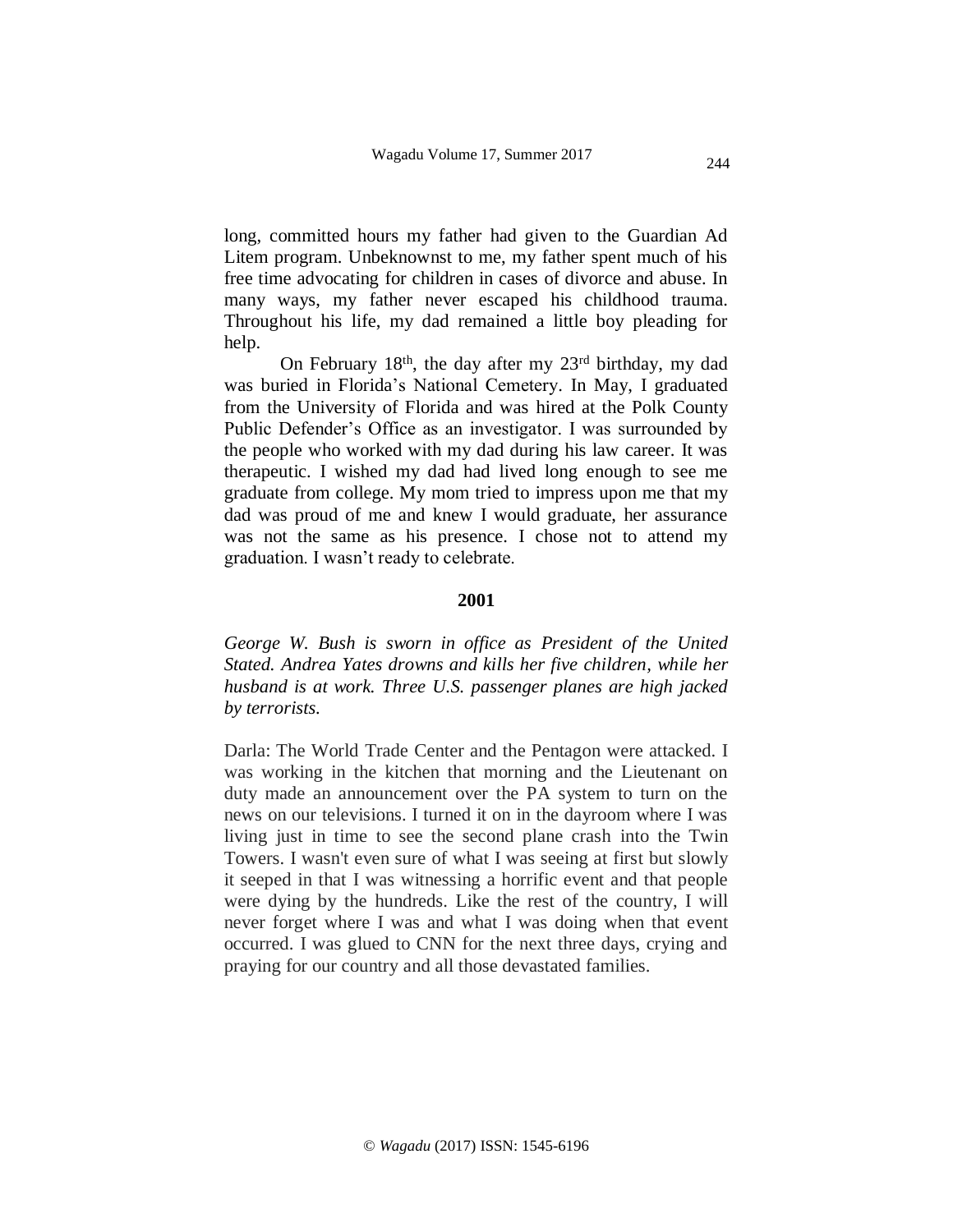The women we are

Katy: I was running late to work one morning, since I was already late I stopped at a convenience store to get coffee. The clerk and a customer were talking about a plane flying into a building in New York. I paid little attention to them or their conversation. When I arrived at work, I noticed many of the offices and cubicles were empty. I looked in a conference room and saw many co-workers seated and watching the CNN. Together, we watched the first tower collapse. At the time, I was not sure if it was real. I turned to my boss and asked, "Did that just happen?" I will always remember the look on his face and his words, "It is happening as you and I are watching it." September 11<sup>th</sup> brought about a new sense of patriotism. I wished my father had been alive to be a part of the patriotism. He would have been proud of how *we* responded to the attacks.

## **2002**

# *George W. Bush signs the Homeland Security Act. The Queen Mother dies in England.*

Darla: I sat on panels for tour groups that came through the facility. I started doing this a few years prior and, at first, it was about telling people what living in prison was like and a little about my crime. Eventually, though, I started to see that these times of sharing my story were teaching me not to sugar-coat the telling of my crimes. In those panels I spoke to strangers I would never see again, which gave me the courage to speak more honestly, with less fear of what they would think of me. They already saw me as an inmate who committed a crime so the telling of my crimes was not going to tarnish their opinion of me. I signed up for a class called "Building a Stronger and Healthier Life" that was facilitated by a volunteer, a man. He was a counselor who mainly focused on military veterans. I distrusted him intensely, at first. It was hard for me to get past the fact that he was a man, good looking to boot, and that he wanted to come into a women's prison to teach us about how to live emotionally healthier lives. It took a while but I ended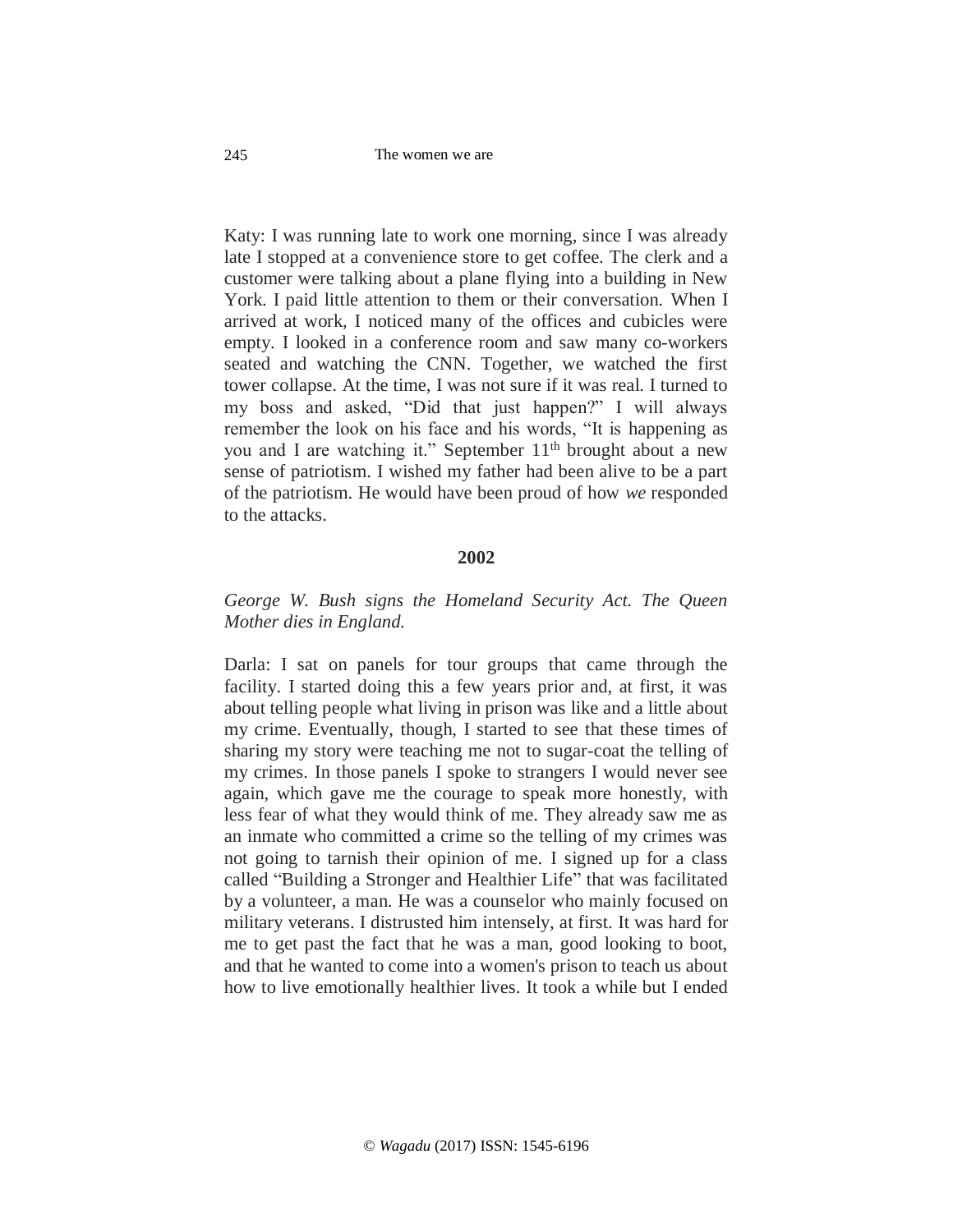up learning so much that I attribute a change in my character to what this man taught me. I was also beginning to understand that God was putting people in my life that were helping me change and become the woman He wanted me to be.

Katy: I loved working at the Public Defender's Office. I enjoyed the intellectual conversations and the friendship that were to be made. I felt that the work that was conducted was quite controversial and also very important. People's freedom, and occasionally their lives, were at risk. I was also quite surprised to learn that many of the police officers from my home town were less than honest. Often, the police officer's testimony could result in someone going to prison, or the police officer losing his job. During my tenure, many police officers lost their jobs, and some went to jail. This reality made the role of the Public Defender's Office all the more important.

### **2003**

*The Space Shuttle Columbia disintegrates over Texas, killing the seven astronauts on board. U.S. and allied forces invade Iraq. Saddam Hussein is captured by the U.S. army.*

Darla: This is first year that I was eligible to face the Parole Board to ask them for a recommendation for a commutation, which would then be sent to the Governor. Because of the length of my sentences I was only eligible to ask if the Governor would consider changing my sentences, not actual parole from prison. ln preparation for this first commutation hearing I wrote a halfway house in a nearby town to ask if they would accept me as a resident whenever I was released from prison. I knew that I would not be released as a result from this hearing but I wanted to show the Parole Board that I was doing everything that I could to rehabilitate and be prepared. That halfway house assigned a community mentor to me, named Cheri. She was in her late 60s, a wife, mother, and rancher. Her role was to assist me in my efforts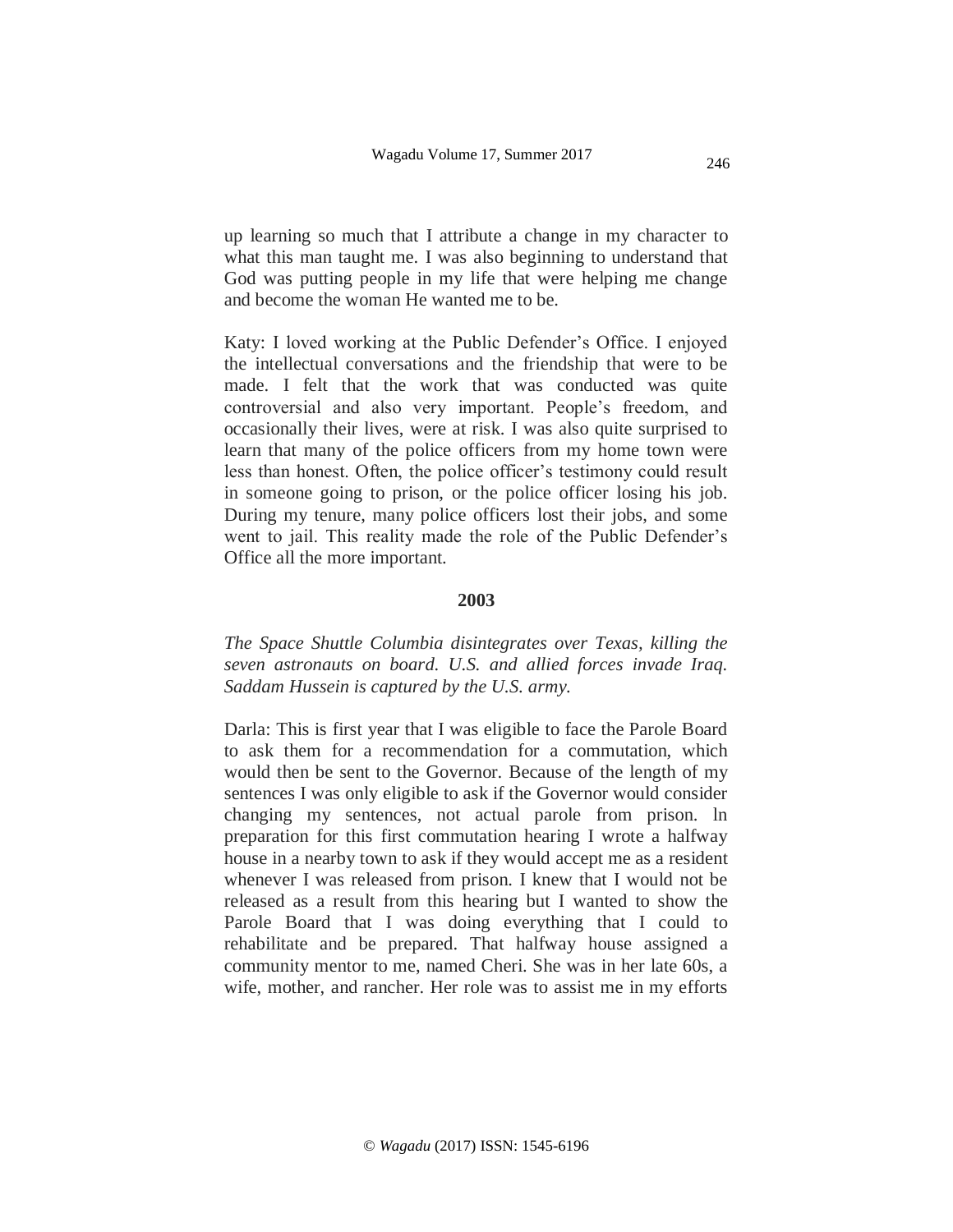to get prepared to leave prison and then, once I do, help to adjust to life among the masses. We wrote letters and she came to visit me a few times. She was very sweet and fascinated by my life in prison. I learned a lot from getting to know about her life as well. Knowing her opened a door to a new way of living and thinking. My request to the Parole Board was denied, which was expected, although still disappointing.

Katy: I bought my first house. My daughter was so excited to have a house of our own. The backyard had a large oak tree and swing hung from it. It was perfect for us and I was so proud. I painted each room a couple of times. Home ownership was a confidence boost, for me. I was in my car in the Wendy's drive through, when the radio station was interrupted. President George W. Bush addressed the nation, and informed us that war in Iraq was underway. I admired the president for his handling of the situation and still do.

### **2004**

*North Korea bans mobile phones. "World of Warcraft" is released. The John Jay Report releases the results of an investigation into sex abuse cases in the Catholic Church.*

Darla: I faced the Parole Board again and was denied - again. Prison is monotonous and I find that I have not delved as deeply into the significant events of my prison years as I have my childhood years. I believe that is because I have had a lot of experience looking into and explaining what led me to commit my crimes and not so much explaining the events during prison. I find that I devalue events that occur in prison because the mentality here is that "real life" happens outside prison. We often refer to the outside world as the "real world." Also, when we call our loved ones they are just not that interested in what we do here in prison. We are not relevant to their world or to the outside world at all.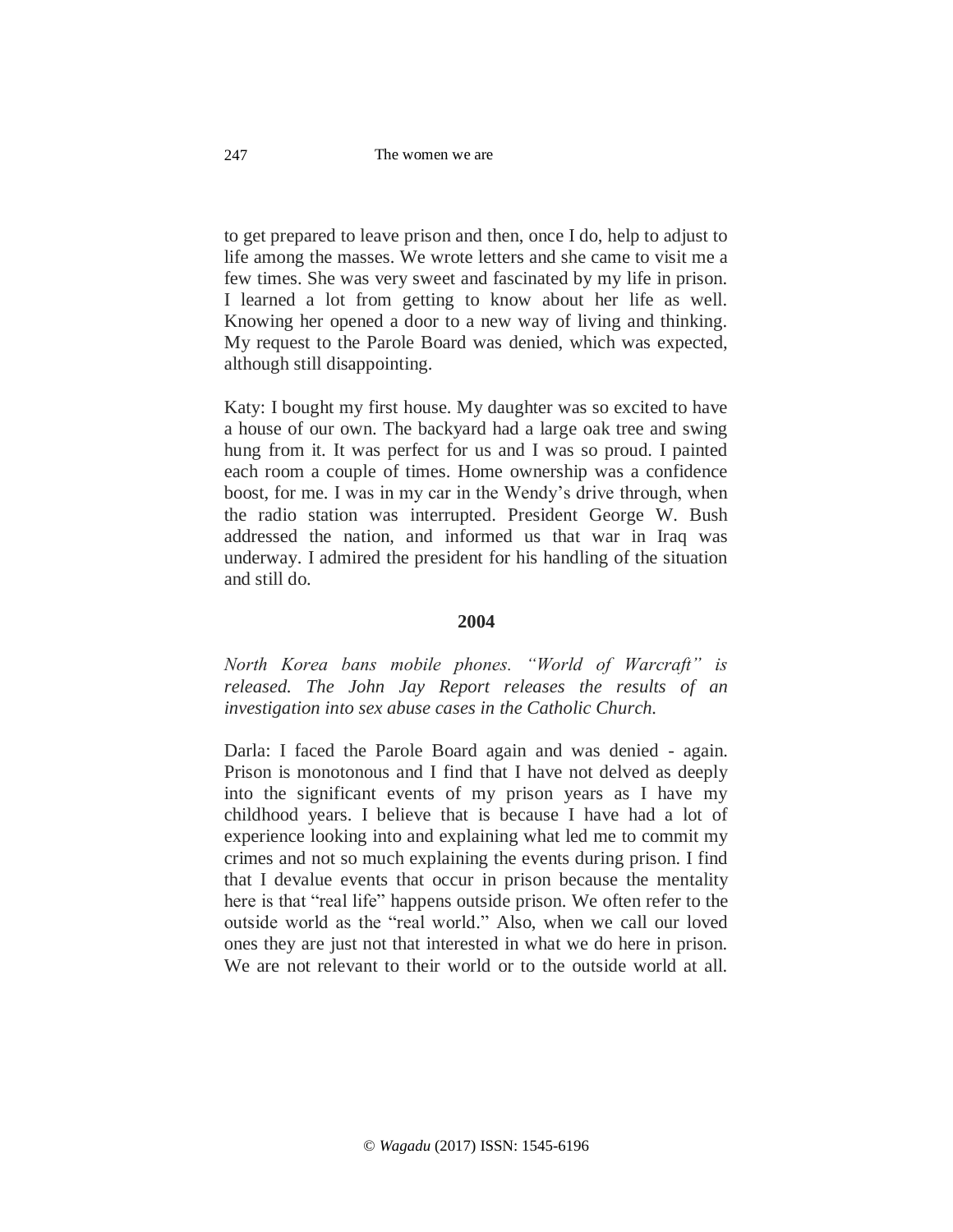One thing we must work against while we are here is not absorbing the complex of being worthless.

Katy: My brother's alcoholism, addiction and mental illness began to overtake his life. He was my father, amplified. My mother and I would make the first of many trips to the local jail to bail my brother out. She and I would also share the responsibility of driving him to and from counselors. My mother liked to refer to my brother as "immature." I knew different.

#### **2005**

*North Korea announces it has nuclear weapons for protection from the United States. Kuwaiti women are given the right to vote. Hurricane Katrina makes landfall along the U.S. Gulf Coast.*

Darla: In February, I and several other women were transferred to a private prison in Haskell, Texas. As is the case for most prisons in our country right now, the Wyoming Women's Center was overcrowded and had been slated for expansion. We were not the first group of female inmates from Wyoming to have been sent out-of-state to serve our sentences; this is just the first time that I was allowed to go. I was told by a DOC staff member that it was because I was from Texas. In the past, one of the criteria for transfer was that inmates could not have certain high severity crimes and since mine was, I had not been eligible until Wyoming decided to send us to Texas. In fact, in Oklahoma my conviction of aggravated kidnapping is considered a capital offense, meaning I could have been sentenced to death. But the neighboring state of Texas was more lenient. An investigator told my family that had I committed my crime in Texas I would probably have been out of prison in five years. What a difference a state line makes. This prison in Texas was much different than any environment that I lived in before. I was used to structure and knowing what my boundaries were, given to me by my authorities. This new place had no structure except the fences and only a few locked doors.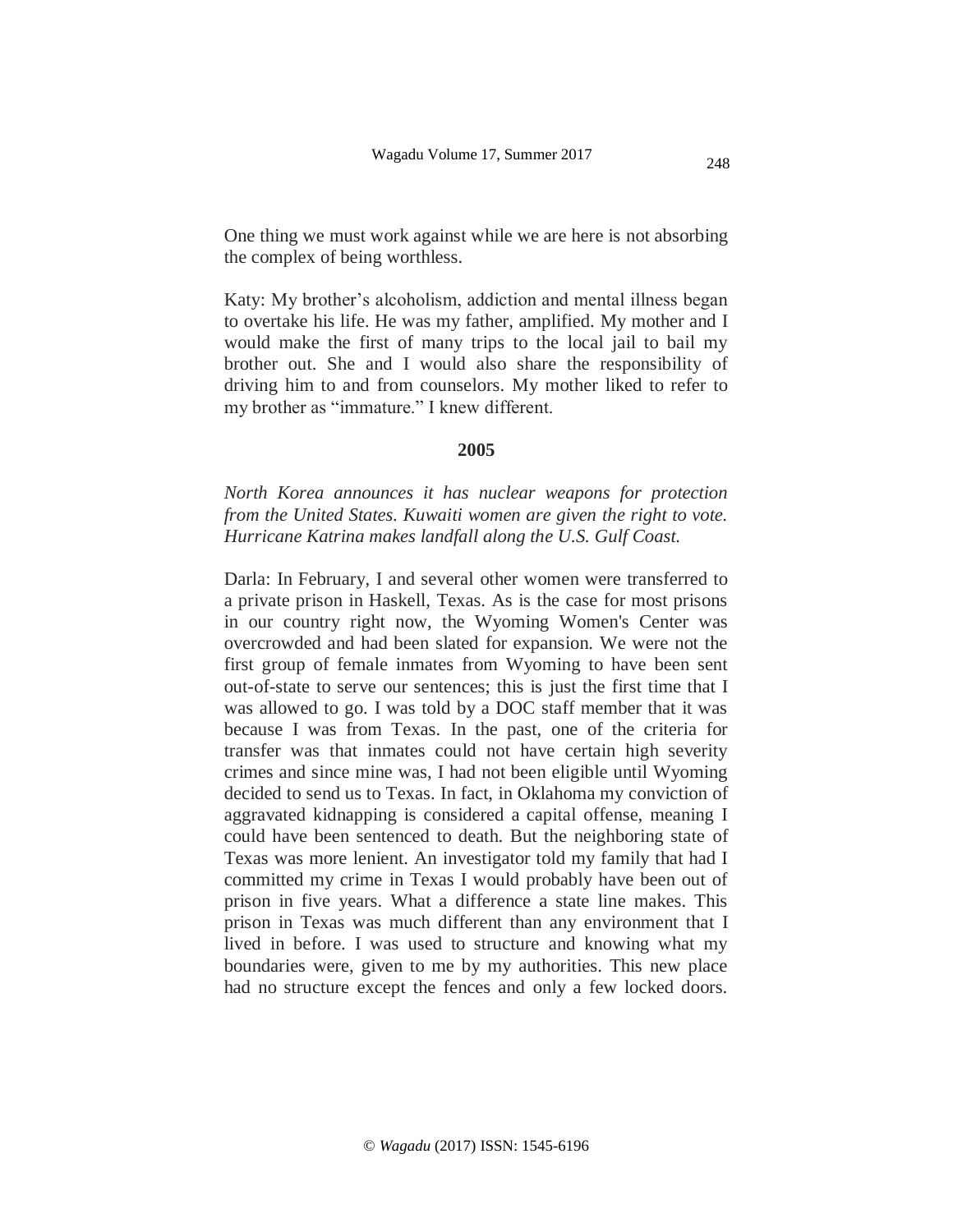The boundaries were all but nonexistent. I floundered for a while but gradually, through trial and error, I grew a backbone. I learned that I did not like being a passive person; I had strong opinions about some things, and making mistakes did not have to devastate me. I also finally understood that I could not please everyone. I did a lot of praying during this time, although my behavior did not always reflect it. I learned some hard won lessons from poor decisions that I made while I was figuring out my boundaries in that environment.

I faced the Parole Board again and was given a positive recommendation this time. That recommendation went to the Governor's office and we had to wait for an answer. My family was so excited that my case went to the Governor's office finally. It was a small victory. My families came to visit me several times while I was in this Texas facility. I loved it. I got to see both sets of parents and siblings, plus one of my nephews and my Aunt Lynda. My mom and step-dad came many times which helped us in our relationships. I got to interact with them in person, as an adult, which changed our relationships with each other.

Katy: My brother's drinking became more common, impeding his ability to be functional. He was consistently unemployed and lived with my mother. Tension at her house was very high. I didn't like going to her house, because my brother was verbally abusive to her and me. She often said that life was easier when he was in jail. I agreed with her, completely. My sister and I encouraged her to make our brother move out of her house. She never would take the steps necessary to evict him, afraid he would be found dead in a gutter.

### **2006**

*Twitter is launched. Saddam Hussein is sentenced to death. A space mission to Pluto is launched by NASA.*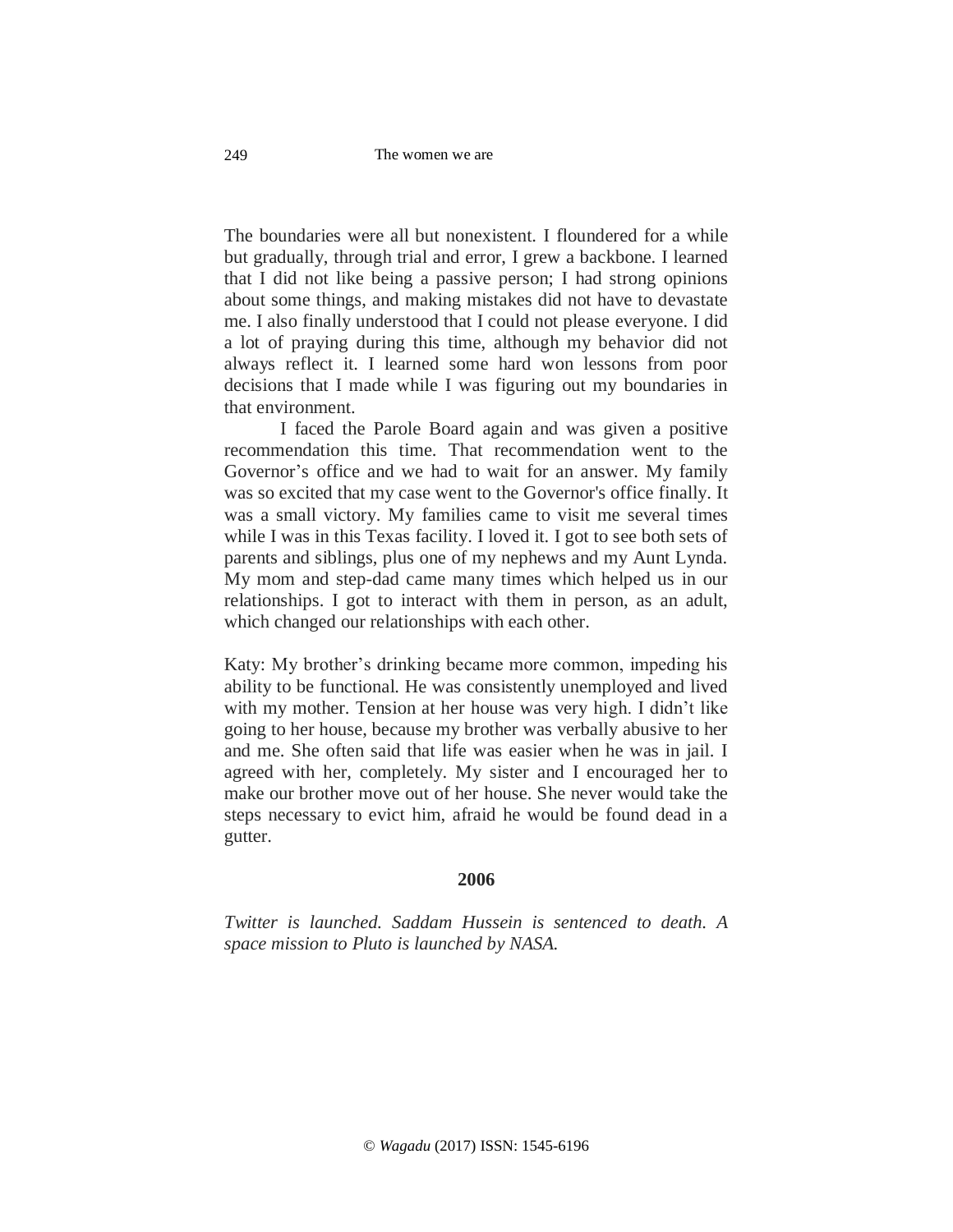Darla: I was still waiting for an answer from the Governor's office. The Texas prison experience was much better the second year. One of the staff members volunteered to lead a band for the female inmates and I was one of the singers. The facility also started a dog training program for us, which I joined. Next to instructing aerobics, learning to train dogs became one of the best skills I gained. The man who facilitated the program was patient and kind, another person that I believe God placed in my life to help lead me on the path that He wanted me to go. I was amazed at how much I learned about life from learning how to train dogs. This too became an experience that changed me. My siblings finally found out about me being sexually abused by Dad. It caused even more damage in his relationships with his other children, for years to come.

Katy: After six years at the Public Defender's Office, I decided I need a career switch. With my mother's encouragement, I become a special education teacher at my local high school. My class was labeled "emotionally behaviorally disturbed." I enjoyed working with my students, many of whom were on probation and already familiar to me. However, as much as I enjoyed my work, I became very aware of the use of labels. Sadly, my students were also aware of the label they had been given. It was apparent that many of my troubled students lacked parental guidance and support. My students often came to class in dirty clothes, bad hygiene, hungry and without school supplies. Then of course, there were the students who only came to class if the truancy officer brought them to school.

### **2007**

*Steve Jobs announced the sale of the first generation IPhone. A shooting at Virginia Tech kills 32 people. Marion Jones returns her five Olympic medals for using banned performance enhancing drugs.*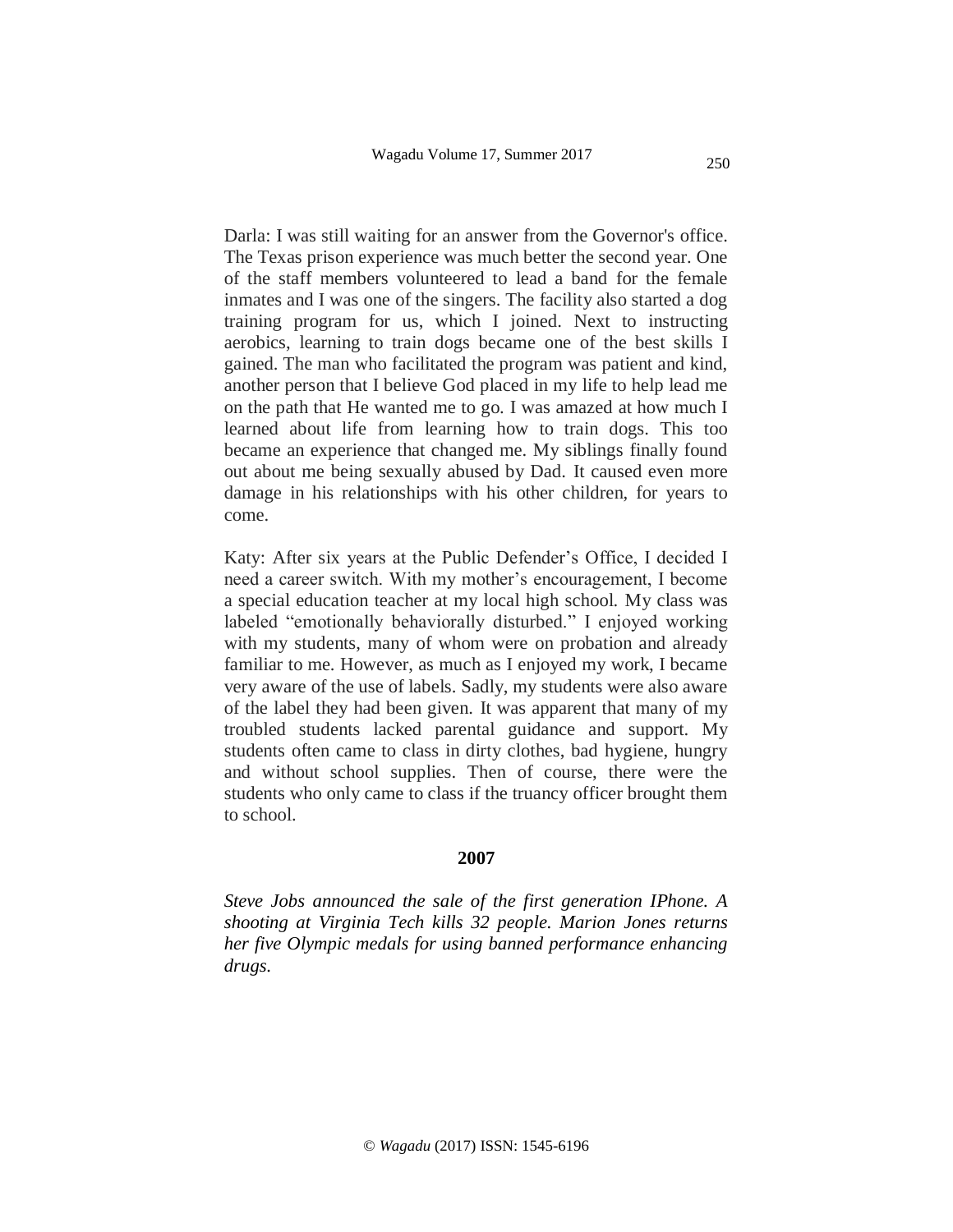#### The women we are

Darla: The Governor finally answered my commutation request in January and denied it. All of us ladies who were transferred out of state were brought back in April to the newly expanded Wyoming Women's Center. My first year back in WWC was terribly hard. I slipped into my longest depression yet. I started working in the gym which helped a lot. I ask the Parole Board again, later in the year, and they denied me because the Governor had so recently denied my last request. I took almost a full year before I began to feel okay again. I was different than I was before I went to Texas. I viewed life more clearly, without as many insecurities and as much of a need to please others. Cheri started to visit me regularly and by September her husband, Charlie came in with her. It was great to get visits here in Wyoming because I rarely got them before I was transferred out. Cheri and Charlie were wonderful and shared their life with me. Their visits were a God-send. They weren't blood relatives so I wondered at their persistence in visiting me and welcoming me into their lives, especially considering my crime that was against an elderly couple. I could only attribute their friendship to something that God was doing in my life and I was grateful.

Katy: In March I married. We had a large Catholic wedding, a dream come true. My brother was drunk from the night before and did not get out of bed to attend the wedding. In all honesty, I was glad he wasn't there. My mother's brother, Bill, gave me away. After the wedding, my husband and I honeymooned in Europe for two weeks. My husband was the brother of a childhood friend. I was happy to have a friend become my sister. From the very beginning, the marriage seemed to be ending. That summer, I asked my husband if he wanted to see Spiderman with my daughter and me. He replied, "She is too embarrassing to be around." Later in the year he told me he didn't really love me. He explained his friends were all getting married and he thought he should, also. Shortly after that, my daughter and I moved into my mom's house. I loved living with my mom, as did my daughter. My brother had many instances of difficulty, but he also could play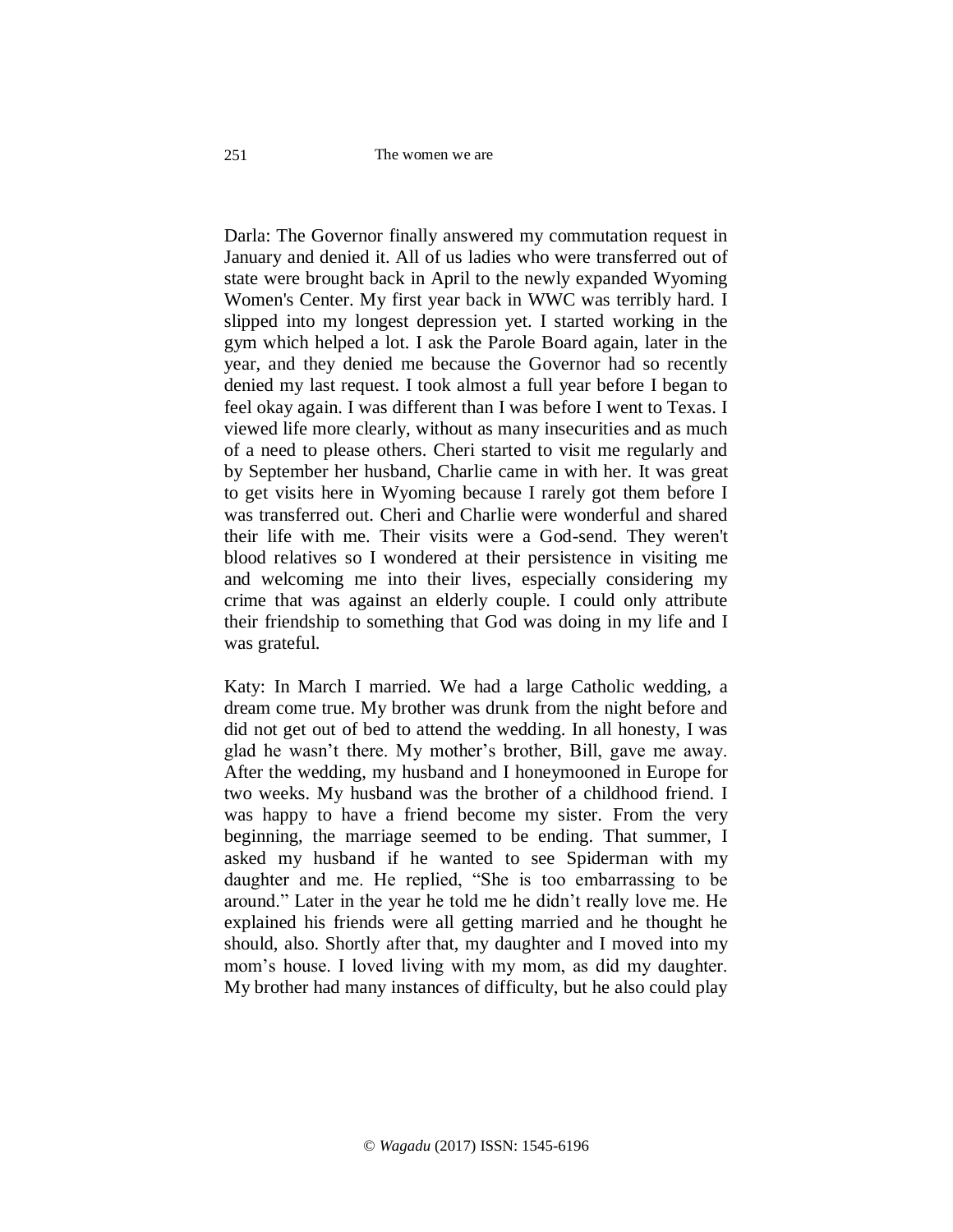the role of a very good uncle. He loved my daughter, immensely. Many times he took my daughter out for ice cream or shopping. He was capable of being very loving. It was very difficult to understand him.

# **2008**

*Stock markets around the world plunge. Fidel Castro resigns as President of Cuba. Lehman Brothers file for Chapter 11 bankruptcy.* 

Darla: The Parole Board denied my request for a recommendation again, this time because the Governor made it clear that he was not going to give any commutations. I had maintained my aerobic certification and started taking courses for other fitness certifications. I continued teaching aerobics and gaining experience. This skill improved my mental and emotional health as much as it did my physical health. I started attending the Celebrate Recovery service every week. The volunteers who led the service were the pastor and wife of the church that Cheri and Charlie attended. I liked the wife immediately. She was lively and vivacious and strong willed. I thought that I would like to have those same characteristic and she gave me hope that I might still be able to work in the ministry one day.

Katy: I began working at a middle school as a special education teacher. I enjoyed the younger students. The school environment was easier to work in and the students were more receptive to instruction.

#### **2009**

*The Taliban releases a video of the beheading of Piotr Stanczak. The Sears Tower is bought by Britain's Willis Group and renamed the Willis Tower. Michael Jackson dies. The first African-*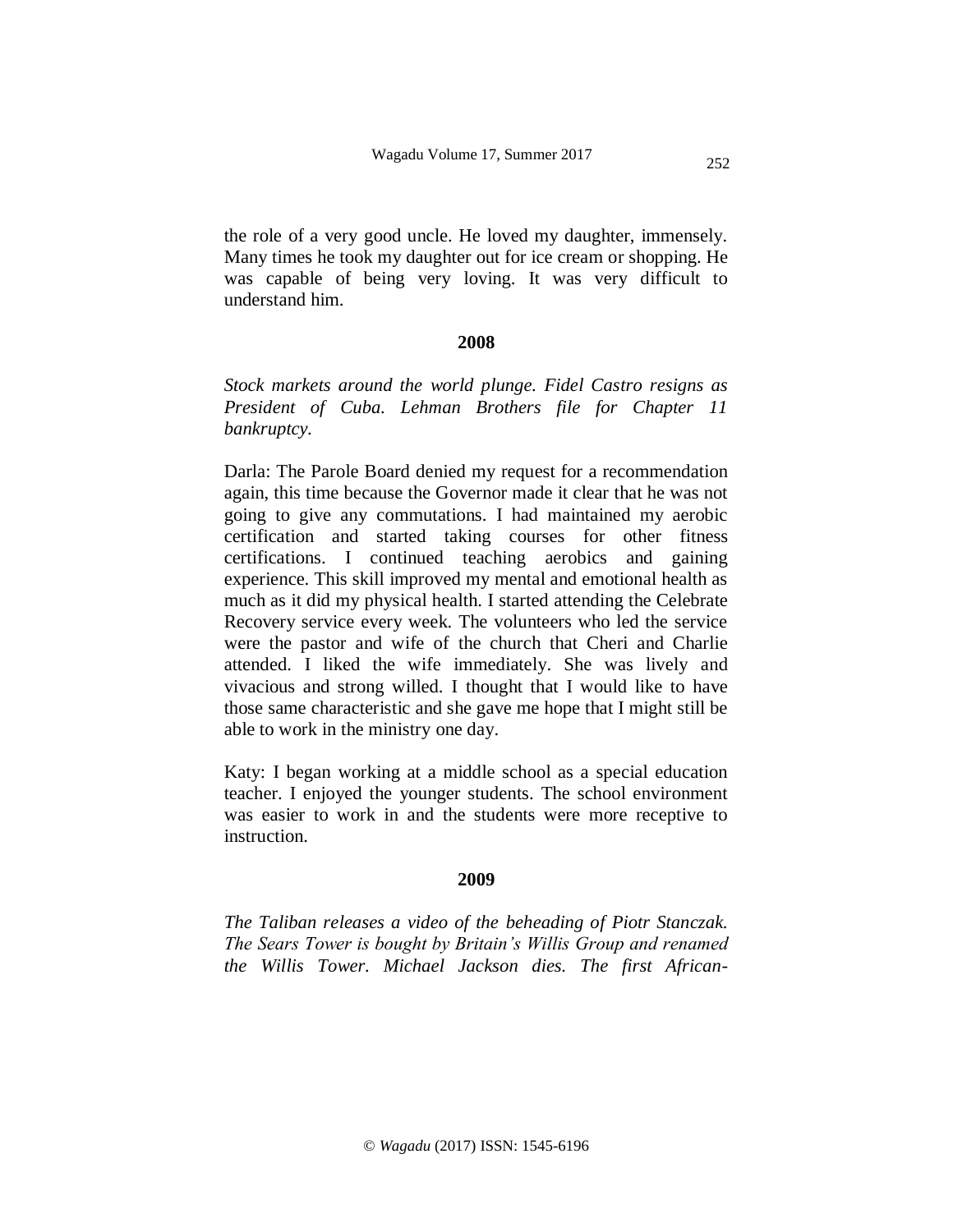# *American president, Barack Obama, is elected President of the United States.*

Darla: Another denial. I was pretty impressed with our nation for voting in our first Black president. I was sadly uneducated about politics so I had no opinion of my own about his agenda but my loved ones were vehement dissenters. lt made me wish I were better educated on the matter because I felt so disconnected. I loved my job in the gym. I taught an exercise class and worked with ladies individually. We facilitated all kinds of activities and games. This kept me busy and moving forward in life. Because I am a social butterfly and enjoy serving people I excelled at this job. Throughout the years I learned that my desire to please people is not uncommon and is a characteristic that, kept within healthy boundaries, is good. I found my niche working in the gym and I learned better how to keep this character trait healthy.

Katy: My mother, daughter and I travelled to Arizona to see the Grand Canyon. My mother had taken me there when I was little. I was excited to visit it with my mother and my daughter, who named us "the traveling girls." The three of us shared a room. Each night my mother and daughter, who were night owls, stayed up late talking, while I tried to sleep. Their conversations and laughter often woke me up, and they would tease me until I went back to sleep. I, the early bird, woke up early each morning and would tease them about their late night shenanigans. We could never get our sleep schedules aligned. When we returned home, my mother's house was littered with beer cans and cigarette butts. My brother had lived it up while we were gone. My mother was furious, ashamed and humiliated. I encouraged her to evict him. She wouldn't consider it.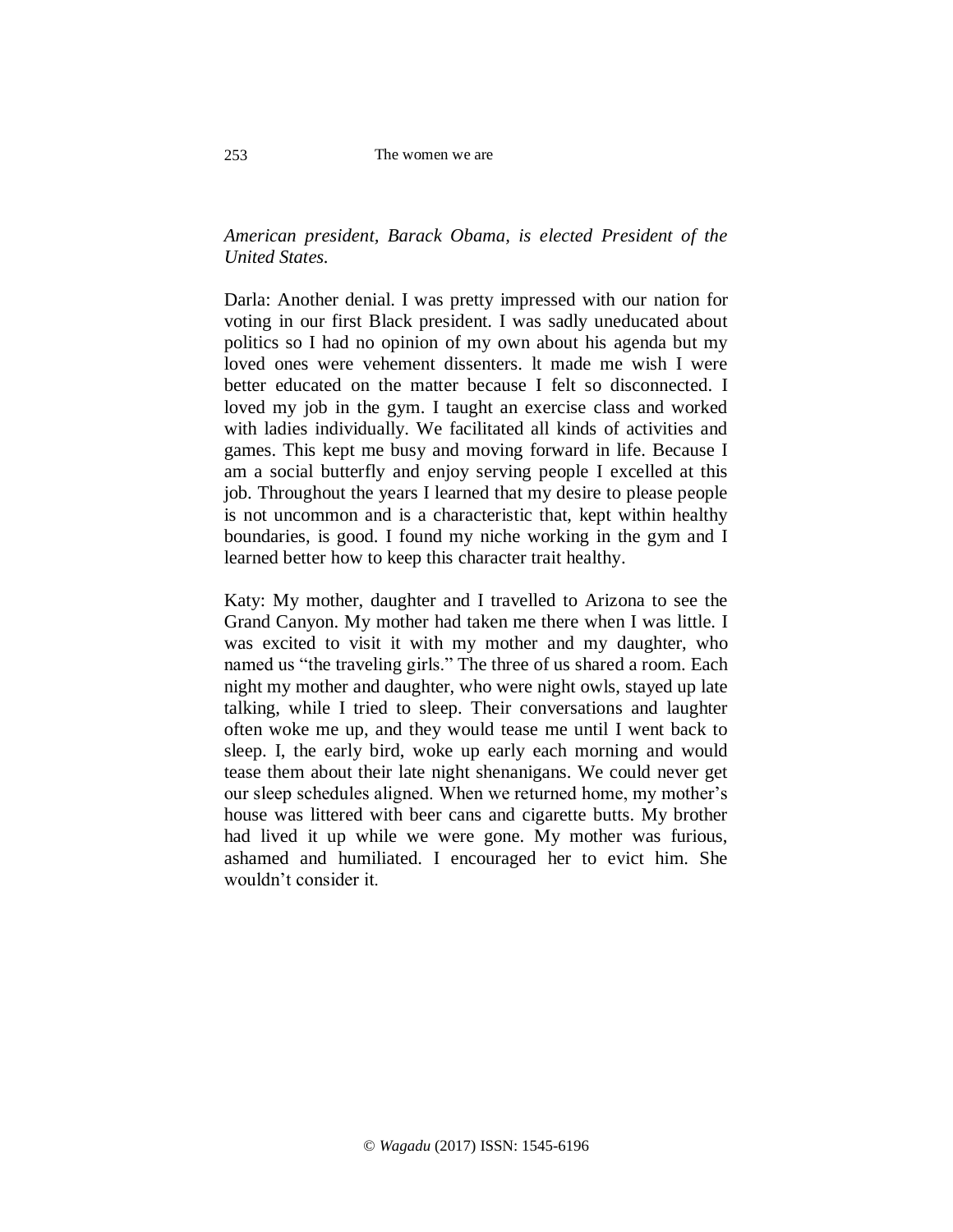### **2010**

*The oil drilling platform, Deepwater Horizon, explodes in the Gulf of Mexico. WikiLeaks releases 250,000 American diplomatic cables.*

Darla: My father came to visit me by himself. It was the first time he made the trip to Wyoming to see me. This visit was extraordinary to me. I was extremely nervous. It turned out, he was nervous too and that helped me to feel better. I was finally getting the opportunity to develop a relationship with my father and I discovered that he was absolutely wonderful. He also came to my hearing with the Parole Board with me, which was denied. I saw the news about those 33 miners that were trapped in Chile. I prayed for them and their families, but I didn't really believe they would be rescued. I was utterly shocked when they were. That was a miracle from God. Wyoming voted in a new Governor in November.

Katy: I visited Wyoming and Montana with my mother and my daughter. While in Cody, Wyoming we attended a rodeo. I was having a great time until one of the horses fell in the chute and broke a leg. The horse was dragged out of the arena by a tractor. I lost all interest in the rodeo after that. For me, the highlight was Yellowstone National Park. We saw Old Faithful, buffalo, elk and deer. It was trip I dreamed about since I was a little girl. For my mother, any time away from my brother was welcome. To avoid calls from him, she turned her phone off for blocks of time.

### **2011**

*Prince William married Kate Middleton. Muammar Gaddafi is killed, ending the Libyan war. The United States formally declares the end of the Iraq War.*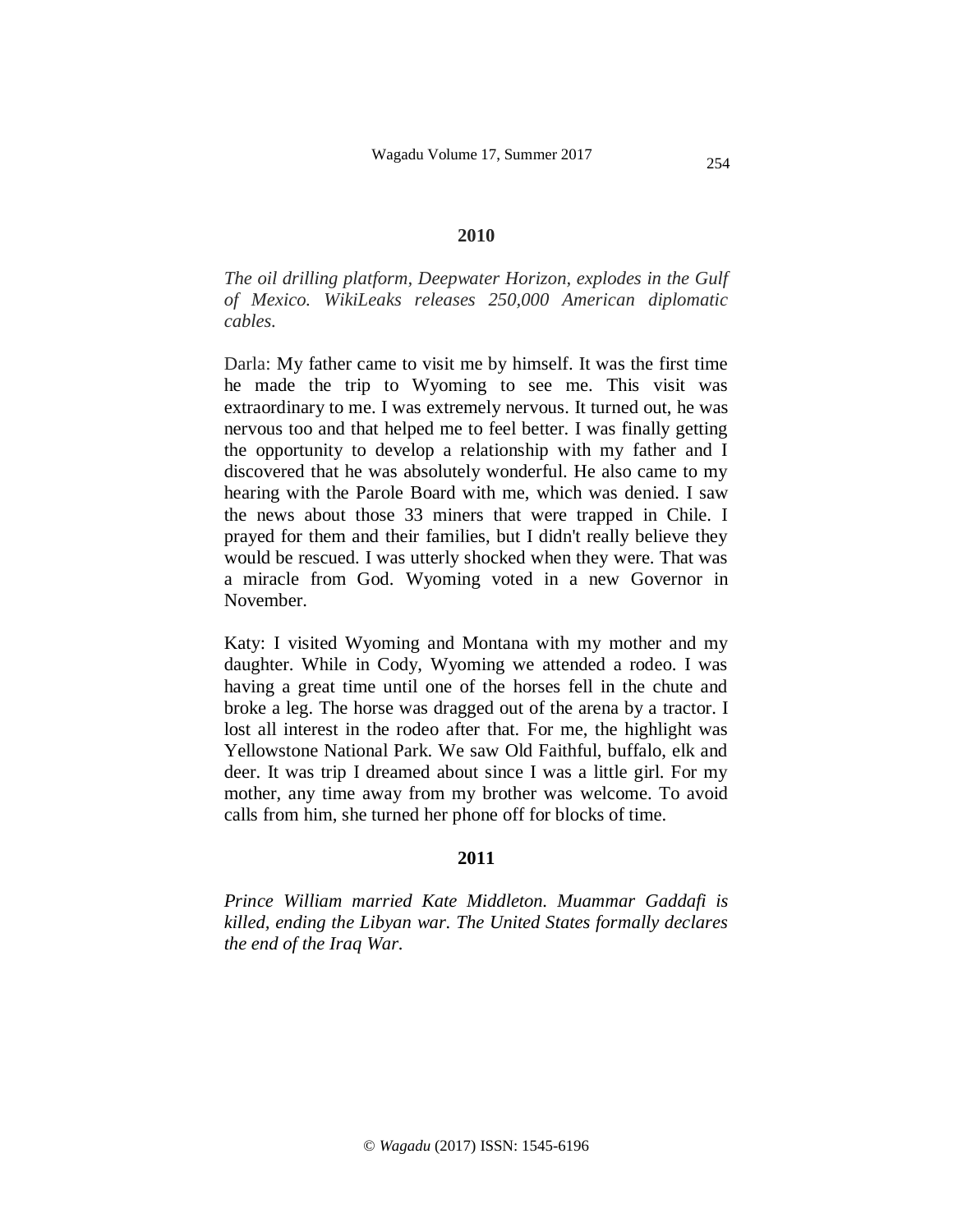Darla: This was the new Governor's first year so I was sure he would not grant any commutations but l went ahead and asked the Parole Board for a positive recommendation anyway, which they gave me. As expected, the Governor denied my request, this time within a couple of months. My mom and dad came to visit for my birthday and brought my little niece with them. I finally drew a line with my step-dad. When he tried to convince me that a relationship with my biological father was foolish, I calmly told him that his objections were only going to cause a rift between me and him. I made it clear that I was going to continue building relationships with my father and that part of my family regardless of how my step-dad felt. That was the last time he spoke against my father.

Though uncomfortable, building boundaries was becoming easier. WWC created a dog program which l joined. I met a woman who became the best friend that I had ever had, up until then. This friendship was a pivotal experience for me because it taught me how friendships were supposed to be, without dysfunction. I learned what is good to expect from a healthy, Godcentered friendship and how to reciprocate. That friendship became my example for what I wanted in my life. It also proved that not all friendships created in prison were bad. I did, however, have a roommate that turned out to be the epitome of the same kind of dysfunction I grew up in and exactly what l was warned against when l came to prison. She reminded me of my step-dad and my reactions to her were the same as they were to him. It took me over two years and four months but I finally made the decision to request to be moved. I learned a lot from her while we were roommates; I know to not care so much what other people think and how a little bit of attitude goes a long way when making a point to someone. I gained strength by being her roommate, but I also learned when to draw the line.

Katy: I planned a vacation to my mom's hometown in upstate New York. My mom, daughter and I looked forward to visiting my mom's brothers and her childhood friends. It was an important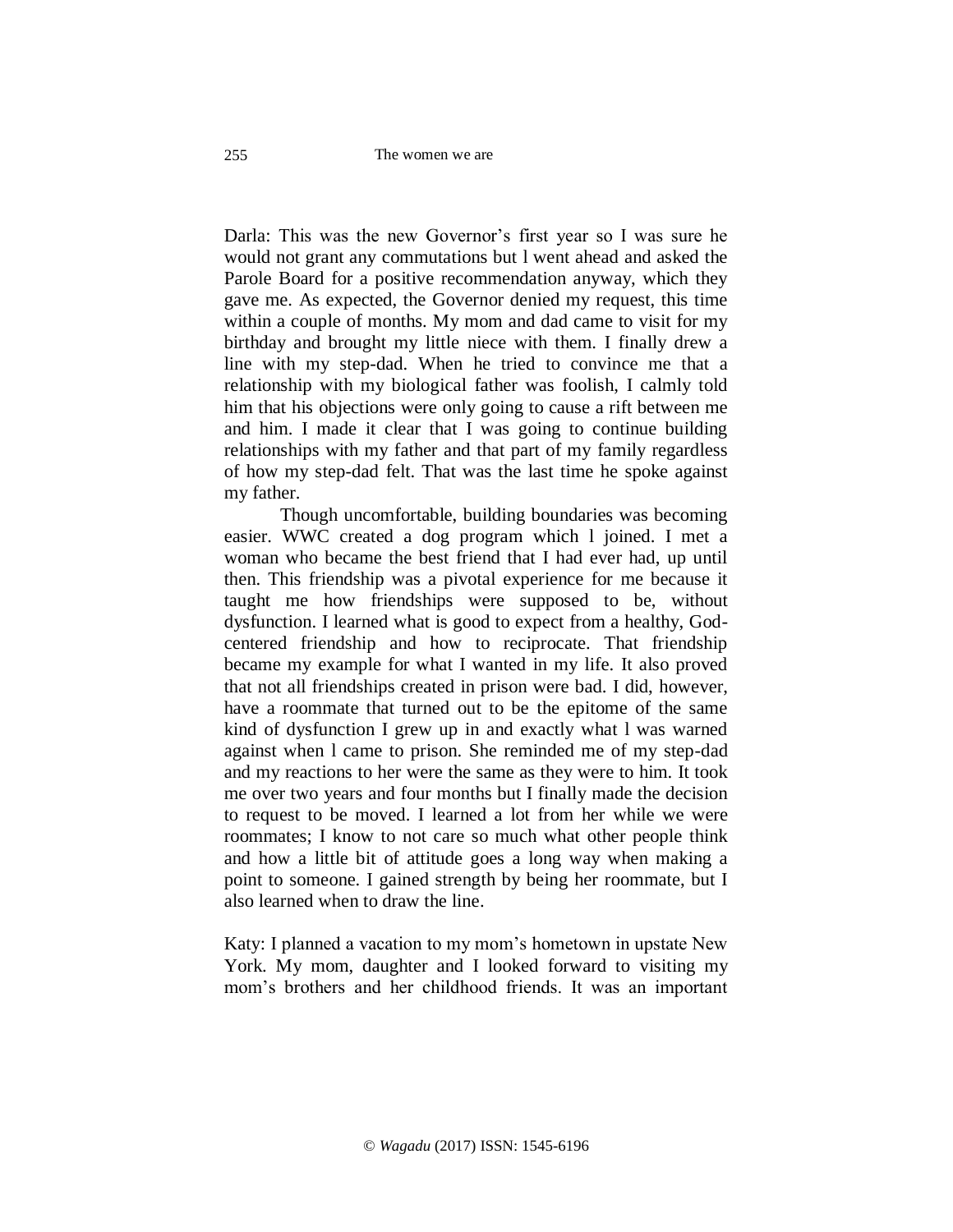vacation and planned well. A month before we left, my mom was diagnosed with breast cancer. The visit to New York was bittersweet. Her brothers and their wives were very supportive and inspiring. They offered prayer and words of hope. My mother was happy to back in home town, where her memories were all happy ones. The day we left, my Uncle Dale hugged my mom and said, "I will see you in the fall." When we drove away, I looked in the rear view mirror and watched as my aunts, uncles and cousins drove away.

In August my mom began a series of very grueling chemotherapy treatments. The last few months of the year, were filled with my mother's tears and occasionally her desire to give up. When she talked about giving up, I would secretly call her oldest brother and tell him her hope was dimming. He would then call and pep her up. By the skin of our teeth, we got through the year. My brother was no help during this time. In fact, he made the situation worse. His drinking was out of control and he readily bullied my mother. My uncle flew down from New York to help the situation, to no avail.

### **2012**

*The Summer Olympics are held in London. Queen Elizabeth celebrates 60 years as Queen of England during her Diamond Jubilee. The 2012 World Expo is held in South Korea.*

Darla: Another positive recommendation to the Governor, and waiting... My best friend left in August which made me sad, but I had already figured out that I would rather care for people and practice developing good friendships with people while they are here in prison and then watch them leave than isolating to protect myself. This was hard to do but it taught me more about being resilient. My father and step-mom came to visit me for my birthday. It was wonderful. I was so excited that they were becoming invested in my life and welcoming me into theirs. In October my father was diagnosed with cancer. He was riddled with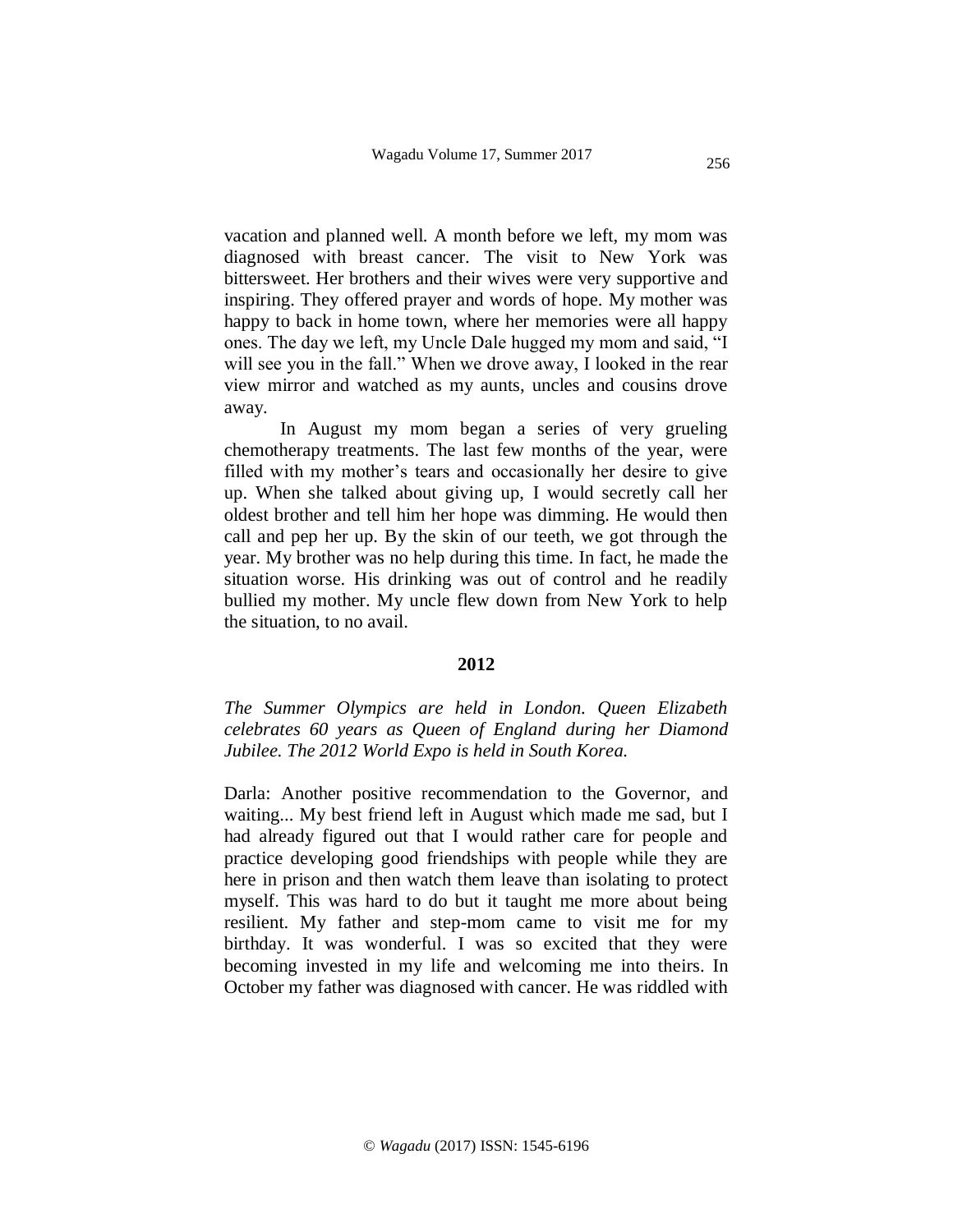it and the prognosis was grim. The doctor told him that he probably only had about six months of a quality life left. I was devastated at the thought of losing him when he so recently became a part of my life. He and my stepmom made it possible for me to start calling them on Sundays. I met Lyn and Russ in November. Our meeting was God-ordained, without a doubt. She was an aspiring author, researching for a book that she was writing and needed to interview a couple of inmates. She made the proper requests of the institution and I was asked to be one of the interviewees. We made a quick connection and made plans to continue our friendship through phone calls and letters.

Katy: In February, my mother had double mastectomy. I don't remember much about that day. Mostly, I remember sitting in the waiting room watching the clock. I was by myself for the majority of that day. My sister flew in from California later that evening, but my brother chose not to come to the hospital at all. It was lonely and frightening. By the end of spring my mother had completed her last radiation treatment. Her doctor said she was in remission and encouraged her to celebrate. To celebrate, she, my daughter and I flew to Wyoming. We visited Jackson, Cody and Yellowstone. In each town we visited, my mother asked me to find a Catholic church so she could pray for continued good health. Some towns had multiple Catholic churches, so we stopped and prayed in each of them. While staying at a ranch in Cody, my mother became friends with the ranch owner, who also was in remission from breast cancer. The two spent evenings sitting on the porch sharing stories of their childhood and adulthood. They promised to keep in touch. The vacation was filled with laughter, love and hope.

# **2013**

*Pope Benedict XVI resigns. Edward Snowden flees the United States after disclosing U.S. government operations to news*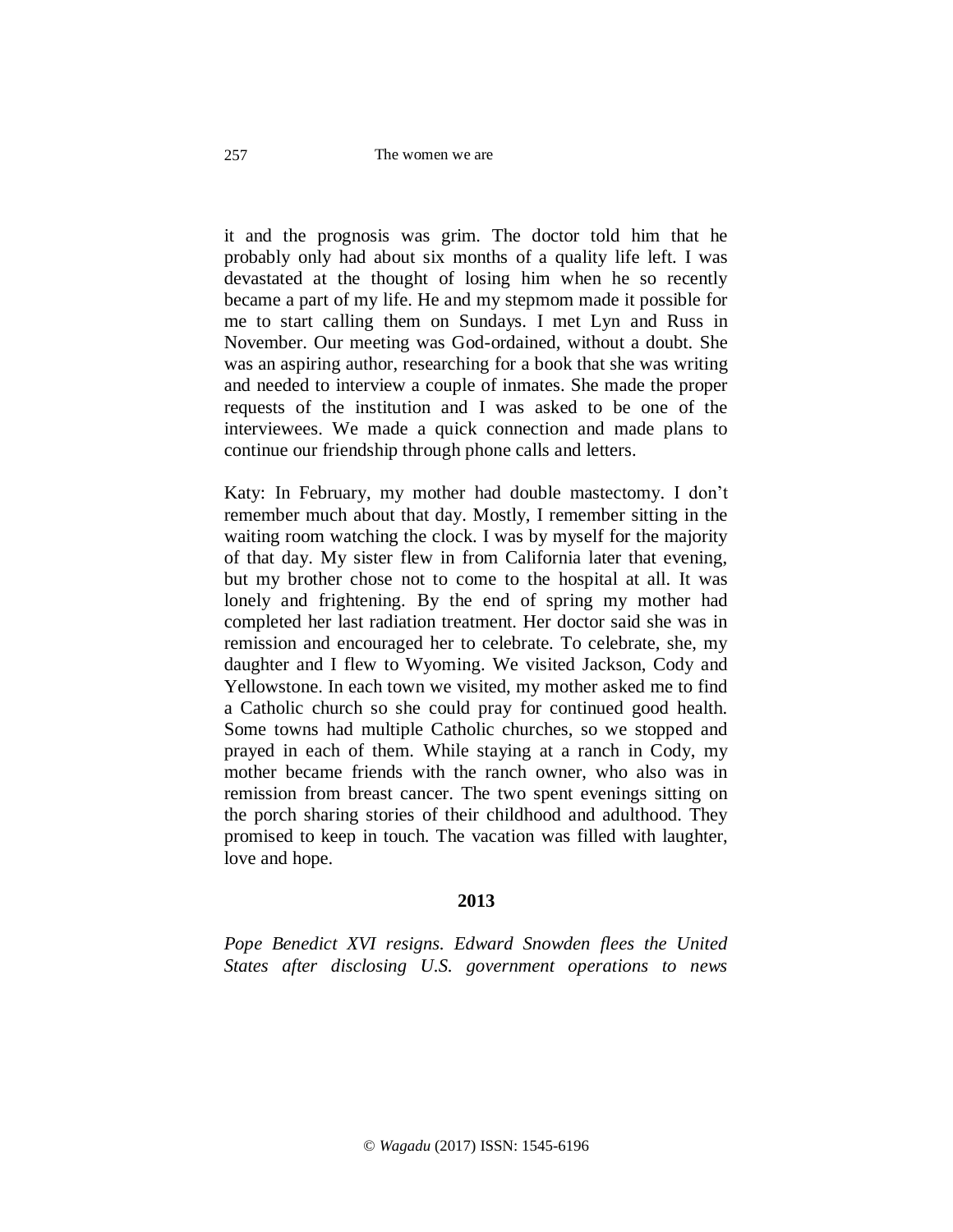*publications. Iran limits the nuclear development program in exchange for sanctions relief.* 

Darla: Waiting... My father went through treatment. Cheri and Charlie continued to visit. By this time I have met all of their children. They welcome me into their family as an adopted member. They became a large part of my life and I felt that God had given to me so l considered them family. They are my godfamily.

Katy: In February, my mother called to tell me she was at Urgent Care. In a trembling voice she told me the doctor on duty thinks her cancer has returned, but this time to her liver. I left work and rushed to the doctor's office. He suggested my mother visit with her oncologist for a thorough diagnosis. The next day, I went to work as usual. While I was at lunch, I received a message that I had an emergency phone call. I ran to the office, where the secretary handed me the phone. My mom told me her oncologist made a noon appointment for her and my mom wanted me to be there. Shortly after, I was sitting in the oncologist's office when he shook his head and said, "I can't cure it. I can try to treat it." We were told that my mom would live 3-6 months without treatment. With treatment, she might live a year or two. My mom was determined to live two years, at least.

In April my mom was admitted to the hospital for anemia. I visited her every day. The nurses and doctor assured us she was getting better. On one of my visits with her, she asked me to go home so she could sleep. I stood up to hug her good bye, but she was too tired to notice. Reluctantly, I left without hugging her. The next morning, I received a phone call at 5 a.m. A nurse told me my mother's breathing was shallow. She was being put on life support. I was encouraged me to come to the hospital quickly. I called my brother, who did come up to the hospital for a short time. He sat with my mother and held her hand, then left to "do laundry."

That afternoon, I held my mother's face and kissed her goodbye as she took her last breath. I then sat in my car, and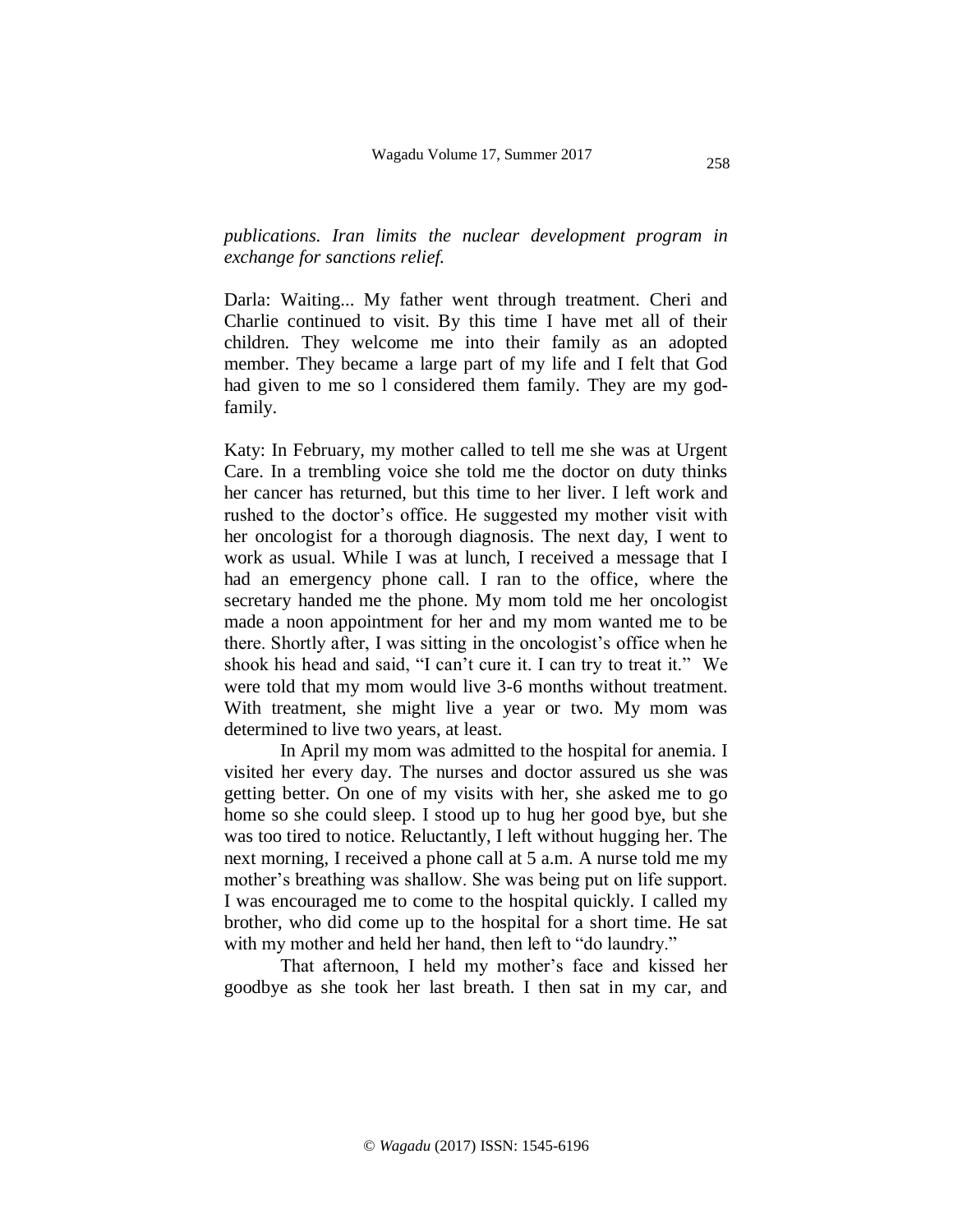thought I was suffocating. I still feel like I am suffocating when I think about that day. I wish I had hugged her the day before she died. After my mother's death, my brother steadily got worse. He wouldn't/couldn't hold a job. My sisters and I decided to sell my mother's house, more or less as a way of making our brother move out. We worried about his lifestyle and the damage he could cause in the house. I helped my brother move into an apartment across town. Because he did not work, I often brought him groceries and gave him small amounts of money. It was taxing, but I loved him.

### **2014**

*The United States military begins air strikes in northern Iraq, targeting ISIS. President Barack Obama announces positive diplomatic relations between the U.S. and Cuba. Michael Brown is shot and killed by a police officer in Ferguson, Missouri.*

Darla: The Governor denied my commutation request in January, this time giving me permission to ask him again in a couple years. I love talking to my father and step-mom every Sunday. We were developing a wonderful relationship. I had surgery in December to remove a 3 pound fibroid from my uterus. It was frustrating that the medical department allowed it to grow so large but prison medical services leave a lot to be desired. I learned, however, that the medical services "in the real world" are not much better. Charlie got sick and almost died before a doctor finally figured out that his gall bladder was full of infection.

Katy: With the encouragement of family and friends, I decided to move out of state. I knew if I stayed in Florida, I would spend the rest of my life raising my brother. Although, I loved him, I could not make him healthy. He needed to commit to living differently, but he wasn't willing to. I moved from Florida to Wyoming with my 15 year old daughter. I wanted to do something to make my mother proud of me, and to be a role model for my daughter. Also,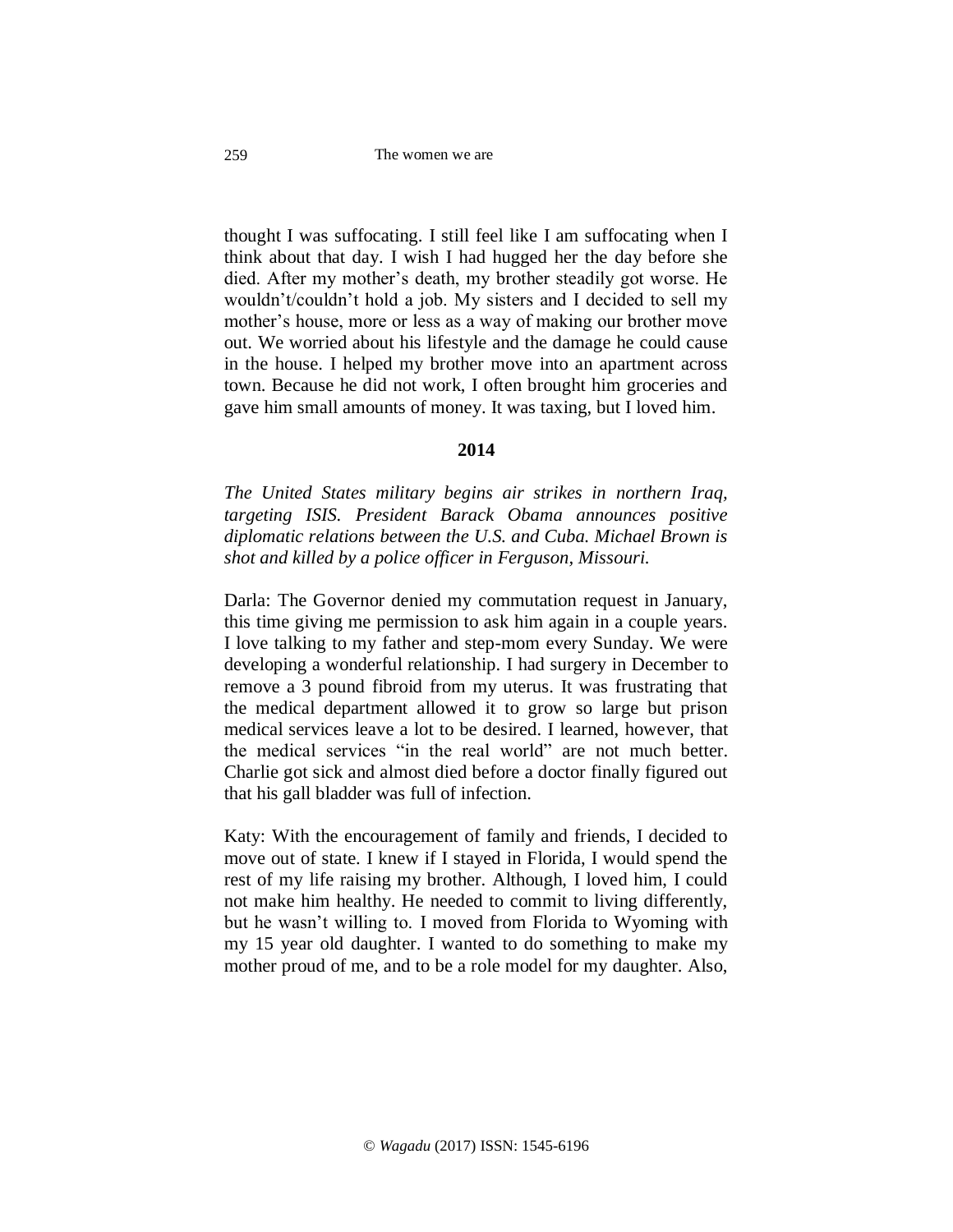I wanted to have a life of substance. I enrolled at the University of Wyoming and began working on my doctorate in education.

In November, my sister called and told me our brother was in jail. He wanted to be bailed out, but neither she nor I thought that was in his best interest. For two months, my sister and I talked to rehab centers and our brother's attorney. Finally, an agreement was coordinated. My sister would pay the bail, if our brother agreed to go directly to rehab, with the understanding that he had to complete treatment or return to jail. Eager to get out of jail, he agreed. However, there was not any change upon his release. He wasn't ready to change.

In December, after my last class of the semester, I went to a livestock auction in Colorado, just south of the Wyoming border. I don't know why I went there, other than I had never been to one and was curious. When I arrived, I was told that two men were there to buy horses for slaughter. I was also told that a beautiful Paint horse was in a holding pen. A woman who ran a horse rescue was also there, and told me if I bought a horse she would board it until I could move it to Wyoming. That night, I bought the Paint horse, Jackson, at \$.70 a pound. He was my Christmas present to myself. That night brought me more happiness than I had felt in years.

#### **2015**

*Ireland legalizes same sex marriage by popular vote. NASA discovers water on Mars. Percy Sledge, singer of "When a Man Loves a Woman," dies.*

Darla: I started the commutation process again, asking for all of my sentences to be run together. This time my loved ones hired an attorney to help. I had high hopes for this year because the governor instructed me to ask him again the last time he denied me, which was unprecedented. I believed that this time was it. I was a walking testimony of the effectiveness of prison, it had served its purpose with me. I prepared myself for potentiality of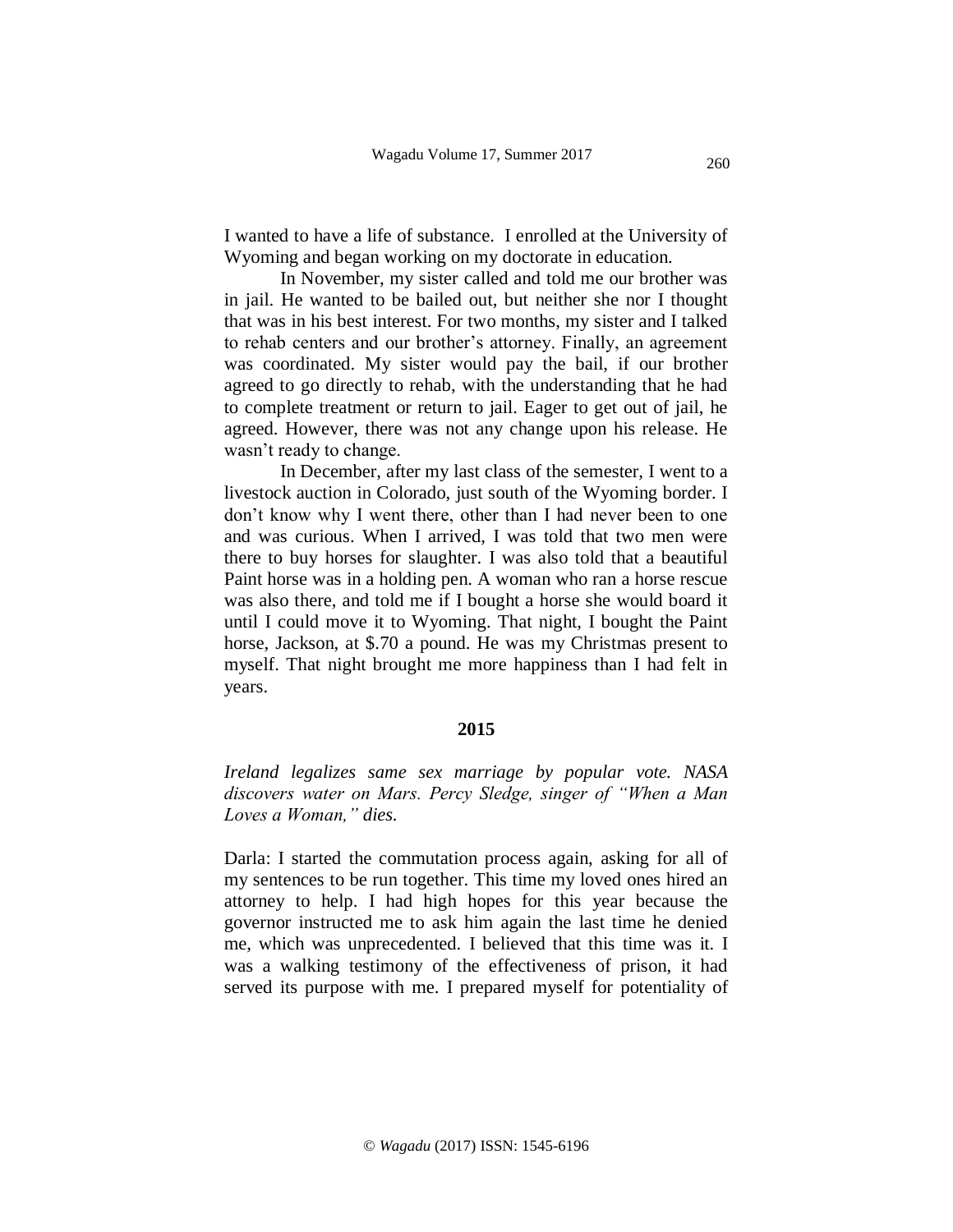The women we are

leaving prison in May, because "when" (I spoke that by faith) the governor granted my commutation, I would be eligible for parole.

Katy: Bitsy, a sad and starved Quarter Horse who was supposed to ship to slaughter, won my heart. That winter, Bitsy and I spent many, many cold nights together in the barn. Her mane dried many of my lonely tears and her deep sighs calmed my nerves. Truth be known, I needed her as much as she needed me. We saved each other. I wish it had been that easy to heal my brother. Devin, horse shoer, was referred to me by a friend, Leia. Leia told me she thought Devin might be able to correct Bitsy's bad hooves. Really, Leia was hoping that Devin and I would become each other's love interest. She was right, on both counts. Devin had a calm, easy way about him, which made him easy to be around. He enjoyed riding horses, so we often rode Jackson and Bitsy together. He like me, also enjoyed going to plays, basketball games and football games at the University of Wyoming. We did not have a shortage of common interests.

### **2016**

*Donald Trump won the Republican Presidential nomination. The United Kingdom votes to leave the European Union. Nancy Reagan, David Bowie and Mohammad Ali pass away.* 

Darla: I didn't hear anything in January and I thought that was a good sign, but in the first week of February I received the denial letter. I couldn't believe it was happening again. I had been denied so many times and I really thought the governor would grant it this year. He did tell me to ask him again and he had never told any other inmate that before. I was crushed. For the next several months I reeled from this denial. It was hard to accept for my own sake but even harder to watch my loved ones be so disappointed again. This time was worse, though, because we all believed I would get it.

261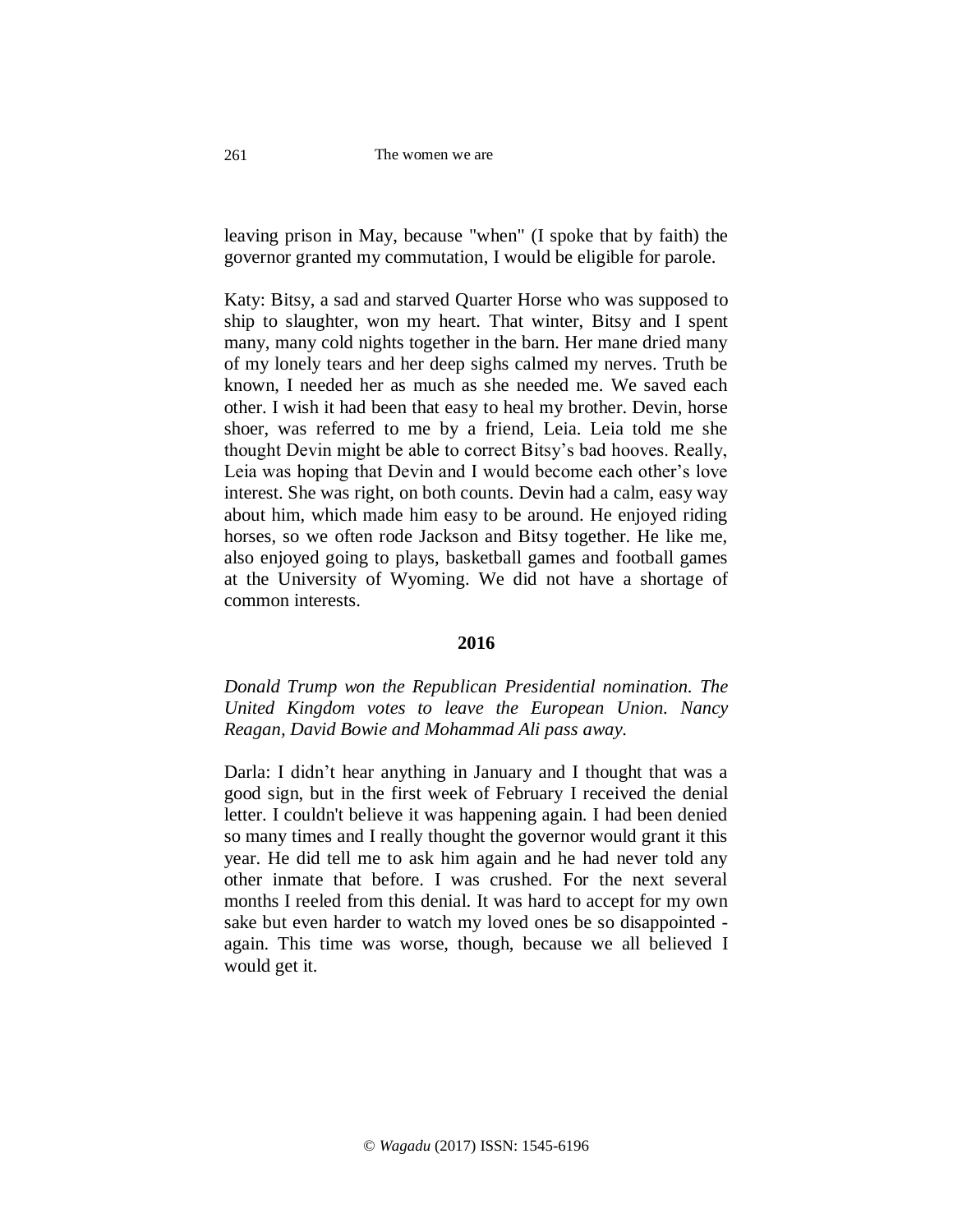262

I turned 40 in September and as of this August I had officially spent more time in prison than I did in the "real world." The milestones of this year and the disappointments were staggering to me. Not only was I heartbroken over this denial but Charlie was diagnosed with cancer. Next to my father, he was the best paternal figure in my life and I had developed a relationship with Charlie years before I did with my father. While this was going on and I was trying to keep my head above water, the dynamics within the prison got worse. I hadn't experienced a time in prison that was as stressful as the first half of this year.

Katy: My daughter began her senior year of high school. She is hoping to attend nursing school at the University of Wyoming next year. I am wildly proud of her and, quite frankly, I am proud of myself. Raising a daughter, as single parent, is not easy. More than anything, I wish my mom could be here to see her only granddaughter graduate from high school and enter college. I know she would be proud!

When I graduated from high school, my mother penned a letter to me. Twenty one years later I still think of the letter my mother wrote; "I know life hasn't always been easy. There have been many bumps in the road. But, life for me would not have been as grand, if I hadn't had you." In just a few months, I will share that same sentiment with my daughter, and I will know exactly how my mom felt when I graduated. I am a year and a half away from graduating with my doctorate. Saying that makes me proud. Much of my success, as a woman, is due to the love, support and unconditional love of my mother. She always believed in me and that motivates me. Devin and I often talk about moving away, buying a house with acreage and living happily ever after. We also talk about staying in Wyoming and living happily ever after. Anything is possible, we own each day, and the future is ours to write. That is great feeling.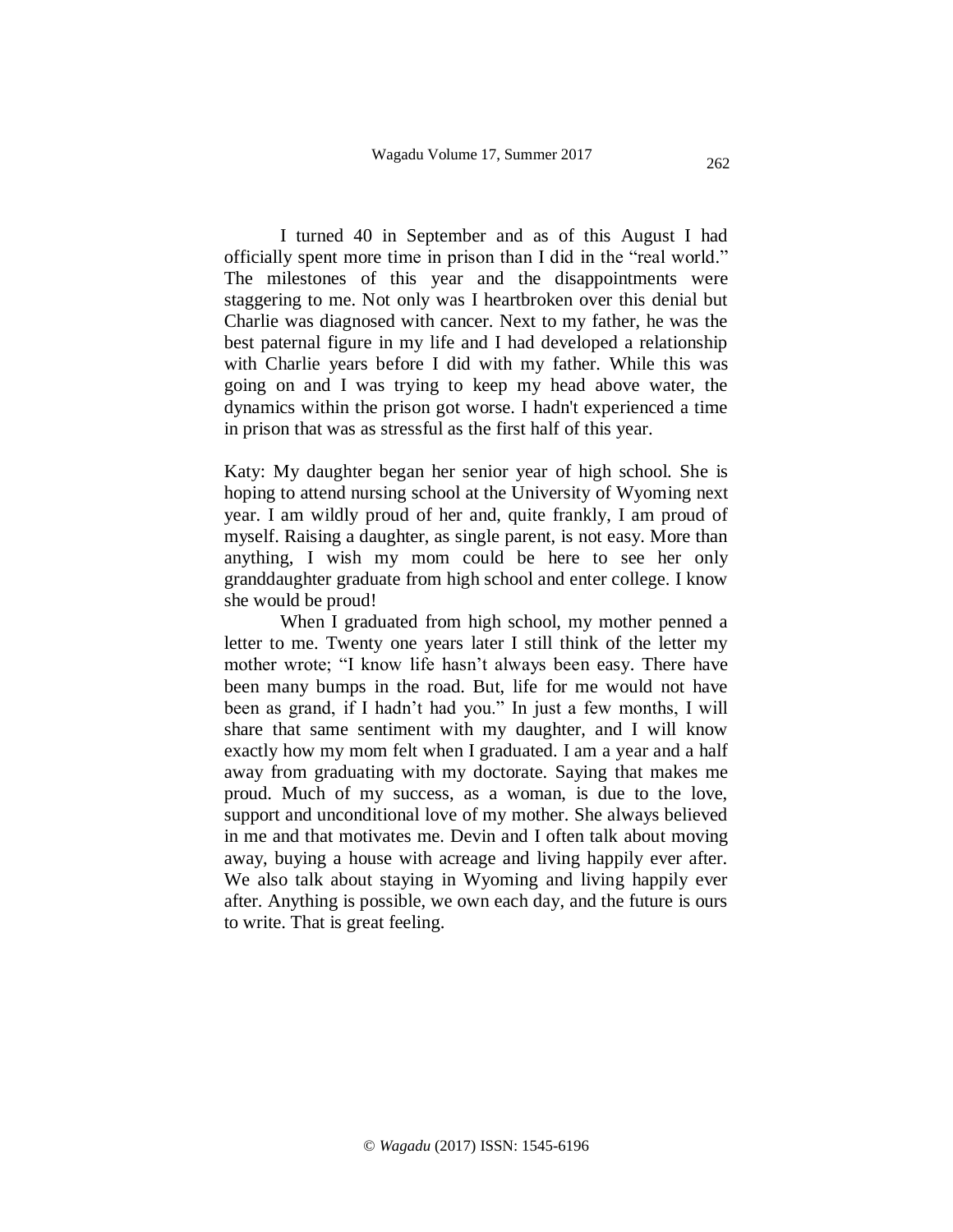# **REFLECTION**

Darla: I need to admit something to you, Dear Reader. I have never actually read through someone else's personal narratives. Reading other people's heartaches and trials in life, even their good times, does not appeal to me. Then why did I write one, you might task? Well, because Katy asked me. Had she not asked, I would not have ever imagined I would write my life's story, year by year. But, it seemed like a really good thing to participate in and I was intrigued with what I could learn from the experience. So, if you have read through this, you have my gratitude.

I would like to leave you with a few thoughts. First, God is good. He has taken my life from the garbage heap and restored me to right standing. That is called redemption and is available to everyone. Second, always, always, always have hope. Life is worth living, no matter what your address; as my grandma used to say, "If it's worth doing, then it is worth doing right." Live right! This and last, yesterday helped to create who we are today; today will help create who we will become tomorrow. Notice I stated, "helped." Yesterday's events are not the deciding factors, you are. You get to decide who and how you want to be in spite of, or because of, whatever happened yesterday. You decide; don't let yesterday do it for you.

Thank you, Katy, for inviting me to write this with you. It was an exercise in persistence and courage, qualities I would like to have in my character. I think about the fact that, had circumstances been different, I may have been living a life more like yours right now. You shared your life with me and I treasure the experience. This, and our friendship are factors in helping me choose who I want to become, in my tomorrows. Thank you, for sowing into my life and for allowing me to reap the benefits of yours.

Katy: There have been important and influential people in my life, but, indirectly, my dad has been the most influential. My dad carried his childhood abuse throughout his life. That abuse was the